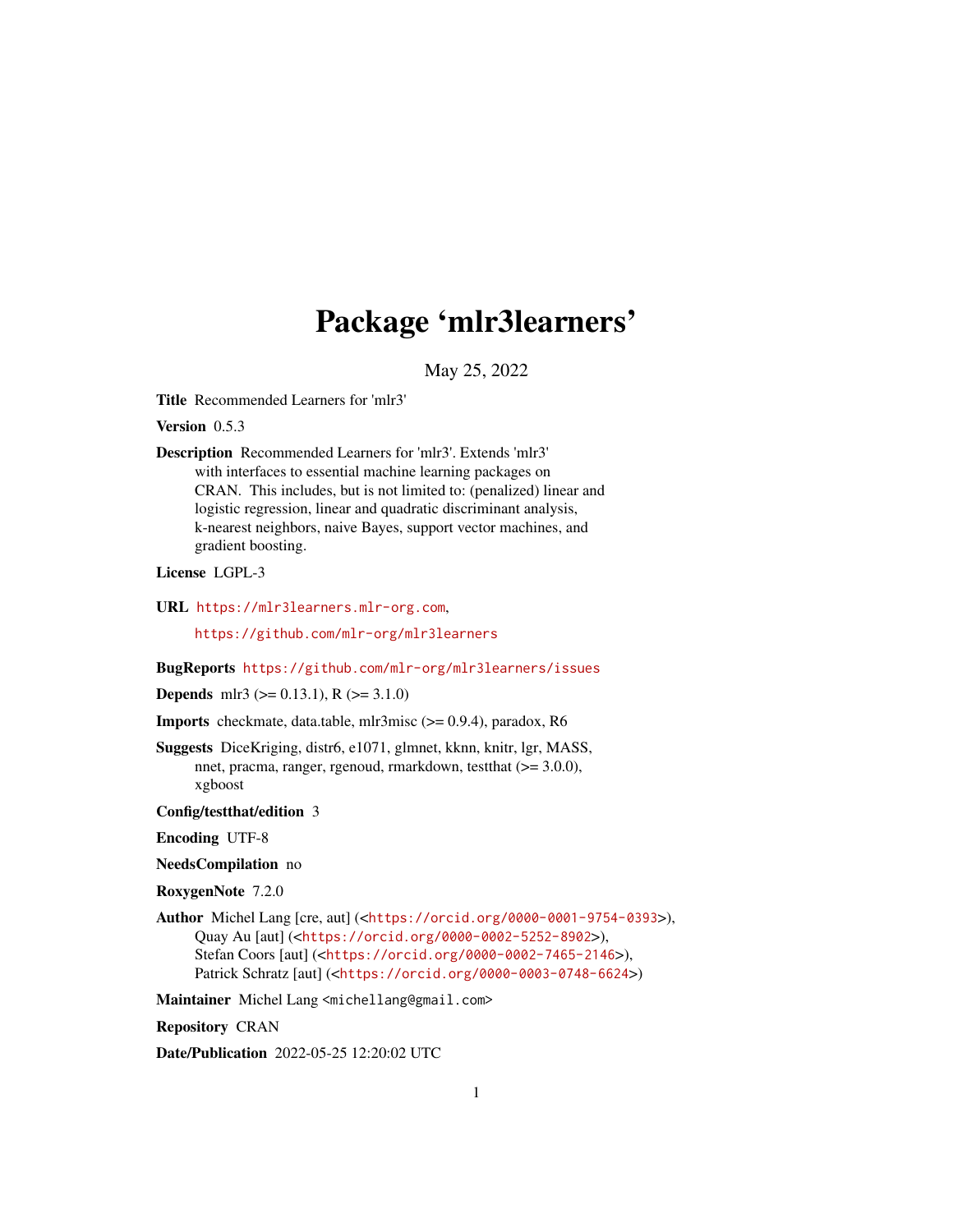# <span id="page-1-0"></span>R topics documented:

|       | $mlr_learners_lclassif.cv_lglmnet \ldots \ldots \ldots \ldots \ldots \ldots \ldots \ldots \ldots \ldots \ldots$                             |    |
|-------|---------------------------------------------------------------------------------------------------------------------------------------------|----|
|       |                                                                                                                                             |    |
|       |                                                                                                                                             |    |
|       |                                                                                                                                             |    |
|       | $mlr_learners_lclassif.log_reg \dots \dots \dots \dots \dots \dots \dots \dots \dots \dots \dots \dots \dots \dots \dots \dots \dots \dots$ |    |
|       |                                                                                                                                             |    |
|       |                                                                                                                                             |    |
|       |                                                                                                                                             |    |
|       |                                                                                                                                             |    |
|       |                                                                                                                                             |    |
|       |                                                                                                                                             |    |
|       |                                                                                                                                             |    |
|       |                                                                                                                                             |    |
|       |                                                                                                                                             |    |
|       |                                                                                                                                             |    |
|       |                                                                                                                                             |    |
|       |                                                                                                                                             |    |
|       |                                                                                                                                             |    |
|       |                                                                                                                                             |    |
|       |                                                                                                                                             |    |
|       |                                                                                                                                             |    |
| Index |                                                                                                                                             | 50 |
|       |                                                                                                                                             |    |

mlr3learners-package *mlr3learners: Recommended Learners for 'mlr3'*

# Description

More learners are implemented in the [mlr3extralearners package.](https://github.com/mlr-org/mlr3extralearners) A guide on how to create custom learners is covered in the book: <https://mlr3book.mlr-org.com>. Feel invited to contribute a missing learner to the [mlr3](https://CRAN.R-project.org/package=mlr3) ecosystem!

# Author(s)

Maintainer: Michel Lang <michellang@gmail.com> [\(ORCID\)](https://orcid.org/0000-0001-9754-0393)

Authors:

- Quay Au <quayau@gmail.com> [\(ORCID\)](https://orcid.org/0000-0002-5252-8902)
- Stefan Coors <mail@stefancoors.de> [\(ORCID\)](https://orcid.org/0000-0002-7465-2146)
- Patrick Schratz <patrick.schratz@gmail.com> [\(ORCID\)](https://orcid.org/0000-0003-0748-6624)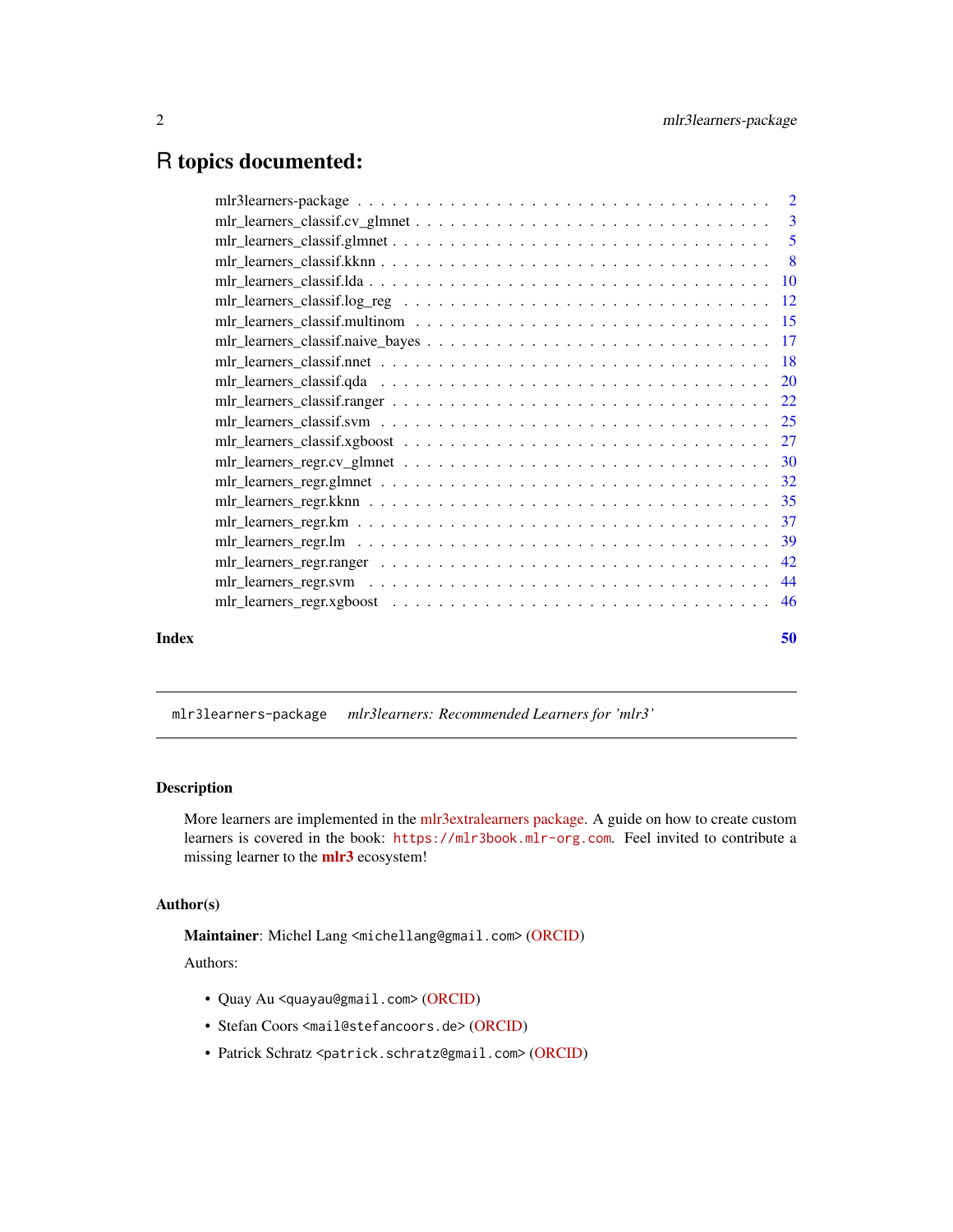# <span id="page-2-0"></span>See Also

Useful links:

- <https://mlr3learners.mlr-org.com>
- <https://github.com/mlr-org/mlr3learners>
- Report bugs at <https://github.com/mlr-org/mlr3learners/issues>

<span id="page-2-1"></span>mlr\_learners\_classif.cv\_glmnet

*GLM with Elastic Net Regularization Classification Learner*

# **Description**

Generalized linear models with elastic net regularization. Calls [glmnet::cv.glmnet\(\)](#page-0-0) from package **[glmnet](https://CRAN.R-project.org/package=glmnet)**.

The default for hyperparameter family is set to "binomial" or "multinomial", depending on the number of classes.

## **Dictionary**

This [Learner](#page-0-0) can be instantiated via the [dictionary](#page-0-0) [mlr\\_learners](#page-0-0) or with the associated sugar function [lrn\(\)](#page-0-0):

mlr\_learners\$get("classif.cv\_glmnet") lrn("classif.cv\_glmnet")

# Meta Information

, \* Task type: "classif", \* Predict Types: "response", "prob", \* Feature Types: "logical", "integer", "numeric", \* Required Packages: [mlr3](https://CRAN.R-project.org/package=mlr3), [mlr3learners](https://CRAN.R-project.org/package=mlr3learners), [glmnet](https://CRAN.R-project.org/package=glmnet)

# Parameters

, |Id |Type |Default |Levels |Range |, |:——————–|:———|:———-|:——————————

<sup>|:————————————|, |</sup>alignment |character |lambda |lambda, fraction |- |, |alpha |numeric |1 |  $|[0,1]$  |, |big |numeric |9.9e+35 |  $|(-\infty,\infty)$  |, |devmax |numeric |0.999 | | $|0,1]$  |, |dfmax |integer |- $||[0, \infty)|$ , lepsnr |numeric |1e-08 |  $|[0, 1]|$ , |eps |numeric |1e-06 |  $|[0, 1]|$ , |exclude |integer  $|-||[1, \infty)|$ |, |exmx |numeric |250 |  $|(-\infty, \infty)$  |, |fdev |numeric | 1e-05 | | [0, 1] |, |foldid |untyped | | | - |, |gamma |untyped |- | |- |, |grouped |logical |TRUE |TRUE, FALSE |- |, |intercept |logical |TRUE |TRUE, FALSE |- |, |keep |logical |FALSE |TRUE, FALSE |- |, |lambda.min.ratio |numeric |- | | | 0, 1 | |, |lambda |untyped  $|-|$  |- |, |lower.limits |untyped  $|-|$  |- |, |maxit |integer  $|100000|$  |  $|[1,\infty)$  |, |mnlam |integer |5  $|||1,\infty|$ ,  $||$  | ||mxitnr |integer  $|25|||1,\infty|$ , ||, ||mxit |integer  $|100|||1,\infty|$ , ||nfolds |integer  $|10|||3,\infty|$ |, |nlambda |integer | 100 | |  $[1, \infty)$  |, |offset |untyped | | |- |, |parallel |logical |FALSE |TRUE, FALSE |-  $\vert$ , |penalty.factor |untyped |- | |- |, |pmax |integer |- | | $[0, \infty)$  |, |pmin |numeric |1e-09 | | $[0, 1]$  |, |prec |numeric |1e-10 |  $|(-\infty, \infty)$  |, |predict.gamma |numeric |gamma.1se |  $|(-\infty, \infty)$  |, |relax |logical  $|FALSE|$  |TRUE, FALSE |- |, |s |numeric |lambda.1se |  $| [0, \infty)$  |, |standardize |logical |TRUE |TRUE,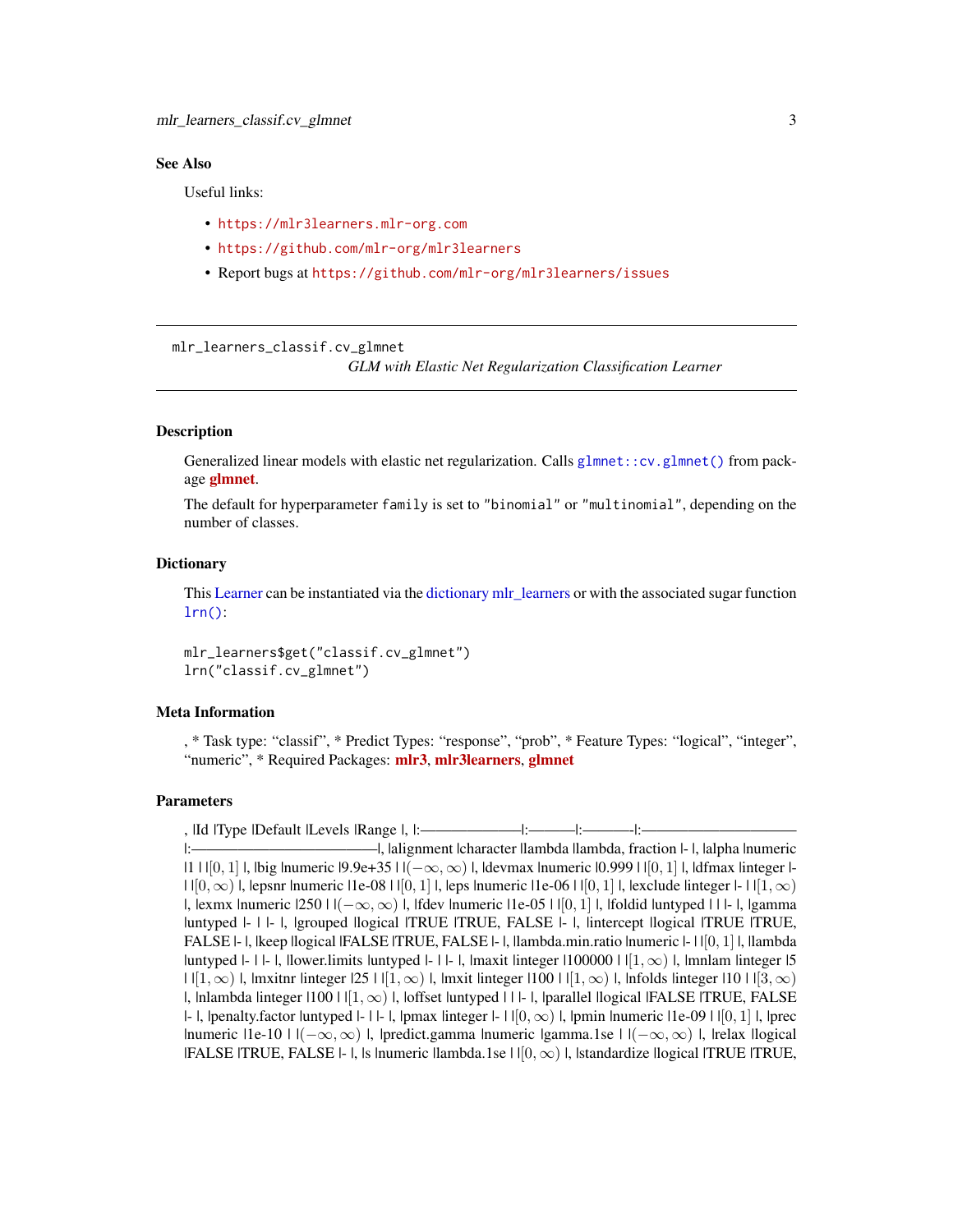<span id="page-3-3"></span>FALSE |- |, |standardize.response |logical |FALSE |TRUE, FALSE |- |, |thresh |numeric |1e-07 |  $|[0, \infty)|$ , Itrace.it linteger  $|0 \mid |[0, 1]|$ , Itype.gaussian lcharacter |- lcovariance, naive |- |, |type.logistic |character |- |Newton, modified.Newton |- |, |type.measure |character |deviance |deviance, class, auc, mse, mae  $|-|$ , |type.multinomial |character  $|-$  |ungrouped, grouped  $|-|$ , |upper.limits |untyped  $|-|$  |  $-|$ 

## Internal Encoding

Starting with  $mlr3$  v0.5.0, the order of class labels is reversed prior to model fitting to comply to the stats:: $glm()$  convention that the negative class is provided as the first factor level.

## Super classes

```
mlr3::Learner -> mlr3::LearnerClassif -> LearnerClassifCVGlmnet
```
# **Methods**

# Public methods:

- [LearnerClassifCVGlmnet\\$new\(\)](#page-3-0)
- [LearnerClassifCVGlmnet\\$selected\\_features\(\)](#page-3-1)
- [LearnerClassifCVGlmnet\\$clone\(\)](#page-3-2)

<span id="page-3-0"></span>Method new(): Creates a new instance of this [R6](#page-0-0) class.

*Usage:*

LearnerClassifCVGlmnet\$new()

<span id="page-3-1"></span>Method selected\_features(): Returns the set of selected features as reported by [glmnet::predict.glmnet\(\)](#page-0-0) with type set to "nonzero".

*Usage:*

```
LearnerClassifCVGlmnet$selected_features(lambda = NULL)
```
*Arguments:*

```
lambda (numeric(1))
   Custom lambda, defaults to the active lambda depending on parameter set.
```
*Returns:* (character()) of feature names.

<span id="page-3-2"></span>Method clone(): The objects of this class are cloneable with this method.

*Usage:*

LearnerClassifCVGlmnet\$clone(deep = FALSE)

*Arguments:*

deep Whether to make a deep clone.

# References

Friedman J, Hastie T, Tibshirani R (2010). "Regularization Paths for Generalized Linear Models via Coordinate Descent." *Journal of Statistical Software*, 33(1), 1–22. [doi:10.18637/jss.v033.i01.](https://doi.org/10.18637/jss.v033.i01)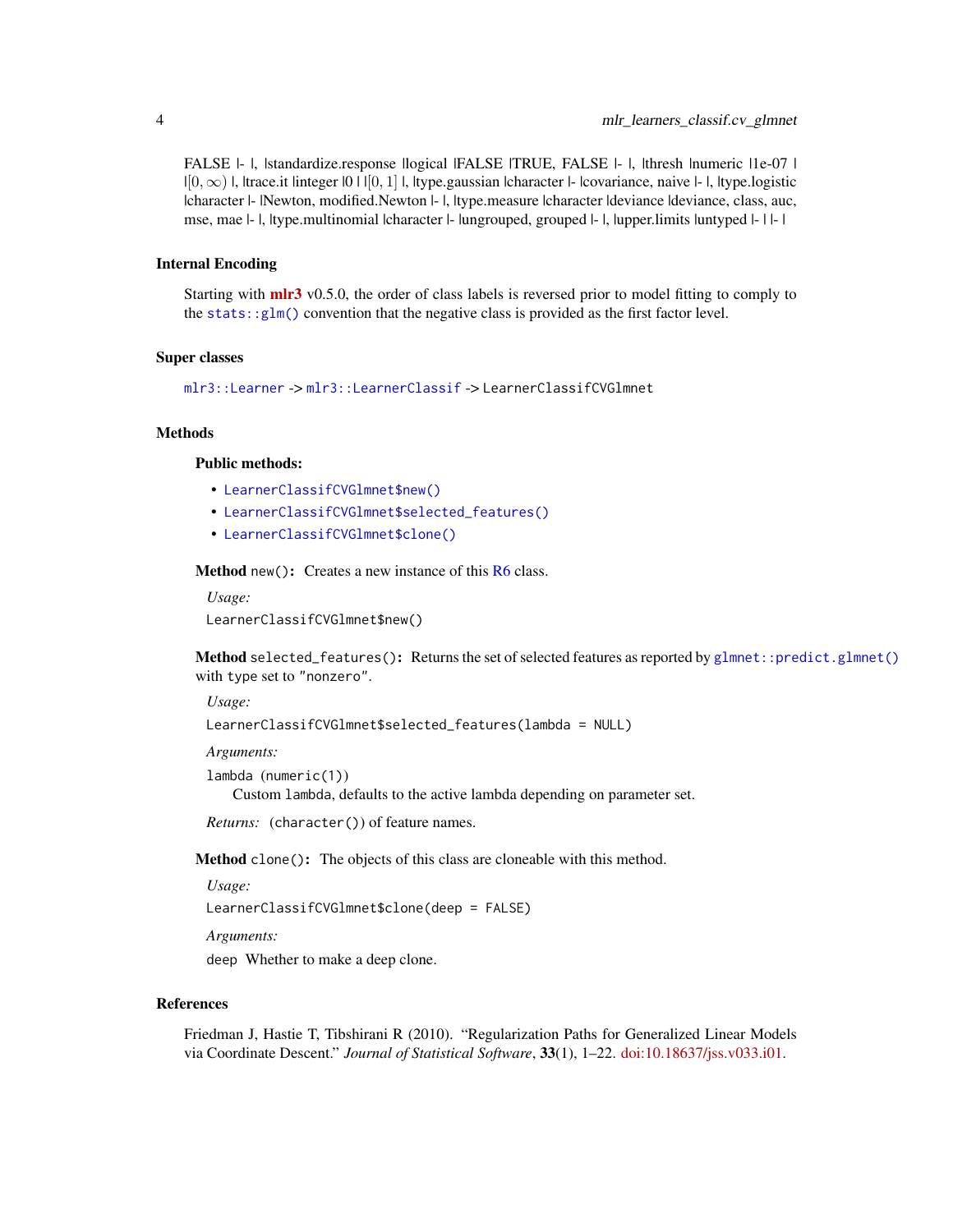## <span id="page-4-0"></span>See Also

- Chapter in the [mlr3book:](https://mlr3book.mlr-org.com/) <https://mlr3book.mlr-org.com/basics.html#learners>
- Package [mlr3extralearners](https://github.com/mlr-org/mlr3extralearners) for more learners.
- [Dictionary](#page-0-0) of [Learners:](#page-0-0) [mlr\\_learners](#page-0-0)
- as.data.table(mlr\_learners) for a table of available [Learners](#page-0-0) in the running session (depending on the loaded packages).
- **[mlr3pipelines](https://CRAN.R-project.org/package=mlr3pipelines)** to combine learners with pre- and postprocessing steps.
- Extension packages for additional task types:
	- [mlr3proba](https://CRAN.R-project.org/package=mlr3proba) for probabilistic supervised regression and survival analysis.
	- [mlr3cluster](https://CRAN.R-project.org/package=mlr3cluster) for unsupervised clustering.
- [mlr3tuning](https://CRAN.R-project.org/package=mlr3tuning) for tuning of hyperparameters, [mlr3tuningspaces](https://CRAN.R-project.org/package=mlr3tuningspaces) for established default tuning spaces.

```
Other Learner: mlr_learners_classif.glmnet, mlr_learners_classif.kknn, mlr_learners_classif.lda,
mlr_learners_classif.log_reg, mlr_learners_classif.multinom, mlr_learners_classif.naive_bayes,
mlr_learners_classif.nnet, mlr_learners_classif.qda, mlr_learners_classif.ranger,
mlr_learners_classif.svm, mlr_learners_classif.xgboost, mlr_learners_regr.cv_glmnet,
mlr_learners_regr.glmnet, mlr_learners_regr.kknn, mlr_learners_regr.km, mlr_learners_regr.lm,
mlr_learners_regr.ranger, mlr_learners_regr.svm, mlr_learners_regr.xgboost
```
#### Examples

```
if (requireNamespace("glmnet", quietly = TRUE)) {
 learner = mlr3::lrn("classif.cv_glmnet")
 print(learner)
 # available parameters:
learner$param_set$ids()
}
```
<span id="page-4-1"></span>mlr\_learners\_classif.glmnet

*GLM with Elastic Net Regularization Classification Learner*

## **Description**

Generalized linear models with elastic net regularization. Calls  $glmnet:glmnet()$  from package [glmnet](https://CRAN.R-project.org/package=glmnet).

# Details

Caution: This learner is different to learners calling glmnet:: $cv$ , glmnet() in that it does not use the internal optimization of parameter lambda. Instead, lambda needs to be tuned by the user (e.g., via **[mlr3tuning](https://CRAN.R-project.org/package=mlr3tuning)**). When lambda is tuned, the glmnet will be trained for each tuning iteration. While fitting the whole path of lambdas would be more efficient, as is done by default in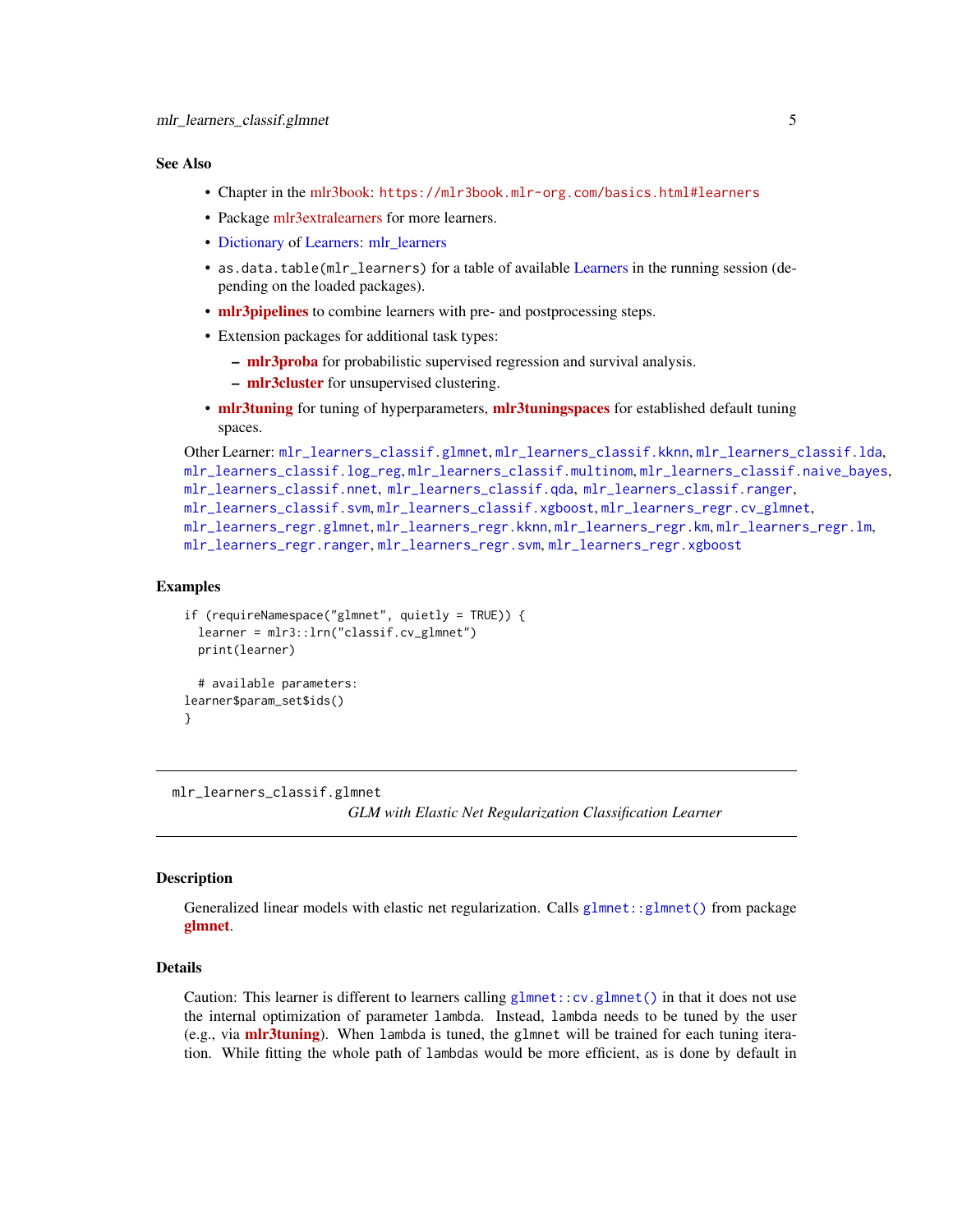<span id="page-5-0"></span>[glmnet::glmnet\(\)](#page-0-0), tuning/selecting the parameter at prediction time (using parameter s) is currently not supported in **[mlr3](https://CRAN.R-project.org/package=mlr3)** (at least not in efficient manner). Tuning the s parameter is, therefore, currently discouraged.

When the data are i.i.d. and efficiency is key, we recommend using the respective auto-tuning counterparts in [mlr\\_learners\\_classif.cv\\_glmnet\(\)](#page-2-1) or [mlr\\_learners\\_regr.cv\\_glmnet\(\)](#page-29-1). However, in some situations this is not applicable, usually when data are imbalanced or not i.i.d. (longitudinal, time-series) and tuning requires custom resampling strategies (blocked design, stratification).

## **Dictionary**

This [Learner](#page-0-0) can be instantiated via the [dictionary](#page-0-0) [mlr\\_learners](#page-0-0) or with the associated sugar function  $lrn()$ :

mlr\_learners\$get("classif.glmnet") lrn("classif.glmnet")

# Meta Information

, \* Task type: "classif", \* Predict Types: "response", "prob", \* Feature Types: "logical", "integer", "numeric", \* Required Packages: [mlr3](https://CRAN.R-project.org/package=mlr3), [mlr3learners](https://CRAN.R-project.org/package=mlr3learners), [glmnet](https://CRAN.R-project.org/package=glmnet)

#### Parameters

, |Id |Type |Default |Levels |Range |, |:——————————|:————|:————|:———————|:— —I, lalpha Inumeric  $|1 \mid |0,1| \mid$ , lbig Inumeric  $|9.9e+35 \mid |(-\infty,\infty)|$ , Idevmax |numeric  $|0.999 \mid |[0,1] \mid$ , |dfmax |integer  $|-1|[0,\infty) \mid$ , |eps |numeric |1e-06 |  $|[0,1] \mid$ , |epsnr |numeric  $|1e-08|$   $| |0,1|$  |, |exact |logical |FALSE |TRUE, FALSE  $| - |$ , |exclude |integer  $| - | |1, \infty \rangle |$ , |exmx |numeric  $|2501|(-\infty,\infty)$  |, |fdev |numeric |1e-05 | | $[0,1]$  |, |gamma |numeric |1 |  $|(-\infty,\infty)$  |, |intercept |logical |TRUE |TRUE, FALSE |- |, |lambda |untyped |- | |- |, |lambda.min.ratio |numeric |- | |[0, 1] |, |lower.limits |untyped |- | |- |, |maxit |integer |100000 | | $[1,\infty)$  |, |mnlam |integer |5 | | $[1,\infty)$  |, |mxit  $\lim_{\epsilon \to 0}$  |  $(1, \infty)$  |,  $\lim_{\epsilon \to 0}$  |  $\lim_{\epsilon \to 0}$  |  $(1, \infty)$  |,  $\lim_{\epsilon \to 0}$  |  $\lim_{\epsilon \to 0}$  |  $(1, \infty)$  |,  $\lim_{\epsilon \to 0}$  |  $\lim_{\epsilon \to 0}$  |  $\lim_{\epsilon \to 0}$  |  $\lim_{\epsilon \to 0}$  |  $\lim_{\epsilon \to 0}$  |  $\lim_{\epsilon \to 0}$  |  $\lim_{\epsilon \to 0}$  |  $\$ |untyped  $|-|$  |  $-|$ , |offset |untyped | | | - |, |penalty.factor |untyped  $|-|$  | - |, |pmax |integer  $|-|$  |  $|0,\infty)$  |, |pmin |numeric |1e-09 |  $|[0,1]$  |, |prec |numeric |1e-10 |  $|(-\infty,\infty)$  |, |relax |logical |FALSE |TRUE, FALSE  $\vdash$  l, ls lnumeric  $|0.01|$   $|0, \infty\rangle$  l, istandardize llogical lTRUE ITRUE, FALSE  $\vdash$  l, lstandardize.response |logical |FALSE |TRUE, FALSE  $\vdash$  |, |thresh |numeric | 1e-07 |  $\vert [0, \infty) \vert$ , |trace.it |integer |0 | |[0, 1] |, |type.gaussian |character |- |covariance, naive |- |, |type.logistic |character |- |Newton, modified.Newton |- |, |type.multinomial |character |- |ungrouped, grouped |- |, |upper.limits |untyped |- | |- |

## Internal Encoding

Starting with **[mlr3](https://CRAN.R-project.org/package=mlr3)** v0.5.0, the order of class labels is reversed prior to model fitting to comply to the stats:: $glm()$  convention that the negative class is provided as the first factor level.

## Super classes

[mlr3::Learner](#page-0-0) -> [mlr3::LearnerClassif](#page-0-0) -> LearnerClassifGlmnet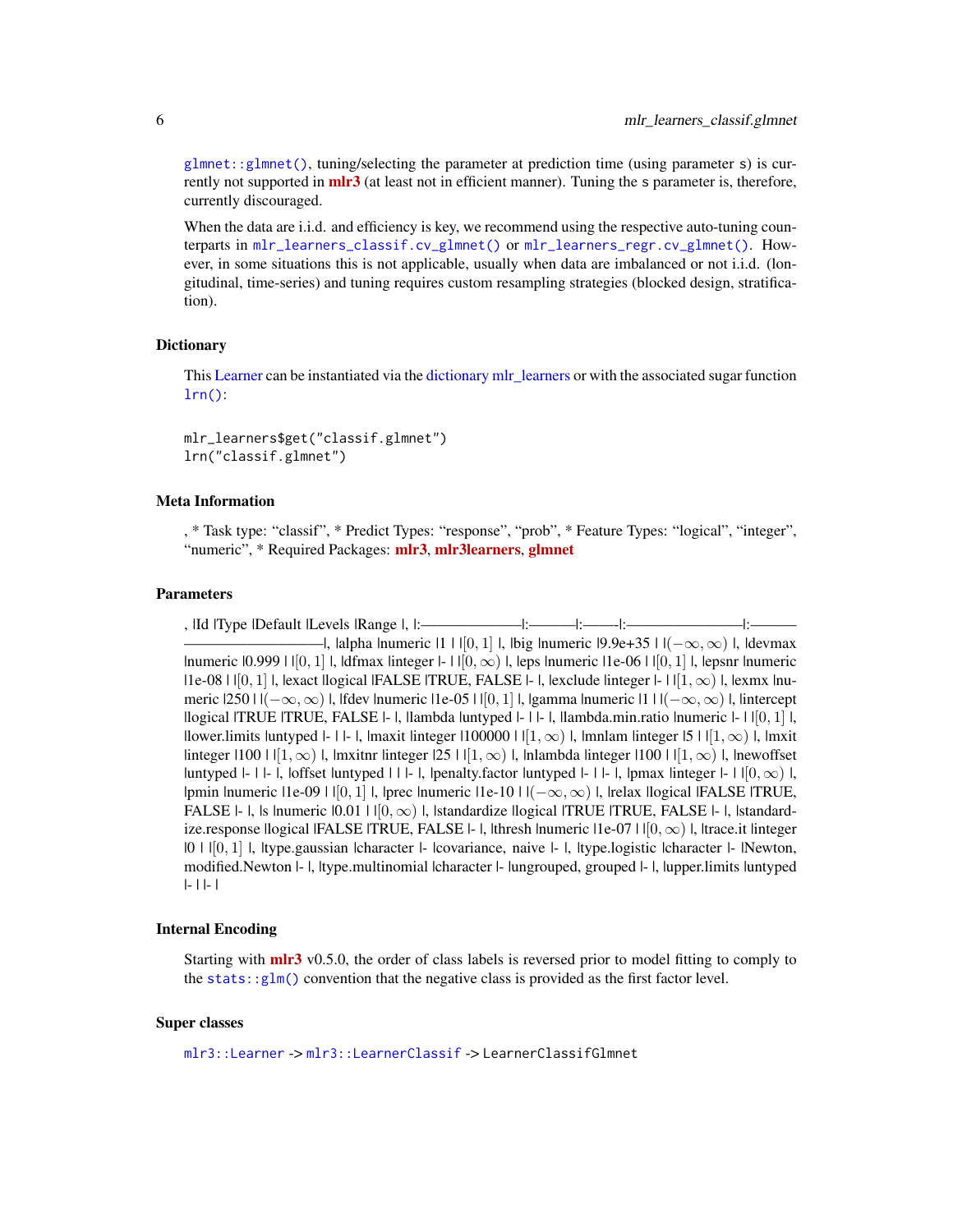# <span id="page-6-3"></span>**Methods**

# Public methods:

- [LearnerClassifGlmnet\\$new\(\)](#page-6-0)
- [LearnerClassifGlmnet\\$selected\\_features\(\)](#page-6-1)
- [LearnerClassifGlmnet\\$clone\(\)](#page-6-2)

<span id="page-6-0"></span>**Method** new( $)$ : Creates a new instance of this  $R6$  class.

*Usage:* LearnerClassifGlmnet\$new()

<span id="page-6-1"></span>Method selected\_features(): Returns the set of selected features as reported by [glmnet::predict.glmnet\(\)](#page-0-0) with type set to "nonzero".

*Usage:*

```
LearnerClassifGlmnet$selected_features(lambda = NULL)
```
*Arguments:*

lambda (numeric(1))

Custom lambda, defaults to the active lambda depending on parameter set.

```
Returns: (character()) of feature names.
```
<span id="page-6-2"></span>Method clone(): The objects of this class are cloneable with this method.

*Usage:*

LearnerClassifGlmnet\$clone(deep = FALSE)

*Arguments:*

deep Whether to make a deep clone.

# References

Friedman J, Hastie T, Tibshirani R (2010). "Regularization Paths for Generalized Linear Models via Coordinate Descent." *Journal of Statistical Software*, 33(1), 1–22. [doi:10.18637/jss.v033.i01.](https://doi.org/10.18637/jss.v033.i01)

#### See Also

- Chapter in the [mlr3book:](https://mlr3book.mlr-org.com/) <https://mlr3book.mlr-org.com/basics.html#learners>
- Package [mlr3extralearners](https://github.com/mlr-org/mlr3extralearners) for more learners.
- [Dictionary](#page-0-0) of [Learners:](#page-0-0) [mlr\\_learners](#page-0-0)
- as.data.table(mlr\_learners) for a table of available [Learners](#page-0-0) in the running session (depending on the loaded packages).
- **[mlr3pipelines](https://CRAN.R-project.org/package=mlr3pipelines)** to combine learners with pre- and postprocessing steps.
- Extension packages for additional task types:
	- [mlr3proba](https://CRAN.R-project.org/package=mlr3proba) for probabilistic supervised regression and survival analysis.
	- [mlr3cluster](https://CRAN.R-project.org/package=mlr3cluster) for unsupervised clustering.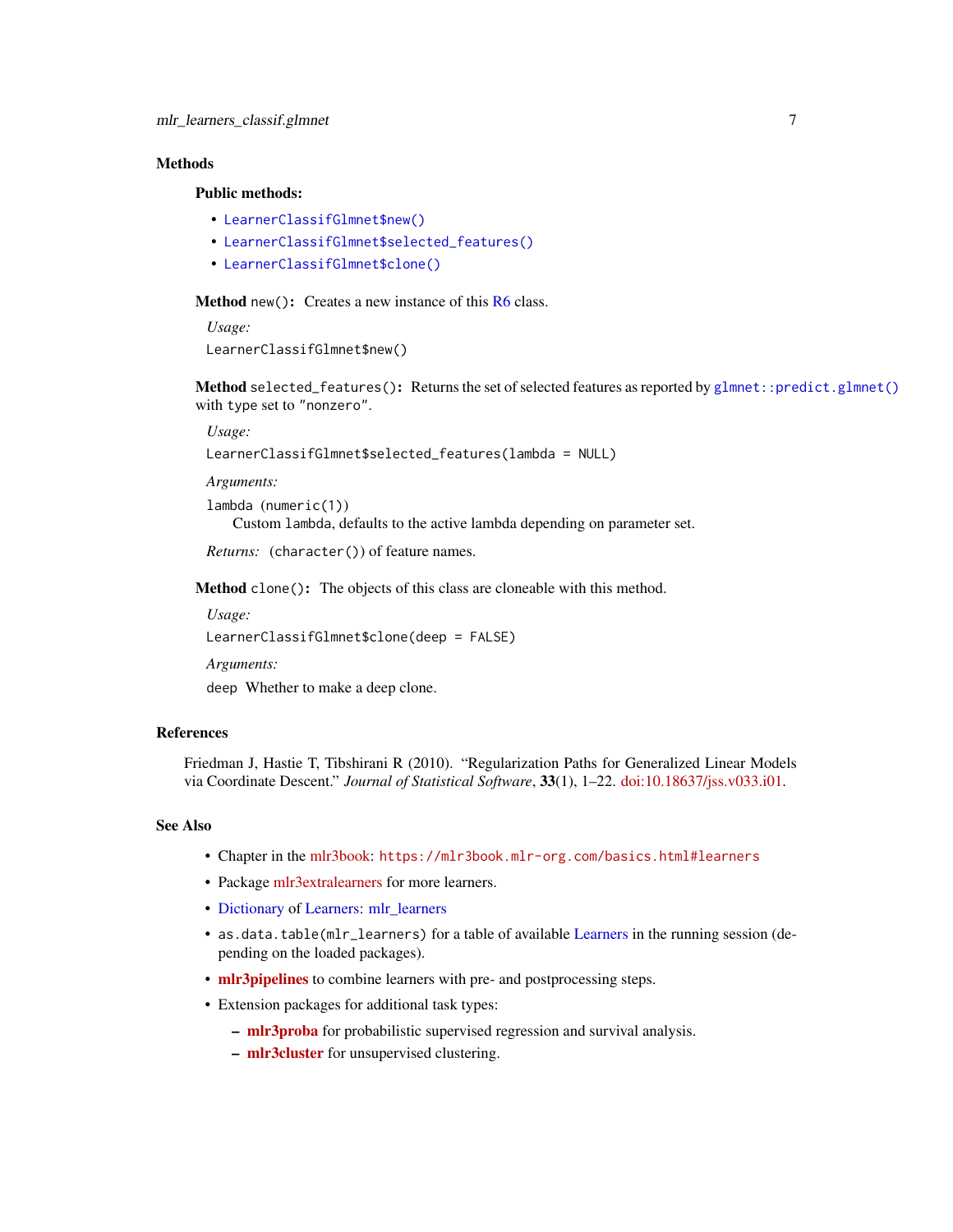<span id="page-7-0"></span>• [mlr3tuning](https://CRAN.R-project.org/package=mlr3tuning) for tuning of hyperparameters, [mlr3tuningspaces](https://CRAN.R-project.org/package=mlr3tuningspaces) for established default tuning spaces.

```
Other Learner: mlr_learners_classif.cv_glmnet, mlr_learners_classif.kknn, mlr_learners_classif.lda,
mlr_learners_classif.log_reg, mlr_learners_classif.multinom, mlr_learners_classif.naive_bayes,
mlr_learners_classif.nnet, mlr_learners_classif.qda, mlr_learners_classif.ranger,
mlr_learners_classif.svm, mlr_learners_classif.xgboost, mlr_learners_regr.cv_glmnet,
mlr_learners_regr.glmnet, mlr_learners_regr.kknn, mlr_learners_regr.km, mlr_learners_regr.lm,
mlr_learners_regr.ranger, mlr_learners_regr.svm, mlr_learners_regr.xgboost
```
## Examples

```
if (requireNamespace("glmnet", quietly = TRUE)) {
 learner = mlr3::lrn("classif.glmnet")
 print(learner)
 # available parameters:
learner$param_set$ids()
}
```

```
mlr_learners_classif.kknn
                         k-Nearest-Neighbor Classification Learner
```
### Description

k-Nearest-Neighbor classification. Calls [kknn](https://CRAN.R-project.org/package=kknn):: kknn() from package kknn.

# Custom mlr3 defaults

- store\_model:
	- See note.

## **Dictionary**

This [Learner](#page-0-0) can be instantiated via the [dictionary](#page-0-0) [mlr\\_learners](#page-0-0) or with the associated sugar function  $lrn()$ :

mlr\_learners\$get("classif.kknn") lrn("classif.kknn")

# Meta Information

, \* Task type: "classif", \* Predict Types: "response", "prob", \* Feature Types: "logical", "integer", "numeric", "factor", "ordered", \* Required Packages: [mlr3](https://CRAN.R-project.org/package=mlr3), [mlr3learners](https://CRAN.R-project.org/package=mlr3learners), [kknn](https://CRAN.R-project.org/package=kknn)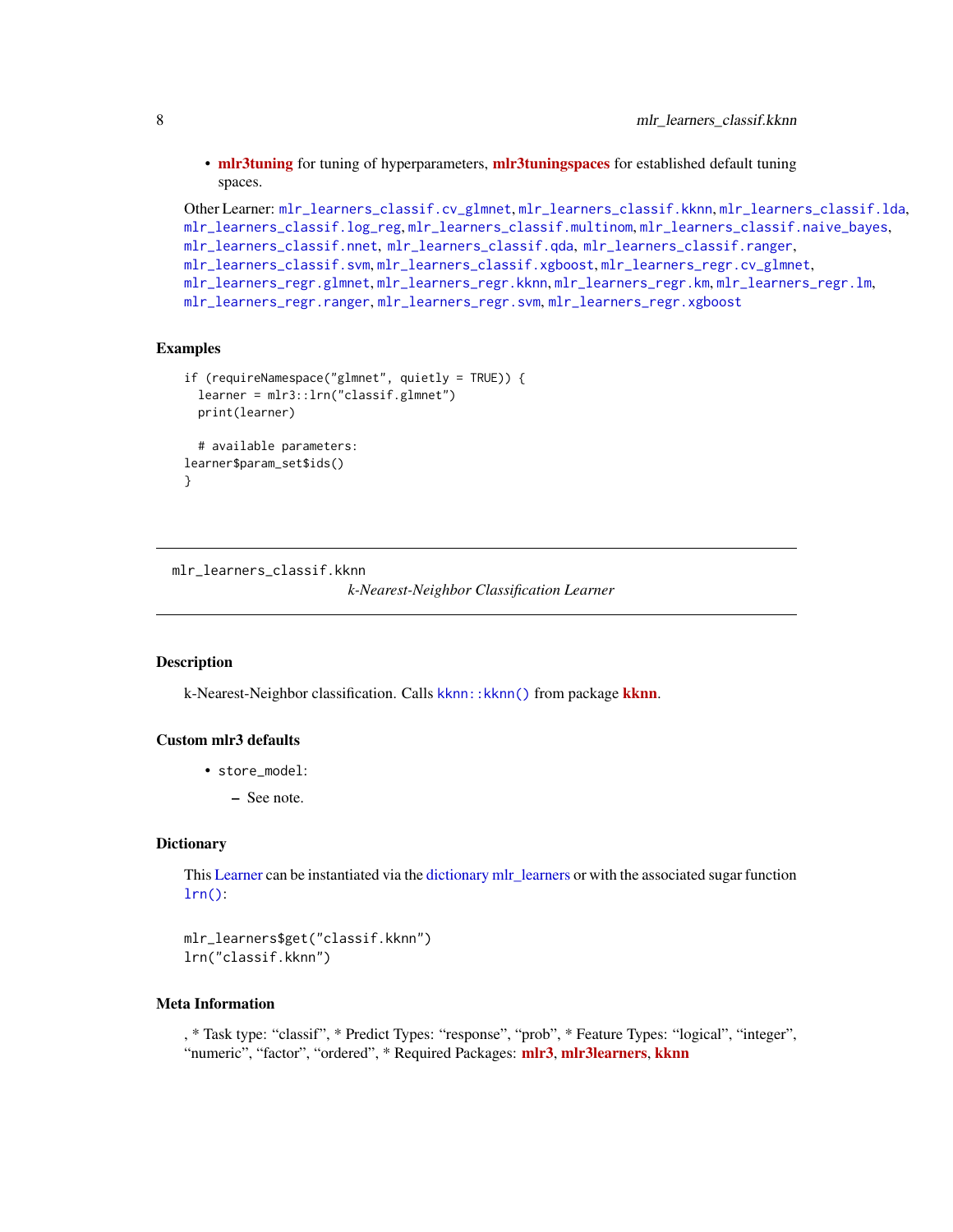## <span id="page-8-2"></span>Parameters

, |Id |Type |Default |Levels |Range |, |:———–|:———|:——-|:——————————————

—————————————————|:—————————|, |k |integer |7 | |[1, ∞) |, |distance |numeric  $|2 \mid |0, \infty)$  |, |kernel |character |optimal |rectangular, triangular, epanechnikov, biweight, triweight, cos, inv, gaussian, rank, optimal  $|-|$ , scale llogical ITRUE ITRUE, FALSE  $|-|$ , |ykernel |untyped | | | - |, |store\_model |logical |FALSE |TRUE, FALSE |- |

# Super classes

[mlr3::Learner](#page-0-0) -> [mlr3::LearnerClassif](#page-0-0) -> LearnerClassifKKNN

## Methods

# Public methods:

- [LearnerClassifKKNN\\$new\(\)](#page-8-0)
- [LearnerClassifKKNN\\$clone\(\)](#page-8-1)

<span id="page-8-0"></span>**Method** new(): Creates a new instance of this  $R6$  class.

*Usage:*

LearnerClassifKKNN\$new()

<span id="page-8-1"></span>Method clone(): The objects of this class are cloneable with this method.

*Usage:*

LearnerClassifKKNN\$clone(deep = FALSE)

*Arguments:*

deep Whether to make a deep clone.

#### Note

There is no training step for k-NN models, just storing the training data to process it during the predict step. Therefore, \$model returns a list with the following elements:

- formula: Formula for calling kknn:: kknn() during \$predict().
- data: Training data for calling kknn:: kknn() during \$predict().
- pv: Training parameters for calling kknn:: kknn() during \$predict().
- kknn: Model as returned by [kknn::kknn\(\)](#page-0-0), only available **after** \$predict() has been called. This is not stored by default, you must set hyperparameter store\_model to TRUE.

## References

Hechenbichler, Klaus, Schliep, Klaus (2004). "Weighted k-nearest-neighbor techniques and ordinal classification." Technical Report Discussion Paper 399, SFB 386, Ludwig-Maximilians University Munich. [doi:10.5282/ubm/epub.1769.](https://doi.org/10.5282/ubm/epub.1769)

Samworth, J R (2012). "Optimal weighted nearest neighbour classifiers." *The Annals of Statistics*, 40(5), 2733–2763. [doi:10.1214/12AOS1049.](https://doi.org/10.1214/12-AOS1049)

Cover, Thomas, Hart, Peter (1967). "Nearest neighbor pattern classification." *IEEE transactions on information theory*, 13(1), 21–27. [doi:10.1109/TIT.1967.1053964.](https://doi.org/10.1109/TIT.1967.1053964)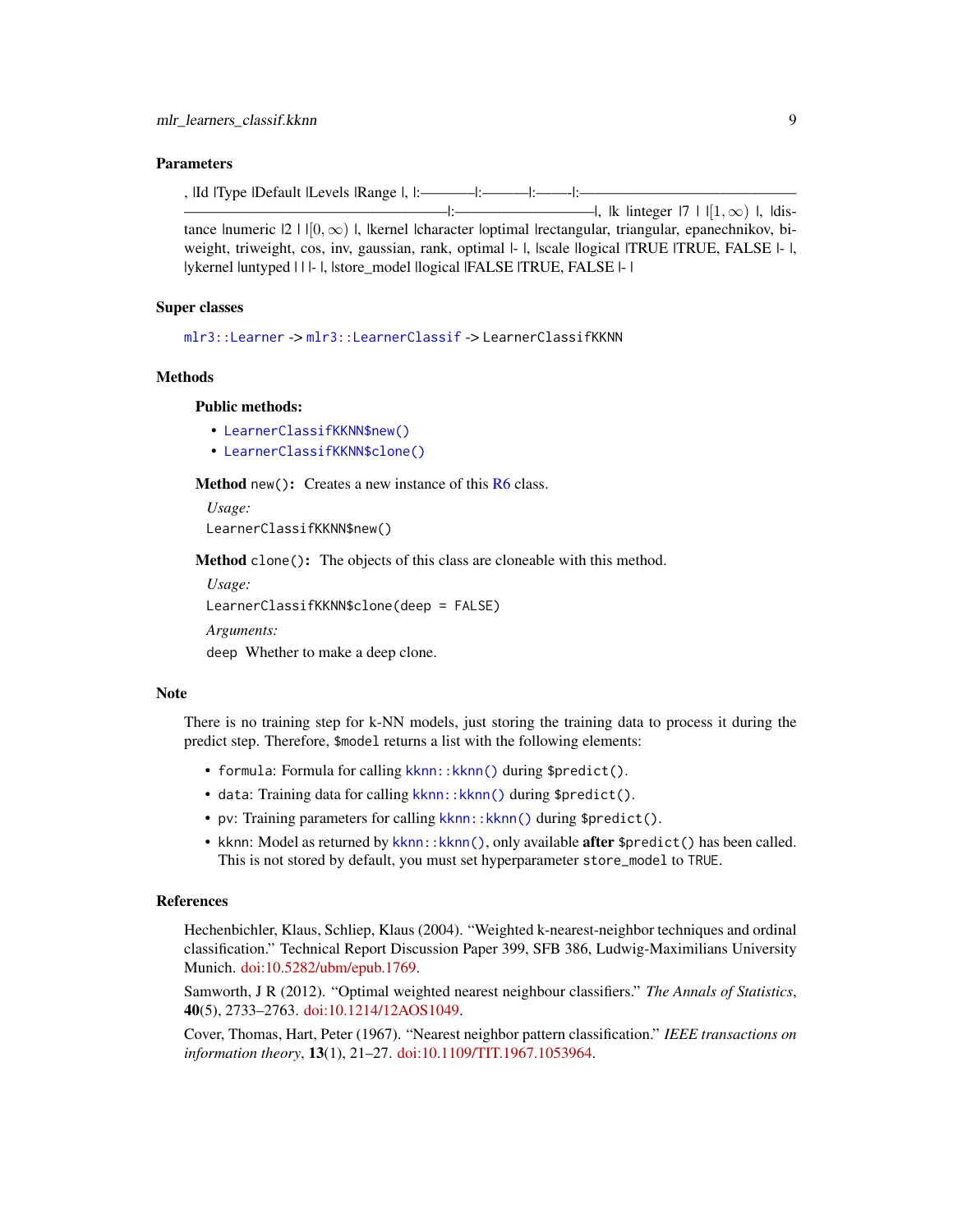# <span id="page-9-0"></span>See Also

- Chapter in the [mlr3book:](https://mlr3book.mlr-org.com/) <https://mlr3book.mlr-org.com/basics.html#learners>
- Package [mlr3extralearners](https://github.com/mlr-org/mlr3extralearners) for more learners.
- [Dictionary](#page-0-0) of [Learners:](#page-0-0) [mlr\\_learners](#page-0-0)
- as.data.table(mlr\_learners) for a table of available [Learners](#page-0-0) in the running session (depending on the loaded packages).
- **[mlr3pipelines](https://CRAN.R-project.org/package=mlr3pipelines)** to combine learners with pre- and postprocessing steps.
- Extension packages for additional task types:
	- [mlr3proba](https://CRAN.R-project.org/package=mlr3proba) for probabilistic supervised regression and survival analysis.
	- [mlr3cluster](https://CRAN.R-project.org/package=mlr3cluster) for unsupervised clustering.
- [mlr3tuning](https://CRAN.R-project.org/package=mlr3tuning) for tuning of hyperparameters, [mlr3tuningspaces](https://CRAN.R-project.org/package=mlr3tuningspaces) for established default tuning spaces.

```
Other Learner: mlr_learners_classif.cv_glmnet, mlr_learners_classif.glmnet, mlr_learners_classif.lda,
mlr_learners_classif.log_reg, mlr_learners_classif.multinom, mlr_learners_classif.naive_bayes,
mlr_learners_classif.nnet, mlr_learners_classif.qda, mlr_learners_classif.ranger,
mlr_learners_classif.svm, mlr_learners_classif.xgboost, mlr_learners_regr.cv_glmnet,
mlr_learners_regr.glmnet, mlr_learners_regr.kknn, mlr_learners_regr.km, mlr_learners_regr.lm,
mlr_learners_regr.ranger, mlr_learners_regr.svm, mlr_learners_regr.xgboost
```
## Examples

```
if (requireNamespace("kknn", quietly = TRUE)) {
  learner = mlr3::lrn("classif.kknn")
 print(learner)
 # available parameters:
learner$param_set$ids()
}
```
<span id="page-9-1"></span>mlr\_learners\_classif.lda

*Linear Discriminant Analysis Classification Learner*

# **Description**

Linear discriminant analysis. Calls [MASS](https://CRAN.R-project.org/package=MASS):: lda() from package MASS.

## Details

Parameters method and prior exist for training and prediction but accept different values for each. Therefore, arguments for the predict stage have been renamed to predict.method and predict.prior, respectively.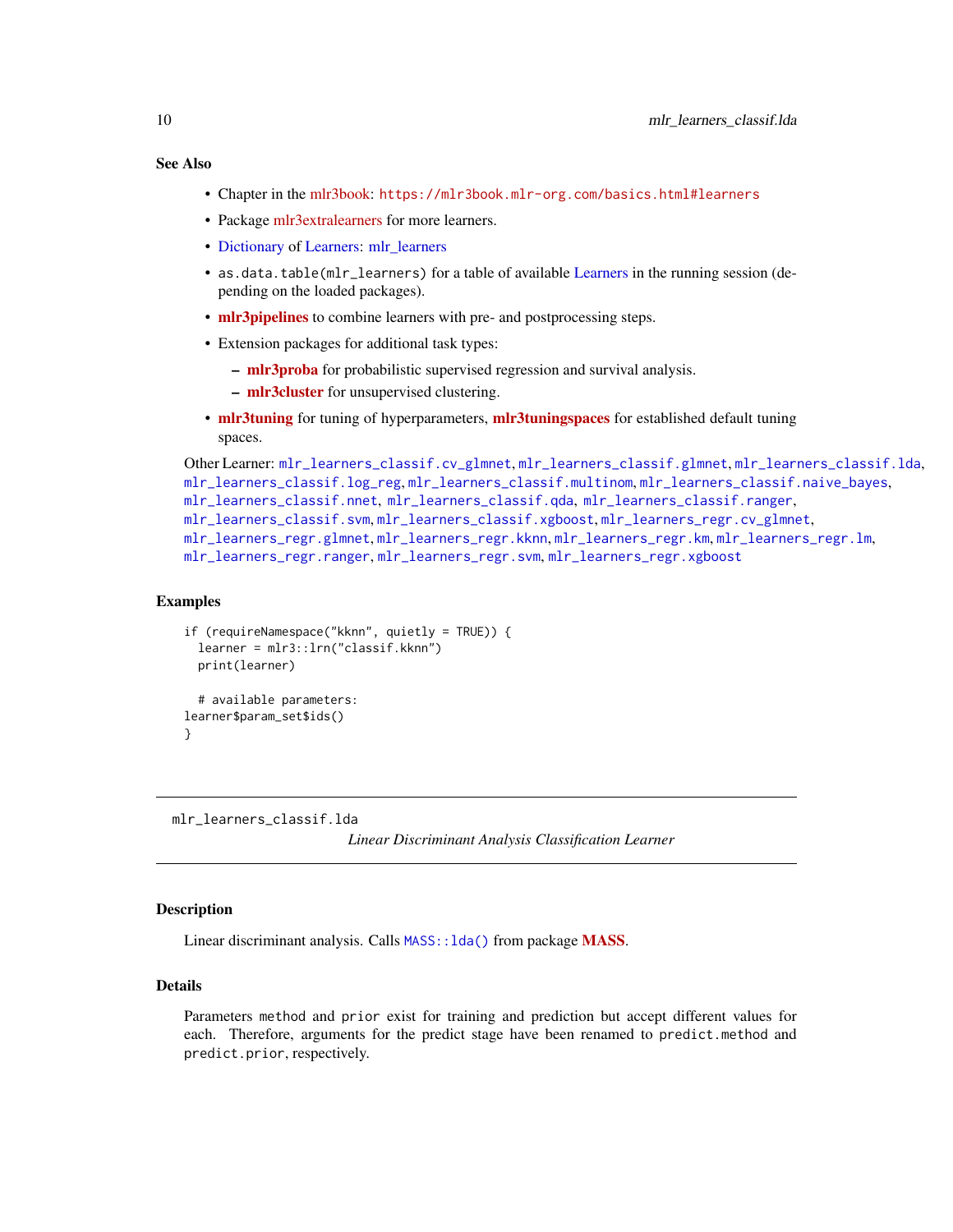# <span id="page-10-2"></span>**Dictionary**

This [Learner](#page-0-0) can be instantiated via the [dictionary](#page-0-0) [mlr\\_learners](#page-0-0) or with the associated sugar function  $lrn()$ :

mlr\_learners\$get("classif.lda") lrn("classif.lda")

# Meta Information

, \* Task type: "classif", \* Predict Types: "response", "prob", \* Feature Types: "logical", "integer", "numeric", "factor", "ordered", \* Required Packages: [mlr3](https://CRAN.R-project.org/package=mlr3), [mlr3learners](https://CRAN.R-project.org/package=mlr3learners), [MASS](https://CRAN.R-project.org/package=MASS)

## **Parameters**

, |Id |Type |Default |Levels |Range |, |:————–|:———|:——-|:—————————–|:——— —I, Idimen luntyped I- I I- I, Imethod Icharacter Imoment Imoment, mle, mve, t |- |, |nu |integer |- | |(−∞, ∞) |, |predict.method |character |plug-in |plug-in, predictive, debiased |- |, |predict.prior |untyped |- | |- |, |prior |untyped |- | |- |, |tol |numeric |- | | $(-\infty, \infty)$  |

## Super classes

[mlr3::Learner](#page-0-0) -> [mlr3::LearnerClassif](#page-0-0) -> LearnerClassifLDA

# Methods

#### Public methods:

- [LearnerClassifLDA\\$new\(\)](#page-10-0)
- [LearnerClassifLDA\\$clone\(\)](#page-10-1)

<span id="page-10-0"></span>Method new(): Creates a new instance of this [R6](#page-0-0) class.

*Usage:*

LearnerClassifLDA\$new()

<span id="page-10-1"></span>Method clone(): The objects of this class are cloneable with this method.

*Usage:*

LearnerClassifLDA\$clone(deep = FALSE)

*Arguments:*

deep Whether to make a deep clone.

# References

Venables WN, Ripley BD (2002). *Modern Applied Statistics with S*, Fourth edition. Springer, New York. ISBN 0-387-95457-0, <http://www.stats.ox.ac.uk/pub/MASS4/>.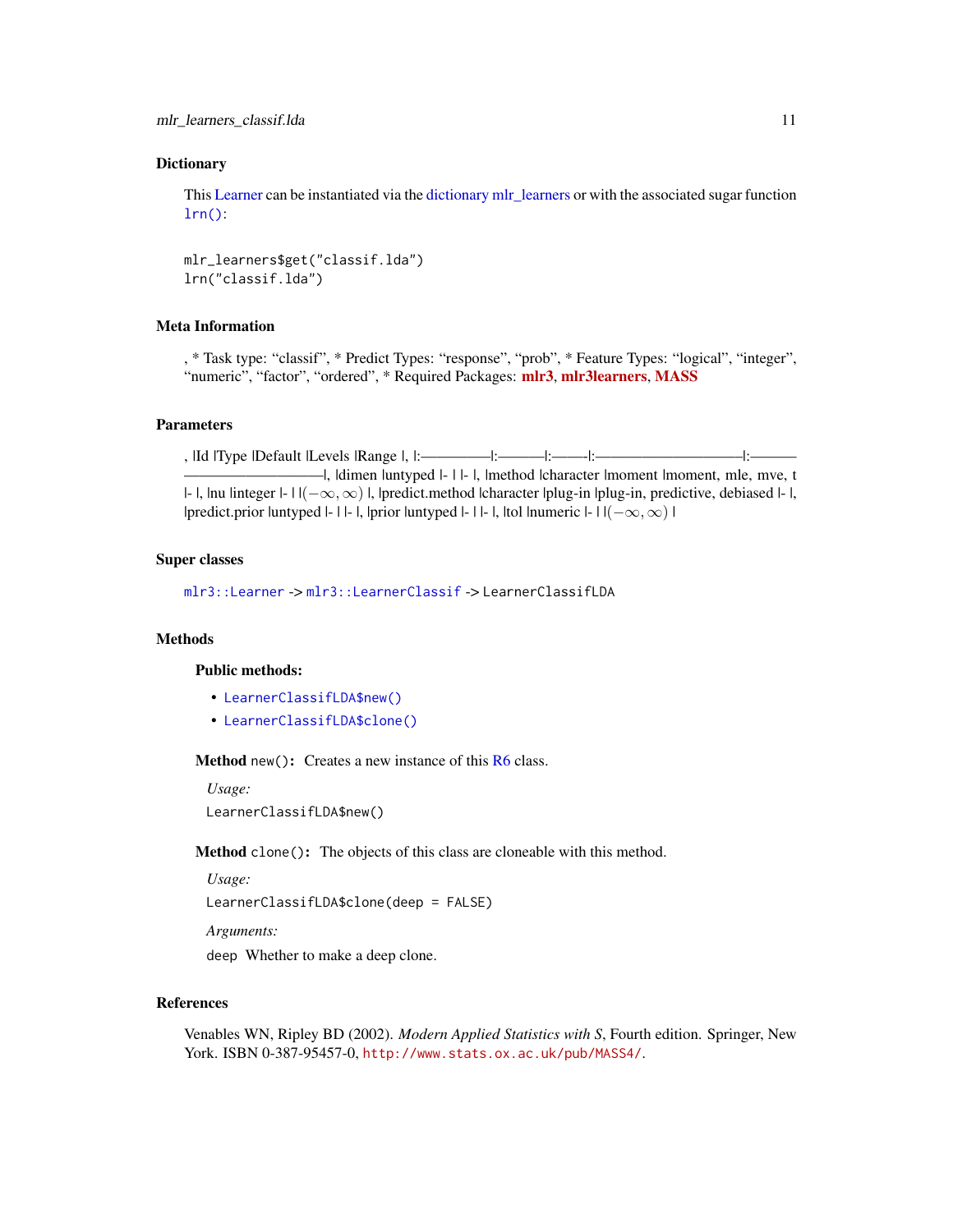# <span id="page-11-0"></span>See Also

- Chapter in the [mlr3book:](https://mlr3book.mlr-org.com/) <https://mlr3book.mlr-org.com/basics.html#learners>
- Package [mlr3extralearners](https://github.com/mlr-org/mlr3extralearners) for more learners.
- [Dictionary](#page-0-0) of [Learners:](#page-0-0) [mlr\\_learners](#page-0-0)
- as.data.table(mlr\_learners) for a table of available [Learners](#page-0-0) in the running session (depending on the loaded packages).
- [mlr3pipelines](https://CRAN.R-project.org/package=mlr3pipelines) to combine learners with pre- and postprocessing steps.
- Extension packages for additional task types:
	- [mlr3proba](https://CRAN.R-project.org/package=mlr3proba) for probabilistic supervised regression and survival analysis.
	- [mlr3cluster](https://CRAN.R-project.org/package=mlr3cluster) for unsupervised clustering.
- [mlr3tuning](https://CRAN.R-project.org/package=mlr3tuning) for tuning of hyperparameters, [mlr3tuningspaces](https://CRAN.R-project.org/package=mlr3tuningspaces) for established default tuning spaces.

```
Other Learner: mlr_learners_classif.cv_glmnet, mlr_learners_classif.glmnet, mlr_learners_classif.kknn,
mlr_learners_classif.log_reg, mlr_learners_classif.multinom, mlr_learners_classif.naive_bayes,
mlr_learners_classif.nnet, mlr_learners_classif.qda, mlr_learners_classif.ranger,
mlr_learners_classif.svm, mlr_learners_classif.xgboost, mlr_learners_regr.cv_glmnet,
mlr_learners_regr.glmnet, mlr_learners_regr.kknn, mlr_learners_regr.km, mlr_learners_regr.lm,
mlr_learners_regr.ranger, mlr_learners_regr.svm, mlr_learners_regr.xgboost
```
# Examples

```
if (requireNamespace("MASS", quietly = TRUE)) {
 learner = mlr3::lrn("classif.lda")
 print(learner)
 # available parameters:
learner$param_set$ids()
}
```
<span id="page-11-1"></span>mlr\_learners\_classif.log\_reg *Logistic Regression Classification Learner*

# Description

Classification via logistic regression. Calls [stats::glm\(\)](#page-0-0) with family set to "binomial".

## Internal Encoding

Starting with  $\text{mlr3}$  $\text{mlr3}$  $\text{mlr3}$  v0.5.0, the order of class labels is reversed prior to model fitting to comply to the [stats::glm\(\)](#page-0-0) convention that the negative class is provided as the first factor level.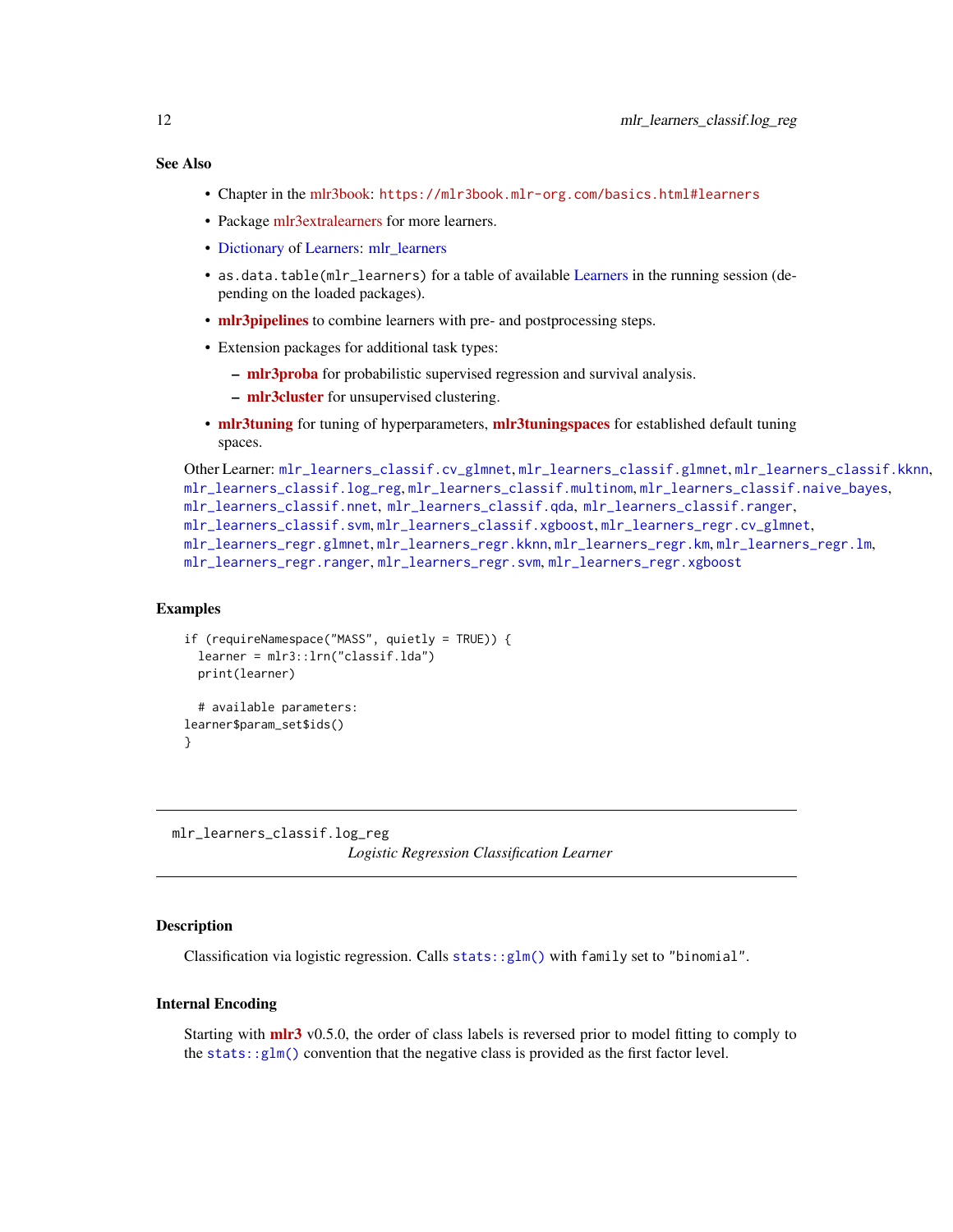# <span id="page-12-1"></span>Custom mlr3 defaults

- model:
	- Actual default: TRUE.
	- Adjusted default: FALSE.
	- Reason for change: Save some memory.

# **Dictionary**

This [Learner](#page-0-0) can be instantiated via the [dictionary](#page-0-0) [mlr\\_learners](#page-0-0) or with the associated sugar function  $lrn()$ :

```
mlr_learners$get("classif.log_reg")
lrn("classif.log_reg")
```
# Meta Information

, \* Task type: "classif", \* Predict Types: "response", "prob", \* Feature Types: "logical", "integer", "numeric", "character", "factor", "ordered", \* Required Packages: [mlr3](https://CRAN.R-project.org/package=mlr3), [mlr3learners](https://CRAN.R-project.org/package=mlr3learners), 'stats'

## Parameters

, |Id |Type |Default |Levels |Range |, |:———–|:——-|:——-|:———–|:——————————— —|, |dispersion |untyped | | | - |, |epsilon |numeric  $|1e-08|$  |  $|(-\infty, \infty)$  |, |etastart |untyped |- | |- |, |maxit |numeric |25 | |(−∞, ∞) |, |model |logical |TRUE |TRUE, FALSE |- |, |mustart |untyped |- | |- |, |offset |untyped |- | |- |, |singular.ok |logical |TRUE |TRUE, FALSE |- |, |start |untyped | | |- |, |trace |logical |FALSE |TRUE, FALSE |- |, |x |logical |FALSE |TRUE, FALSE |- |, |y |logical |TRUE |TRUE, FALSE |- |

# **Contrasts**

To ensure reproducibility, this learner always uses the default contrasts:

- [contr.treatment\(\)](#page-0-0) for unordered factors, and
- [contr.poly\(\)](#page-0-0) for ordered factors.

Setting the option "contrasts" does not have any effect. Instead, set the respective hyperparameter or use **mir3pipelines** to create dummy features.

## Super classes

[mlr3::Learner](#page-0-0) -> [mlr3::LearnerClassif](#page-0-0) -> LearnerClassifLogReg

# Methods

# Public methods:

- [LearnerClassifLogReg\\$new\(\)](#page-12-0)
- [LearnerClassifLogReg\\$loglik\(\)](#page-13-0)
- <span id="page-12-0"></span>• [LearnerClassifLogReg\\$clone\(\)](#page-13-1)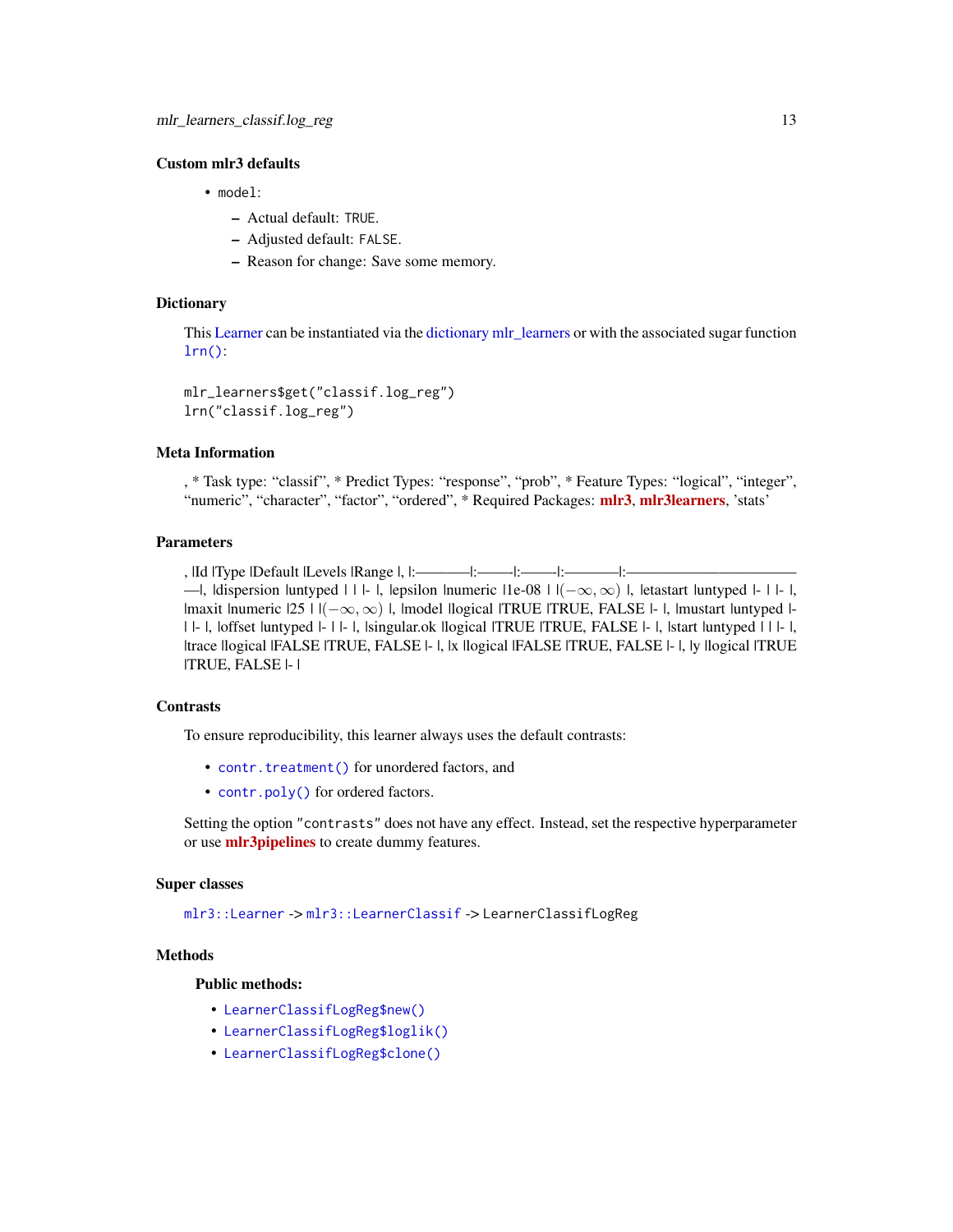<span id="page-13-2"></span>Method new(): Creates a new instance of this [R6](#page-0-0) class.

*Usage:*

LearnerClassifLogReg\$new()

<span id="page-13-0"></span>Method loglik(): Extract the log-likelihood (e.g., via [stats::logLik\(\)](#page-0-0) from the fitted model.

*Usage:*

LearnerClassifLogReg\$loglik()

<span id="page-13-1"></span>Method clone(): The objects of this class are cloneable with this method.

*Usage:*

LearnerClassifLogReg\$clone(deep = FALSE)

*Arguments:*

deep Whether to make a deep clone.

# See Also

- Chapter in the [mlr3book:](https://mlr3book.mlr-org.com/) <https://mlr3book.mlr-org.com/basics.html#learners>
- Package [mlr3extralearners](https://github.com/mlr-org/mlr3extralearners) for more learners.
- [Dictionary](#page-0-0) of [Learners:](#page-0-0) [mlr\\_learners](#page-0-0)
- as.data.table(mlr\_learners) for a table of available [Learners](#page-0-0) in the running session (depending on the loaded packages).
- **[mlr3pipelines](https://CRAN.R-project.org/package=mlr3pipelines)** to combine learners with pre- and postprocessing steps.
- Extension packages for additional task types:
	- [mlr3proba](https://CRAN.R-project.org/package=mlr3proba) for probabilistic supervised regression and survival analysis.
	- [mlr3cluster](https://CRAN.R-project.org/package=mlr3cluster) for unsupervised clustering.
- [mlr3tuning](https://CRAN.R-project.org/package=mlr3tuning) for tuning of hyperparameters, [mlr3tuningspaces](https://CRAN.R-project.org/package=mlr3tuningspaces) for established default tuning spaces.

```
Other Learner: mlr_learners_classif.cv_glmnet, mlr_learners_classif.glmnet, mlr_learners_classif.kknn,
mlr_learners_classif.lda, mlr_learners_classif.multinom, mlr_learners_classif.naive_bayes,
mlr_learners_classif.nnet, mlr_learners_classif.qda, mlr_learners_classif.ranger,
mlr_learners_classif.svm, mlr_learners_classif.xgboost, mlr_learners_regr.cv_glmnet,
mlr_learners_regr.glmnet, mlr_learners_regr.kknn, mlr_learners_regr.km, mlr_learners_regr.lm,
mlr_learners_regr.ranger, mlr_learners_regr.svm, mlr_learners_regr.xgboost
```
# Examples

```
if (requireNamespace("stats", quietly = TRUE)) {
 learner = mlr3::lrn("classif.log_reg")
 print(learner)
 # available parameters:
learner$param_set$ids()
}
```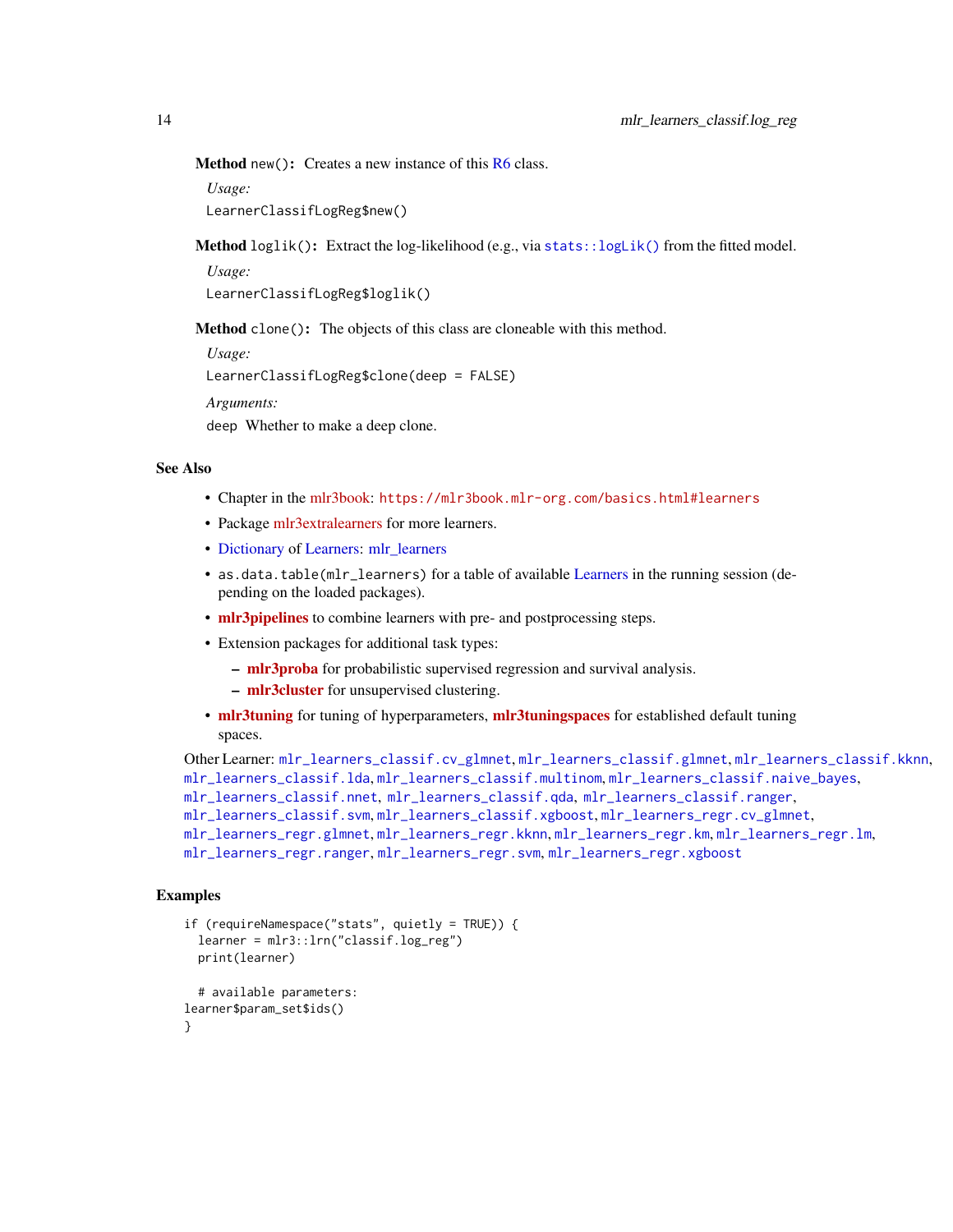<span id="page-14-1"></span><span id="page-14-0"></span>mlr\_learners\_classif.multinom

*Multinomial log-linear learner via neural networks*

## **Description**

Multinomial log-linear models via neural networks. Calls [nnet::multinom\(\)](#page-0-0) from package **[nnet](https://CRAN.R-project.org/package=nnet)**.

#### **Dictionary**

This [Learner](#page-0-0) can be instantiated via the [dictionary](#page-0-0) [mlr\\_learners](#page-0-0) or with the associated sugar function [lrn\(\)](#page-0-0):

```
mlr_learners$get("classif.multinom")
lrn("classif.multinom")
```
# Meta Information

, \* Task type: "classif", \* Predict Types: "response", "prob", \* Feature Types: "logical", "integer", "numeric", "factor", \* Required Packages: [mlr3](https://CRAN.R-project.org/package=mlr3), [mlr3learners](https://CRAN.R-project.org/package=mlr3learners), [nnet](https://CRAN.R-project.org/package=nnet)

# Parameters

, |Id |Type |Default |Levels |Range |, |:——–|:———|:——-|:———–|:——————————— —|, |Hess |logical |FALSE |TRUE, FALSE |- |, |abstol |numeric |1e-04 |  $|(-\infty, \infty)$  |, |censored |logical |FALSE |TRUE, FALSE |- |, |decay |numeric  $|0| + |(-\infty, \infty)$  |, |entropy |logical |FALSE |TRUE, FALSE  $|-|$ , |mask |untyped  $|-|$  |  $|$ , |maxit |integer  $|100|$  |  $|1,\infty\rangle$  |, |MaxNWts |integer |1000  $|\cdot|[1,\infty)$  |, |model |logical |FALSE |TRUE, FALSE  $|\cdot|$ , |linout |logical |FALSE |TRUE, FALSE  $|\cdot|$ , |rang |numeric  $|0.7|$  |  $|(-\infty,\infty)$  |, |reltol |numeric |1e-08 |  $|(-\infty,\infty)$  |, |size |integer |- | |[1,  $\infty$ ) |, |skip |logical |FALSE |TRUE, FALSE |- |, |softmax |logical |FALSE |TRUE, FALSE |- |, |summ |character |0 |0, 1, 2, 3 |- |, |trace |logical |TRUE |TRUE, FALSE |- |, |Wts |untyped |- | |- |

## Super classes

[mlr3::Learner](#page-0-0) -> [mlr3::LearnerClassif](#page-0-0) -> LearnerClassifMultinom

# Methods

## Public methods:

- [LearnerClassifMultinom\\$new\(\)](#page-14-2)
- [LearnerClassifMultinom\\$loglik\(\)](#page-14-3)
- [LearnerClassifMultinom\\$clone\(\)](#page-15-0)

<span id="page-14-2"></span>Method new(): Creates a new instance of this [R6](#page-0-0) class.

*Usage:*

<span id="page-14-3"></span>LearnerClassifMultinom\$new()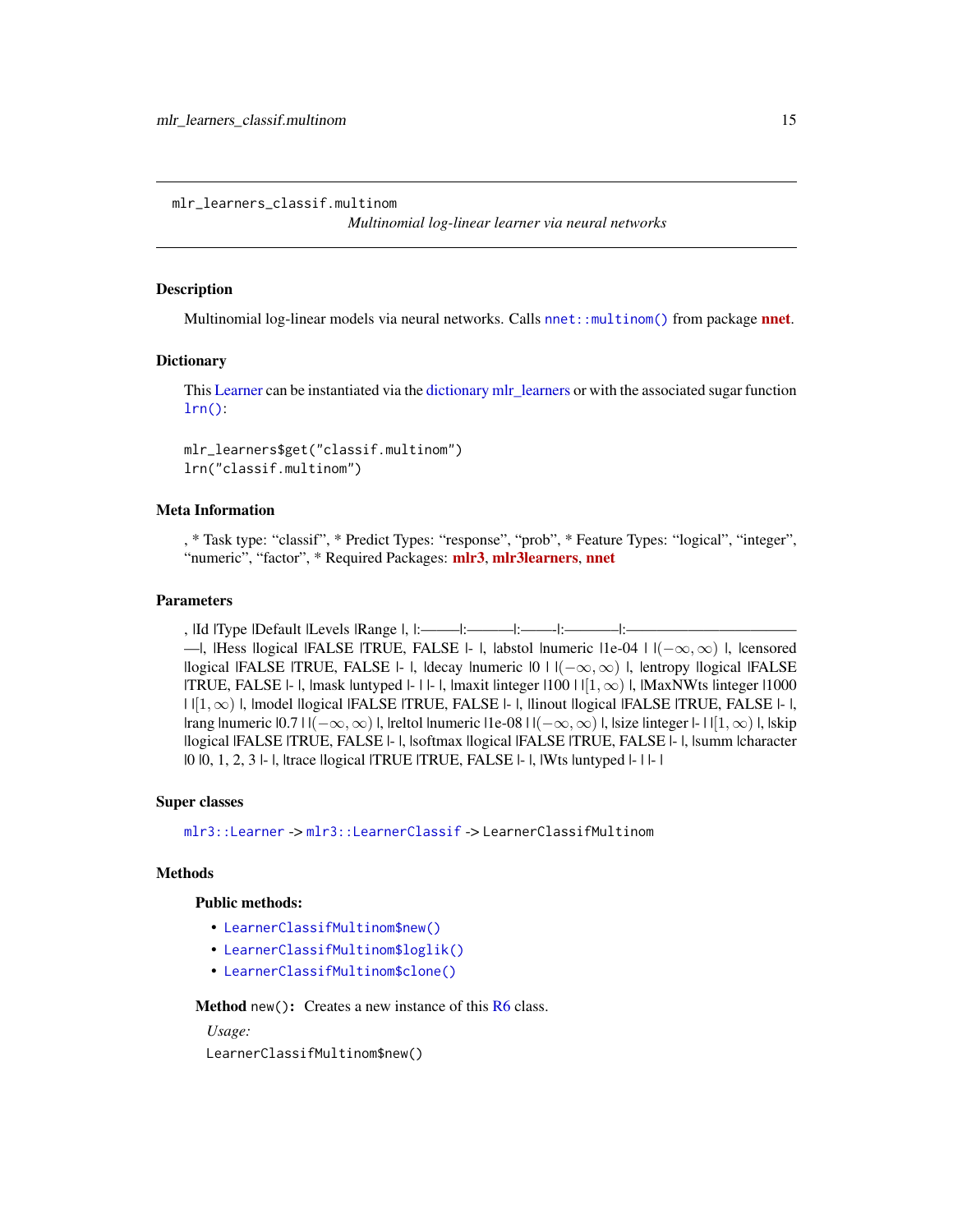<span id="page-15-1"></span>Method loglik(): Extract the log-likelihood (e.g., via stats:: $logLik()$  from the fitted model.

*Usage:*

LearnerClassifMultinom\$loglik()

<span id="page-15-0"></span>Method clone(): The objects of this class are cloneable with this method.

```
Usage:
LearnerClassifMultinom$clone(deep = FALSE)
Arguments:
deep Whether to make a deep clone.
```
## See Also

- Chapter in the [mlr3book:](https://mlr3book.mlr-org.com/) <https://mlr3book.mlr-org.com/basics.html#learners>
- Package [mlr3extralearners](https://github.com/mlr-org/mlr3extralearners) for more learners.
- [Dictionary](#page-0-0) of [Learners:](#page-0-0) [mlr\\_learners](#page-0-0)
- as.data.table(mlr\_learners) for a table of available [Learners](#page-0-0) in the running session (depending on the loaded packages).
- [mlr3pipelines](https://CRAN.R-project.org/package=mlr3pipelines) to combine learners with pre- and postprocessing steps.
- Extension packages for additional task types:
	- [mlr3proba](https://CRAN.R-project.org/package=mlr3proba) for probabilistic supervised regression and survival analysis.
	- [mlr3cluster](https://CRAN.R-project.org/package=mlr3cluster) for unsupervised clustering.
- [mlr3tuning](https://CRAN.R-project.org/package=mlr3tuning) for tuning of hyperparameters, [mlr3tuningspaces](https://CRAN.R-project.org/package=mlr3tuningspaces) for established default tuning spaces.

```
Other Learner: mlr_learners_classif.cv_glmnet, mlr_learners_classif.glmnet, mlr_learners_classif.kknn,
mlr_learners_classif.lda, mlr_learners_classif.log_reg, mlr_learners_classif.naive_bayes,
mlr_learners_classif.nnet, mlr_learners_classif.qda, mlr_learners_classif.ranger,
mlr_learners_classif.svm, mlr_learners_classif.xgboost, mlr_learners_regr.cv_glmnet,
mlr_learners_regr.glmnet, mlr_learners_regr.kknn, mlr_learners_regr.km, mlr_learners_regr.lm,
mlr_learners_regr.ranger, mlr_learners_regr.svm, mlr_learners_regr.xgboost
```
# Examples

```
if (requireNamespace("nnet", quietly = TRUE)) {
 learner = mlr3::lrn("classif.multinom")
 print(learner)
  # available parameters:
learner$param_set$ids()
}
```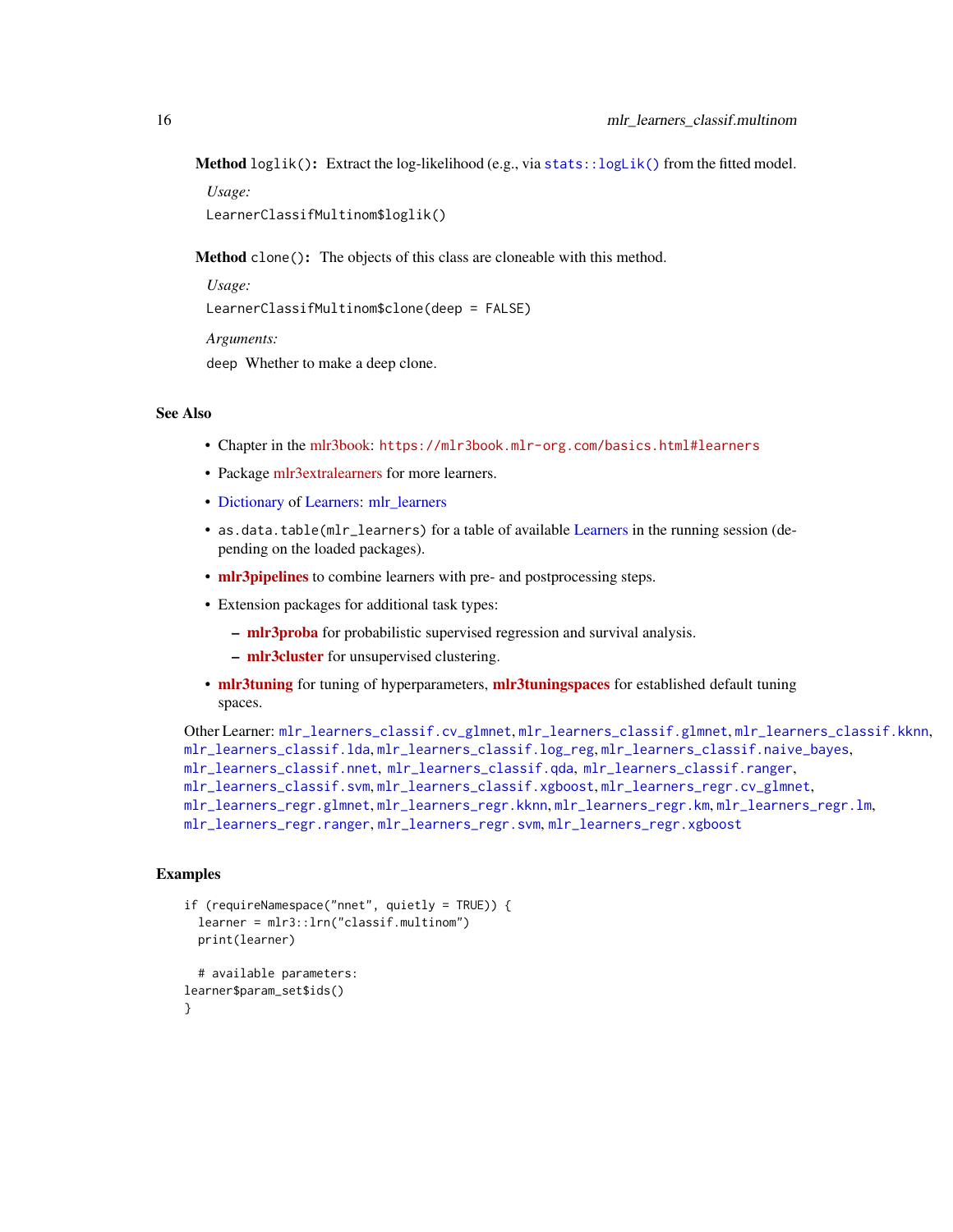<span id="page-16-1"></span><span id="page-16-0"></span>mlr\_learners\_classif.naive\_bayes

*Naive Bayes Classification Learner*

## Description

Naive Bayes classification. Calls [e1071](https://CRAN.R-project.org/package=e1071): : naiveBayes() from package e1071.

#### **Dictionary**

This [Learner](#page-0-0) can be instantiated via the [dictionary](#page-0-0) [mlr\\_learners](#page-0-0) or with the associated sugar function [lrn\(\)](#page-0-0):

```
mlr_learners$get("classif.naive_bayes")
lrn("classif.naive_bayes")
```
# Meta Information

, \* Task type: "classif", \* Predict Types: "response", "prob", \* Feature Types: "logical", "integer", "numeric", "factor", \* Required Packages: [mlr3](https://CRAN.R-project.org/package=mlr3), [mlr3learners](https://CRAN.R-project.org/package=mlr3learners), [e1071](https://CRAN.R-project.org/package=e1071)

# Parameters

, |Id |Type |Default |Range |, |:———|:——-|:——-|:————————————|, |eps |numeric |0 |(−∞, ∞) |, |laplace |numeric |0 |[0, ∞) |, |threshold |numeric |0.001 |(−∞, ∞) |

# Super classes

[mlr3::Learner](#page-0-0) -> [mlr3::LearnerClassif](#page-0-0) -> LearnerClassifNaiveBayes

# Methods

# Public methods:

- [LearnerClassifNaiveBayes\\$new\(\)](#page-16-2)
- [LearnerClassifNaiveBayes\\$clone\(\)](#page-16-3)

<span id="page-16-2"></span>**Method** new(): Creates a new instance of this  $R6$  class.

*Usage:*

LearnerClassifNaiveBayes\$new()

<span id="page-16-3"></span>Method clone(): The objects of this class are cloneable with this method.

*Usage:*

LearnerClassifNaiveBayes\$clone(deep = FALSE)

*Arguments:*

deep Whether to make a deep clone.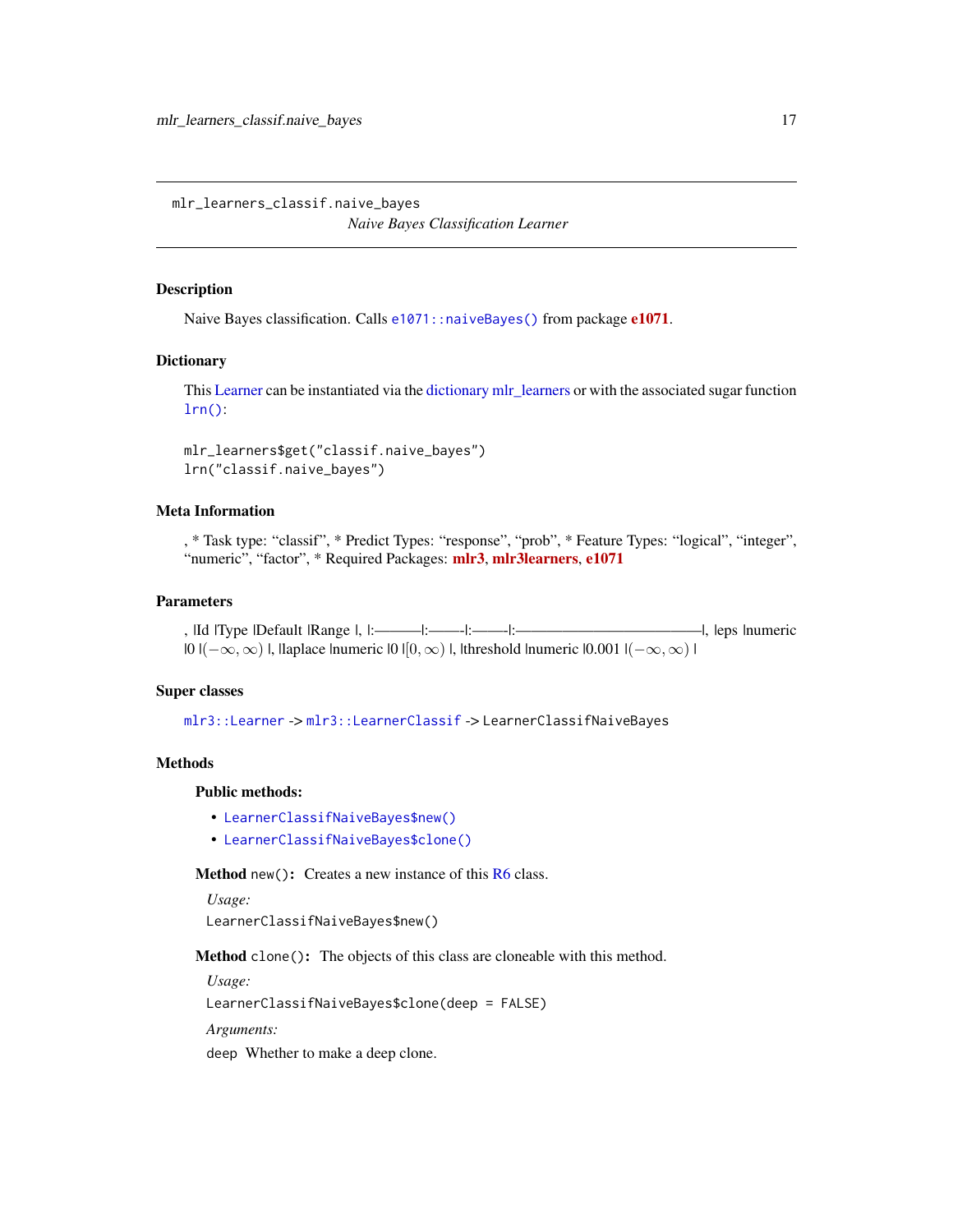# <span id="page-17-0"></span>See Also

- Chapter in the [mlr3book:](https://mlr3book.mlr-org.com/) <https://mlr3book.mlr-org.com/basics.html#learners>
- Package [mlr3extralearners](https://github.com/mlr-org/mlr3extralearners) for more learners.
- [Dictionary](#page-0-0) of [Learners:](#page-0-0) [mlr\\_learners](#page-0-0)
- as.data.table(mlr\_learners) for a table of available [Learners](#page-0-0) in the running session (depending on the loaded packages).
- [mlr3pipelines](https://CRAN.R-project.org/package=mlr3pipelines) to combine learners with pre- and postprocessing steps.
- Extension packages for additional task types:
	- [mlr3proba](https://CRAN.R-project.org/package=mlr3proba) for probabilistic supervised regression and survival analysis.
	- [mlr3cluster](https://CRAN.R-project.org/package=mlr3cluster) for unsupervised clustering.
- [mlr3tuning](https://CRAN.R-project.org/package=mlr3tuning) for tuning of hyperparameters, [mlr3tuningspaces](https://CRAN.R-project.org/package=mlr3tuningspaces) for established default tuning spaces.

```
Other Learner: mlr_learners_classif.cv_glmnet, mlr_learners_classif.glmnet, mlr_learners_classif.kknn,
mlr_learners_classif.lda, mlr_learners_classif.log_reg, mlr_learners_classif.multinom,
mlr_learners_classif.nnet, mlr_learners_classif.qda, mlr_learners_classif.ranger,
mlr_learners_classif.svm, mlr_learners_classif.xgboost, mlr_learners_regr.cv_glmnet,
mlr_learners_regr.glmnet, mlr_learners_regr.kknn, mlr_learners_regr.km, mlr_learners_regr.lm,
mlr_learners_regr.ranger, mlr_learners_regr.svm, mlr_learners_regr.xgboost
```
## Examples

```
if (requireNamespace("e1071", quietly = TRUE)) {
 learner = mlr3::lrn("classif.naive_bayes")
 print(learner)
 # available parameters:
learner$param_set$ids()
}
```
<span id="page-17-1"></span>mlr\_learners\_classif.nnet

*Classification Neural Network Learner*

# **Description**

Single Layer Neural Network. Calls [nnet::nnet.formula\(\)](#page-0-0) from package [nnet](https://CRAN.R-project.org/package=nnet).

Note that modern neural networks with multiple layers are connected via package [mlr3keras.](https://github.com/mlr-org/mlr3keras)

#### **Dictionary**

This [Learner](#page-0-0) can be instantiated via the [dictionary](#page-0-0) [mlr\\_learners](#page-0-0) or with the associated sugar function [lrn\(\)](#page-0-0):

```
mlr_learners$get("classif.nnet")
lrn("classif.nnet")
```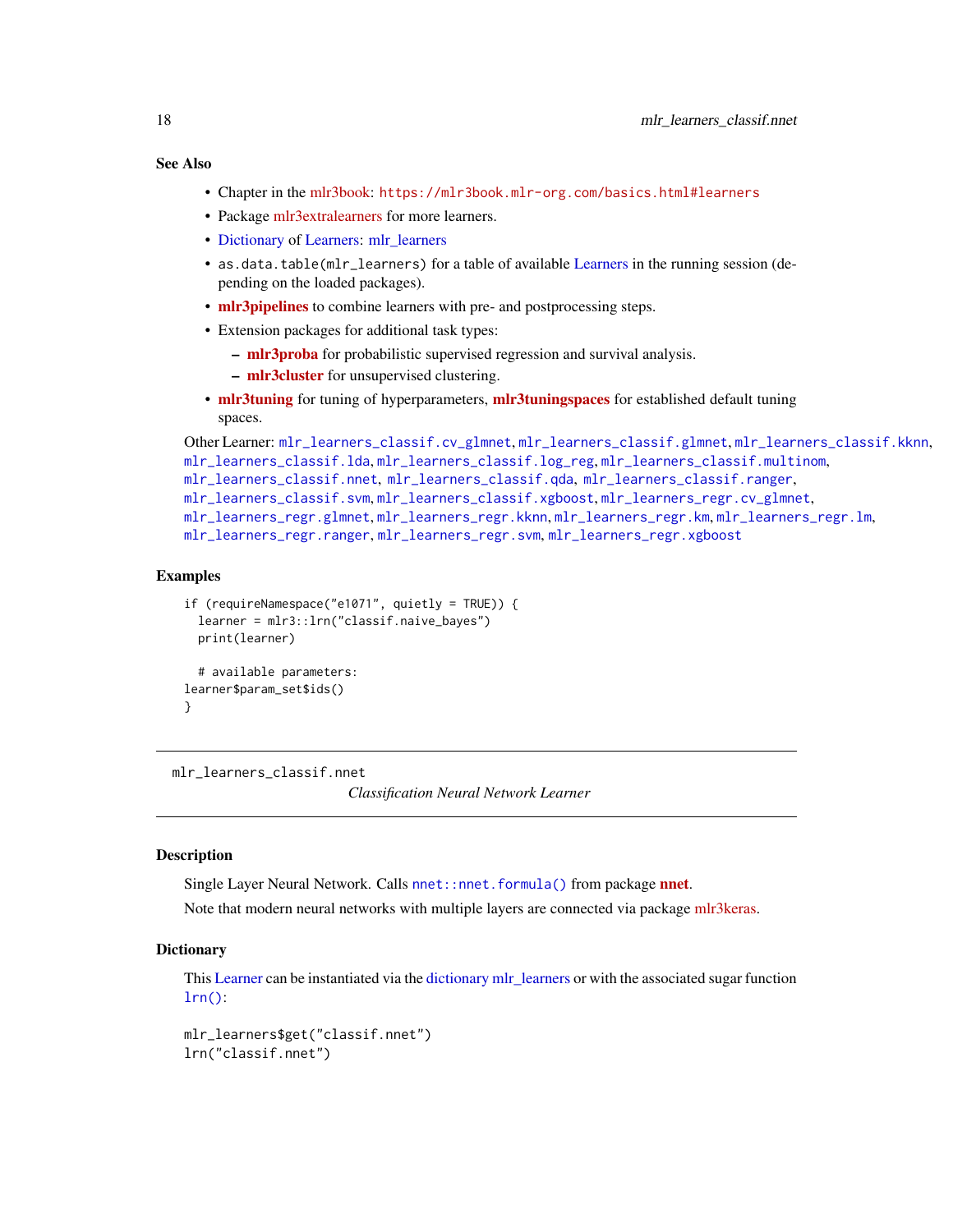## <span id="page-18-2"></span>Meta Information

, \* Task type: "classif", \* Predict Types: "prob", "response", \* Feature Types: "numeric", "factor", "ordered", \* Required Packages: [mlr3](https://CRAN.R-project.org/package=mlr3), [mlr3learners](https://CRAN.R-project.org/package=mlr3learners), [nnet](https://CRAN.R-project.org/package=nnet)

## Parameters

, |Id |Type |Default |Levels |Range |, |:———|:——-|:——-|:———–|:——————————— —|, |Hess |logical |FALSE |TRUE, FALSE |- |, |MaxNWts |integer |1000 | | $[1,\infty)$  |, |Wts |untyped |-| |- |, |abstol |numeric |1e-04 | |(−∞, ∞) |, |censored |logical |FALSE |TRUE, FALSE |- |, |contrasts |untyped | | |- |, |decay |numeric  $|0|$  |  $|(-\infty,\infty)$  |, |mask |untyped |- | |- |, |maxit |integer |100 | | $|1,\infty)$ |, |na.action |untyped |- | |- |, |rang |numeric  $|0.7|$  | $|(-\infty, \infty)$  |, |reltol |numeric |1e-08 |  $|(-\infty, \infty)$  |, |size |integer |3 |  $|0, \infty)$  |, |skip |logical |FALSE |TRUE, FALSE |- |, |subset |untyped |- | |- |, |trace |logical |TRUE |TRUE, FALSE |- |

## Custom mlr3 defaults

• size:

- Adjusted default: 3L.
- Reason for change: no default in nnet().

## Super classes

[mlr3::Learner](#page-0-0) -> [mlr3::LearnerClassif](#page-0-0) -> LearnerClassifNnet

# Methods

#### Public methods:

- [LearnerClassifNnet\\$new\(\)](#page-18-0)
- [LearnerClassifNnet\\$clone\(\)](#page-18-1)

<span id="page-18-0"></span>Method new(): Creates a new instance of this [R6](#page-0-0) class.

*Usage:* LearnerClassifNnet\$new()

<span id="page-18-1"></span>Method clone(): The objects of this class are cloneable with this method.

```
Usage:
LearnerClassifNnet$clone(deep = FALSE)
Arguments:
```
deep Whether to make a deep clone.

#### References

Ripley BD (1996). *Pattern Recognition and Neural Networks*. Cambridge University Press. [doi:10.1](https://doi.org/10.1017/cbo9780511812651)017/ [cbo9780511812651.](https://doi.org/10.1017/cbo9780511812651)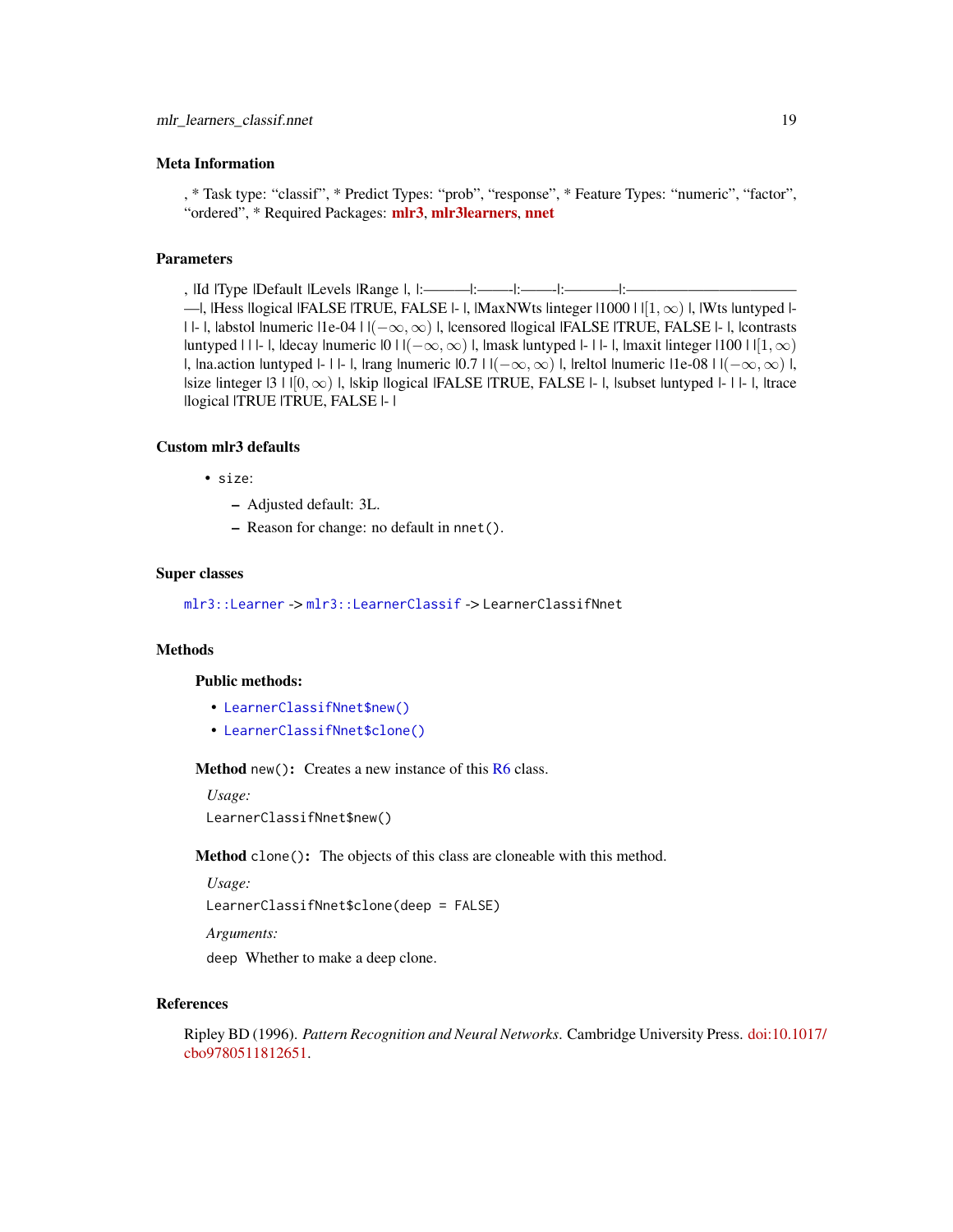# <span id="page-19-0"></span>See Also

- Chapter in the [mlr3book:](https://mlr3book.mlr-org.com/) <https://mlr3book.mlr-org.com/basics.html#learners>
- Package [mlr3extralearners](https://github.com/mlr-org/mlr3extralearners) for more learners.
- [Dictionary](#page-0-0) of [Learners:](#page-0-0) [mlr\\_learners](#page-0-0)
- as.data.table(mlr\_learners) for a table of available [Learners](#page-0-0) in the running session (depending on the loaded packages).
- **[mlr3pipelines](https://CRAN.R-project.org/package=mlr3pipelines)** to combine learners with pre- and postprocessing steps.
- Extension packages for additional task types:
	- [mlr3proba](https://CRAN.R-project.org/package=mlr3proba) for probabilistic supervised regression and survival analysis.
	- [mlr3cluster](https://CRAN.R-project.org/package=mlr3cluster) for unsupervised clustering.
- [mlr3tuning](https://CRAN.R-project.org/package=mlr3tuning) for tuning of hyperparameters, [mlr3tuningspaces](https://CRAN.R-project.org/package=mlr3tuningspaces) for established default tuning spaces.

```
Other Learner: mlr_learners_classif.cv_glmnet, mlr_learners_classif.glmnet, mlr_learners_classif.kknn,
mlr_learners_classif.lda, mlr_learners_classif.log_reg, mlr_learners_classif.multinom,
mlr_learners_classif.naive_bayes, mlr_learners_classif.qda, mlr_learners_classif.ranger,
mlr_learners_classif.svm, mlr_learners_classif.xgboost, mlr_learners_regr.cv_glmnet,
mlr_learners_regr.glmnet, mlr_learners_regr.kknn, mlr_learners_regr.km, mlr_learners_regr.lm,
mlr_learners_regr.ranger, mlr_learners_regr.svm, mlr_learners_regr.xgboost
```
## Examples

```
if (requireNamespace("nnet", quietly = TRUE)) {
  learner = mlr3::lrn("classif.nnet")
 print(learner)
 # available parameters:
learner$param_set$ids()
}
```
<span id="page-19-1"></span>mlr\_learners\_classif.qda

*Quadratic Discriminant Analysis Classification Learner*

# **Description**

Quadratic discriminant analysis. Calls [MASS](https://CRAN.R-project.org/package=MASS):: qda() from package MASS.

## Details

Parameters method and prior exist for training and prediction but accept different values for each. Therefore, arguments for the predict stage have been renamed to predict.method and predict.prior, respectively.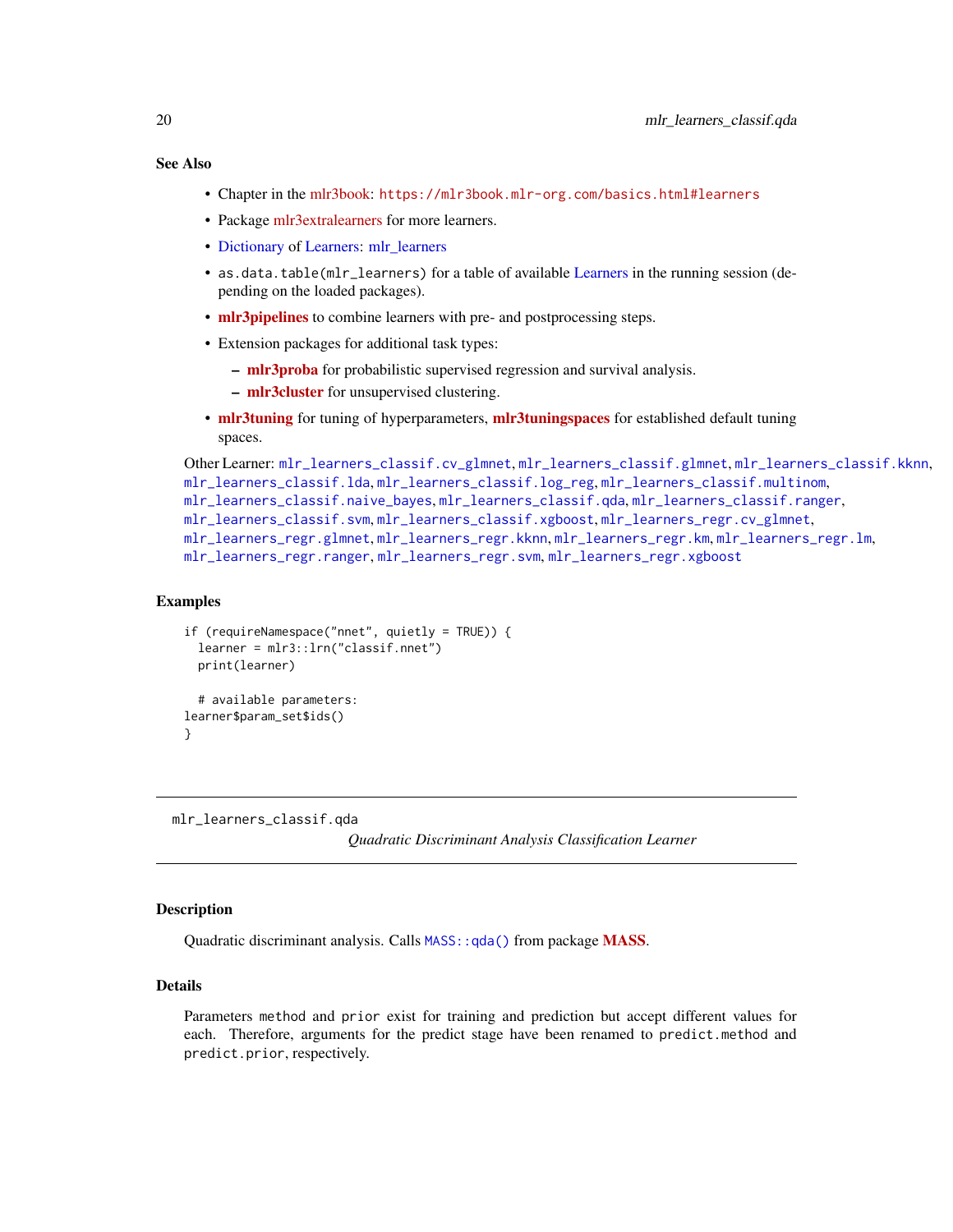## <span id="page-20-2"></span>**Dictionary**

This [Learner](#page-0-0) can be instantiated via the [dictionary](#page-0-0) [mlr\\_learners](#page-0-0) or with the associated sugar function  $lrn()$ :

mlr\_learners\$get("classif.qda") lrn("classif.qda")

# Meta Information

, \* Task type: "classif", \* Predict Types: "response", "prob", \* Feature Types: "logical", "integer", "numeric", "factor", "ordered", \* Required Packages: [mlr3](https://CRAN.R-project.org/package=mlr3), [mlr3learners](https://CRAN.R-project.org/package=mlr3learners), [MASS](https://CRAN.R-project.org/package=MASS)

## **Parameters**

, |Id |Type |Default |Levels |Range |, |:————–|:———|:——-|:—————————–|:—— ——————————|, |method |character |moment |moment, mle, mve, t |- |, |nu |integer |- | |(−∞, ∞) |, |predict.method |character |plug-in |plug-in, predictive, debiased |- |, |predict.prior |untyped |- | |- |, |prior |untyped |- | |- |

## Super classes

[mlr3::Learner](#page-0-0) -> [mlr3::LearnerClassif](#page-0-0) -> LearnerClassifQDA

# Methods

## Public methods:

- [LearnerClassifQDA\\$new\(\)](#page-20-0)
- [LearnerClassifQDA\\$clone\(\)](#page-20-1)

<span id="page-20-0"></span>Method new(): Creates a new instance of this [R6](#page-0-0) class.

*Usage:*

LearnerClassifQDA\$new()

<span id="page-20-1"></span>Method clone(): The objects of this class are cloneable with this method.

*Usage:*

LearnerClassifQDA\$clone(deep = FALSE)

*Arguments:*

deep Whether to make a deep clone.

# References

Venables WN, Ripley BD (2002). *Modern Applied Statistics with S*, Fourth edition. Springer, New York. ISBN 0-387-95457-0, <http://www.stats.ox.ac.uk/pub/MASS4/>.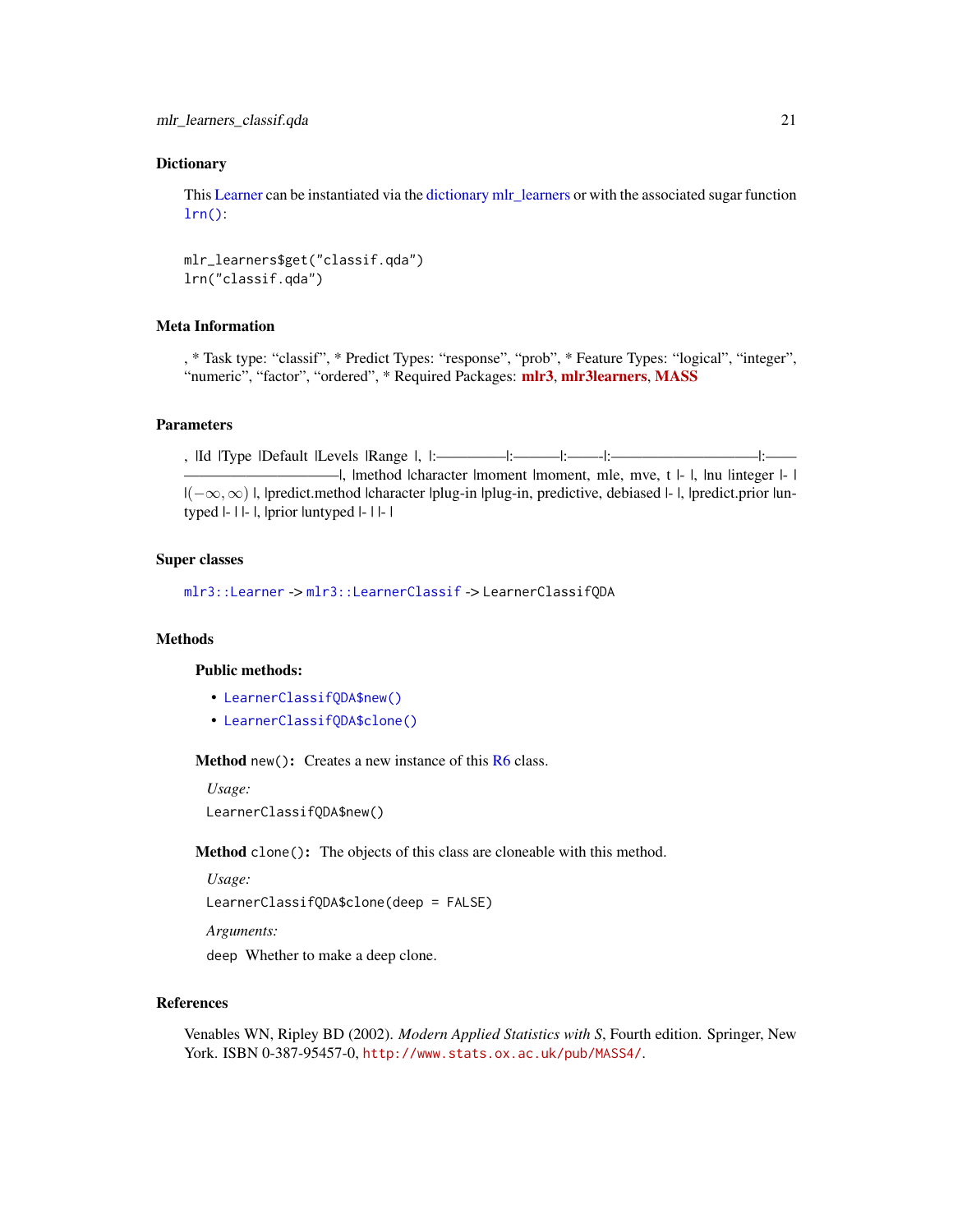# <span id="page-21-0"></span>See Also

- Chapter in the [mlr3book:](https://mlr3book.mlr-org.com/) <https://mlr3book.mlr-org.com/basics.html#learners>
- Package [mlr3extralearners](https://github.com/mlr-org/mlr3extralearners) for more learners.
- [Dictionary](#page-0-0) of [Learners:](#page-0-0) [mlr\\_learners](#page-0-0)
- as.data.table(mlr\_learners) for a table of available [Learners](#page-0-0) in the running session (depending on the loaded packages).
- [mlr3pipelines](https://CRAN.R-project.org/package=mlr3pipelines) to combine learners with pre- and postprocessing steps.
- Extension packages for additional task types:
	- [mlr3proba](https://CRAN.R-project.org/package=mlr3proba) for probabilistic supervised regression and survival analysis.
	- [mlr3cluster](https://CRAN.R-project.org/package=mlr3cluster) for unsupervised clustering.
- [mlr3tuning](https://CRAN.R-project.org/package=mlr3tuning) for tuning of hyperparameters, [mlr3tuningspaces](https://CRAN.R-project.org/package=mlr3tuningspaces) for established default tuning spaces.

```
Other Learner: mlr_learners_classif.cv_glmnet, mlr_learners_classif.glmnet, mlr_learners_classif.kknn,
mlr_learners_classif.lda, mlr_learners_classif.log_reg, mlr_learners_classif.multinom,
mlr_learners_classif.naive_bayes, mlr_learners_classif.nnet, mlr_learners_classif.ranger,
mlr_learners_classif.svm, mlr_learners_classif.xgboost, mlr_learners_regr.cv_glmnet,
mlr_learners_regr.glmnet, mlr_learners_regr.kknn, mlr_learners_regr.km, mlr_learners_regr.lm,
mlr_learners_regr.ranger, mlr_learners_regr.svm, mlr_learners_regr.xgboost
```
# Examples

```
if (requireNamespace("MASS", quietly = TRUE)) {
 learner = mlr3::lrn("classif.qda")
 print(learner)
 # available parameters:
learner$param_set$ids()
}
```
<span id="page-21-1"></span>mlr\_learners\_classif.ranger *Ranger Classification Learner*

# **Description**

Random classification forest. Calls [ranger](https://CRAN.R-project.org/package=ranger):: ranger() from package ranger.

# Custom mlr3 defaults

- num.threads:
	- Actual default: NULL, triggering auto-detection of the number of CPUs.
	- Adjusted value: 1.
	- Reason for change: Conflicting with parallelization via [future](https://CRAN.R-project.org/package=future).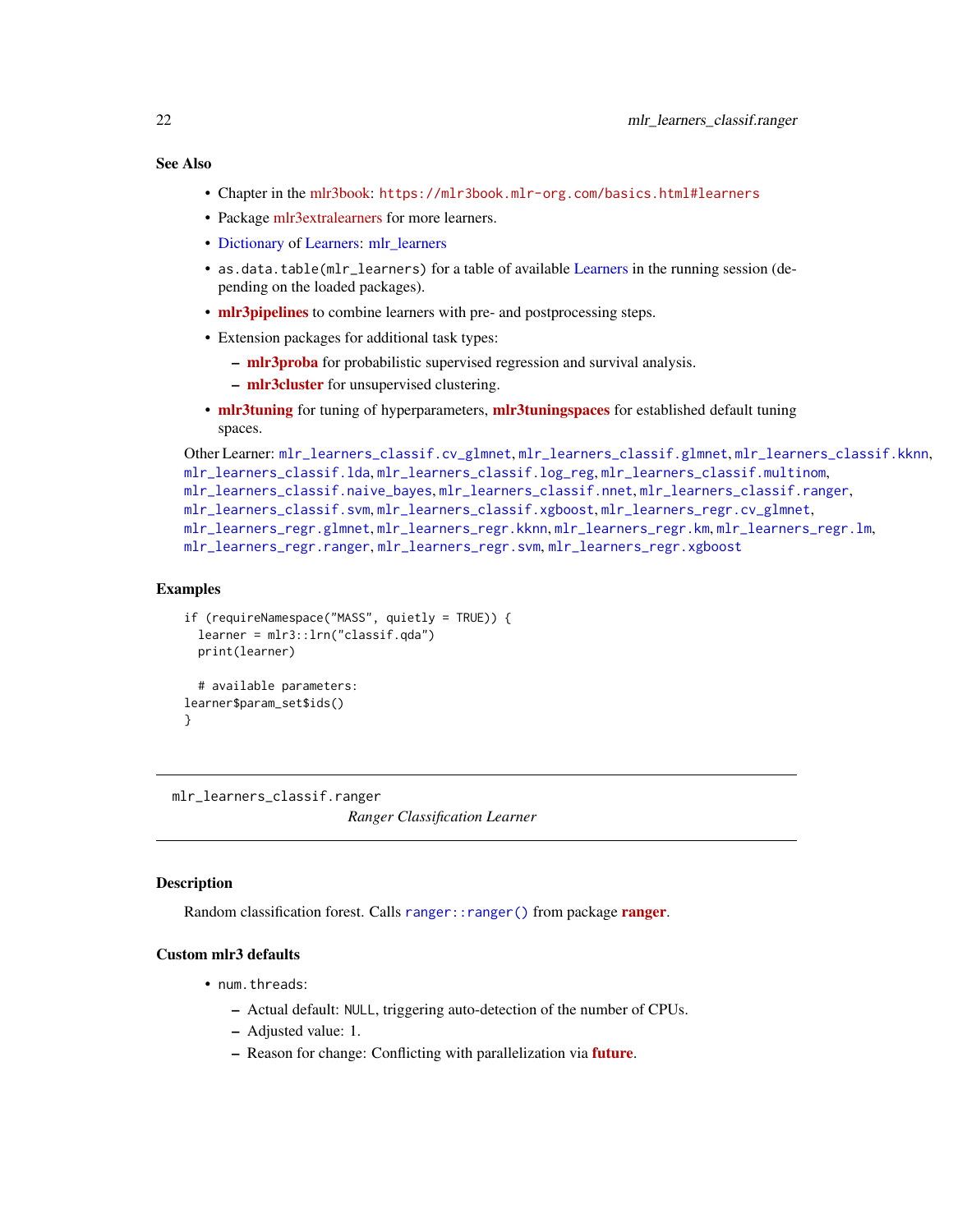<span id="page-22-1"></span>• mtry:

– This hyperparameter can alternatively be set via our hyperparameter mtry.ratio as mtry  $=$  max(ceiling(mtry.ratio  $*$  n\_features), 1). Note that mtry and mtry.ratio are mutually exclusive.

# **Dictionary**

This [Learner](#page-0-0) can be instantiated via the [dictionary](#page-0-0) [mlr\\_learners](#page-0-0) or with the associated sugar function  $lrn()$ :

```
mlr_learners$get("classif.ranger")
lrn("classif.ranger")
```
# Meta Information

, \* Task type: "classif", \* Predict Types: "response", "prob", \* Feature Types: "logical", "integer", "numeric", "character", "factor", "ordered", \* Required Packages: [mlr3](https://CRAN.R-project.org/package=mlr3), [mlr3learners](https://CRAN.R-project.org/package=mlr3learners), [ranger](https://CRAN.R-project.org/package=ranger)

# Parameters

, |Id |Type |Default |Levels |Range |, |:—————————-|:———|:——-|:———————— ———————–|:————————————|, |alpha |numeric |0.5 | |(−∞, ∞)|, |always.split.variables |untyped |- | |- |, |class.weights |untyped | | |- |, |holdout |logical |FALSE |TRUE, FALSE |- |, |importance |character |- |none, impurity, impurity\_corrected, permutation |- |, |keep.inbag |logical |FALSE |TRUE, FALSE |- |, |max.depth |integer |NULL |  $|[0, \infty)$  |, |min.node.size |integer |NULL |  $|[1, \infty)$ |, |min.prop |numeric  $|0.1|$  |  $|(-\infty,\infty)$  |, |minprop |numeric  $|0.1|$  |  $|(-\infty,\infty)$  |, |mtry |integer |- |  $|[1,\infty)$  l, lmtry.ratio lnumeric  $|-1|[0,1]|$ , lnum.random.splits linteger  $|1| |[1,\infty)$  l, lnum.threads linteger  $|1| |1, \infty$ ) |, |num.trees |integer | 500 |  $|1, \infty)$  |, |oob.error |logical |TRUE |TRUE, FALSE |-|, |regularization.factor |untyped |1 | |- |, |regularization.usedepth |logical |FALSE |TRUE, FALSE |- |, |replace |logical |TRUE |TRUE, FALSE |- |, |respect.unordered.factors |character |ignore |ignore, order, partition  $\vdash$   $\vdash$  |, |sample.fraction |numeric  $\vdash$  |  $\lvert [0,1]$  |, |save.memory |logical |FALSE |TRUE, FALSE |- |, |scale.permutation.importance |logical |FALSE |TRUE, FALSE |- |, |se.method |character linfjack ljack, infjack  $\vert$ -  $\vert$ , |seed |integer |NULL  $\vert$  | $(-\infty, \infty)$  |, |split.select.weights |untyped | | |- |, |splitrule |character |gini |gini, extratrees, hellinger |- |, |verbose |logical |TRUE |TRUE, FALSE |- |, |write.forest |logical |TRUE |TRUE, FALSE |- |

## Super classes

[mlr3::Learner](#page-0-0) -> [mlr3::LearnerClassif](#page-0-0) -> LearnerClassifRanger

# Methods

#### Public methods:

- [LearnerClassifRanger\\$new\(\)](#page-22-0)
- [LearnerClassifRanger\\$importance\(\)](#page-23-0)
- [LearnerClassifRanger\\$oob\\_error\(\)](#page-23-1)
- [LearnerClassifRanger\\$clone\(\)](#page-23-2)

<span id="page-22-0"></span>**Method** new(): Creates a new instance of this  $R6$  class.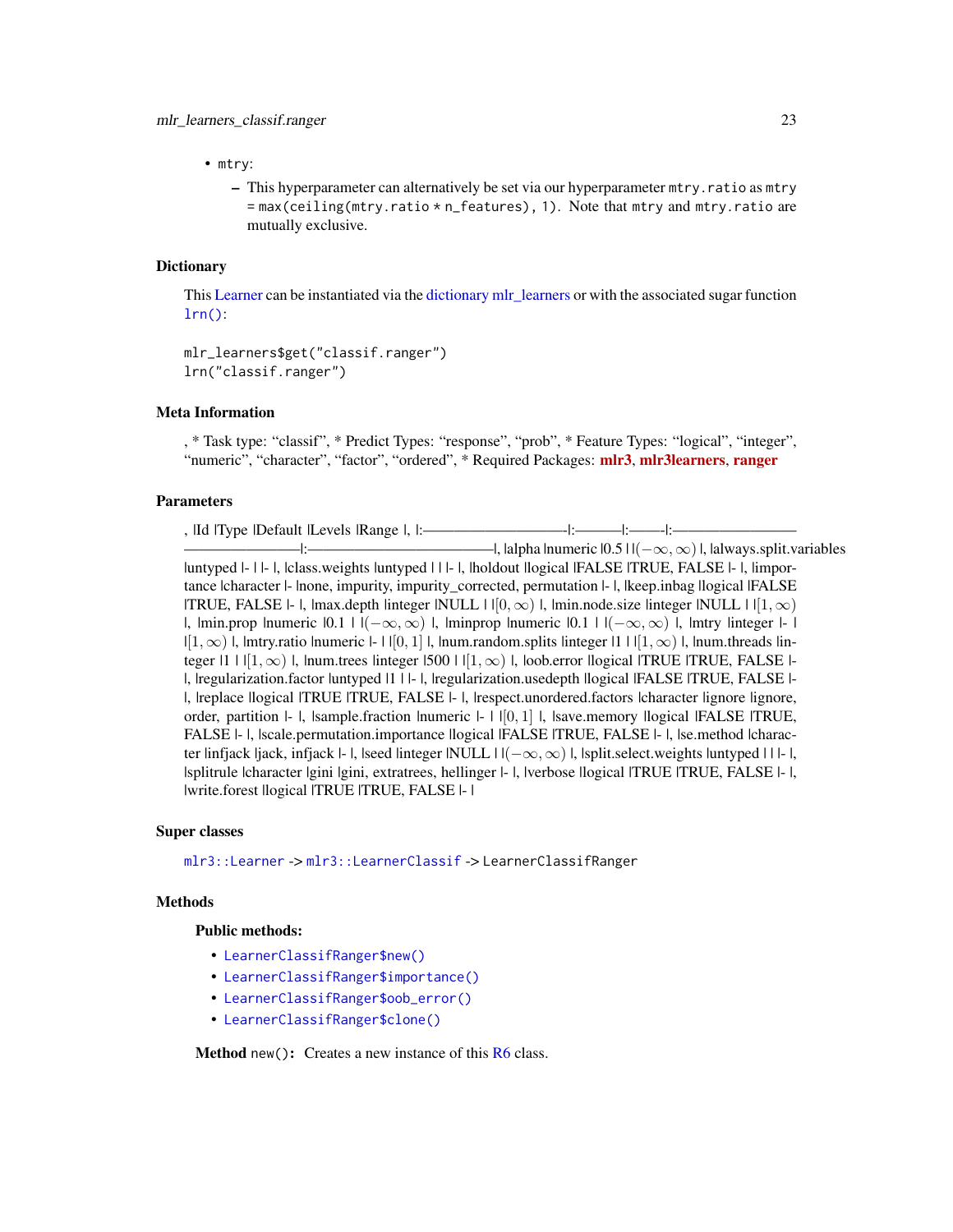*Usage:*

LearnerClassifRanger\$new()

<span id="page-23-0"></span>Method importance(): The importance scores are extracted from the model slot variable.importance. Parameter importance.mode must be set to "impurity", "impurity\_corrected", or "permutation" *Usage:*

LearnerClassifRanger\$importance() *Returns:* Named numeric().

<span id="page-23-1"></span>Method oob\_error(): The out-of-bag error, extracted from model slot prediction.error.

*Usage:*

LearnerClassifRanger\$oob\_error()

*Returns:* numeric(1).

<span id="page-23-2"></span>Method clone(): The objects of this class are cloneable with this method.

*Usage:*

LearnerClassifRanger\$clone(deep = FALSE)

*Arguments:*

deep Whether to make a deep clone.

# References

Wright, N. M, Ziegler, Andreas (2017). "ranger: A Fast Implementation of Random Forests for High Dimensional Data in C++ and R." *Journal of Statistical Software*, 77(1), 1–17. [doi:10.18637/](https://doi.org/10.18637/jss.v077.i01) [jss.v077.i01.](https://doi.org/10.18637/jss.v077.i01)

Breiman, Leo (2001). "Random Forests." *Machine Learning*, 45(1), 5–32. ISSN 1573-0565, [doi:10.1023/A:1010933404324.](https://doi.org/10.1023/A%3A1010933404324)

# See Also

- Chapter in the [mlr3book:](https://mlr3book.mlr-org.com/) <https://mlr3book.mlr-org.com/basics.html#learners>
- Package [mlr3extralearners](https://github.com/mlr-org/mlr3extralearners) for more learners.
- [Dictionary](#page-0-0) of [Learners:](#page-0-0) [mlr\\_learners](#page-0-0)
- as.data.table(mlr\_learners) for a table of available [Learners](#page-0-0) in the running session (depending on the loaded packages).
- **[mlr3pipelines](https://CRAN.R-project.org/package=mlr3pipelines)** to combine learners with pre- and postprocessing steps.
- Extension packages for additional task types:
	- [mlr3proba](https://CRAN.R-project.org/package=mlr3proba) for probabilistic supervised regression and survival analysis.
	- [mlr3cluster](https://CRAN.R-project.org/package=mlr3cluster) for unsupervised clustering.
- [mlr3tuning](https://CRAN.R-project.org/package=mlr3tuning) for tuning of hyperparameters, [mlr3tuningspaces](https://CRAN.R-project.org/package=mlr3tuningspaces) for established default tuning spaces.

Other Learner: [mlr\\_learners\\_classif.cv\\_glmnet](#page-2-1), [mlr\\_learners\\_classif.glmnet](#page-4-1), [mlr\\_learners\\_classif.kknn](#page-7-1), [mlr\\_learners\\_classif.lda](#page-9-1), [mlr\\_learners\\_classif.log\\_reg](#page-11-1), [mlr\\_learners\\_classif.multinom](#page-14-1), [mlr\\_learners\\_classif.naive\\_bayes](#page-16-1), [mlr\\_learners\\_classif.nnet](#page-17-1), [mlr\\_learners\\_classif.qda](#page-19-1), [mlr\\_learners\\_classif.svm](#page-24-1), [mlr\\_learners\\_classif.xgboost](#page-26-1), [mlr\\_learners\\_regr.cv\\_glmnet](#page-29-1), [mlr\\_learners\\_regr.glmnet](#page-31-1), [mlr\\_learners\\_regr.kknn](#page-34-1), [mlr\\_learners\\_regr.km](#page-36-1), [mlr\\_learners\\_regr.lm](#page-38-1), [mlr\\_learners\\_regr.ranger](#page-41-1), [mlr\\_learners\\_regr.svm](#page-43-1), [mlr\\_learners\\_regr.xgboost](#page-45-1)

<span id="page-23-3"></span>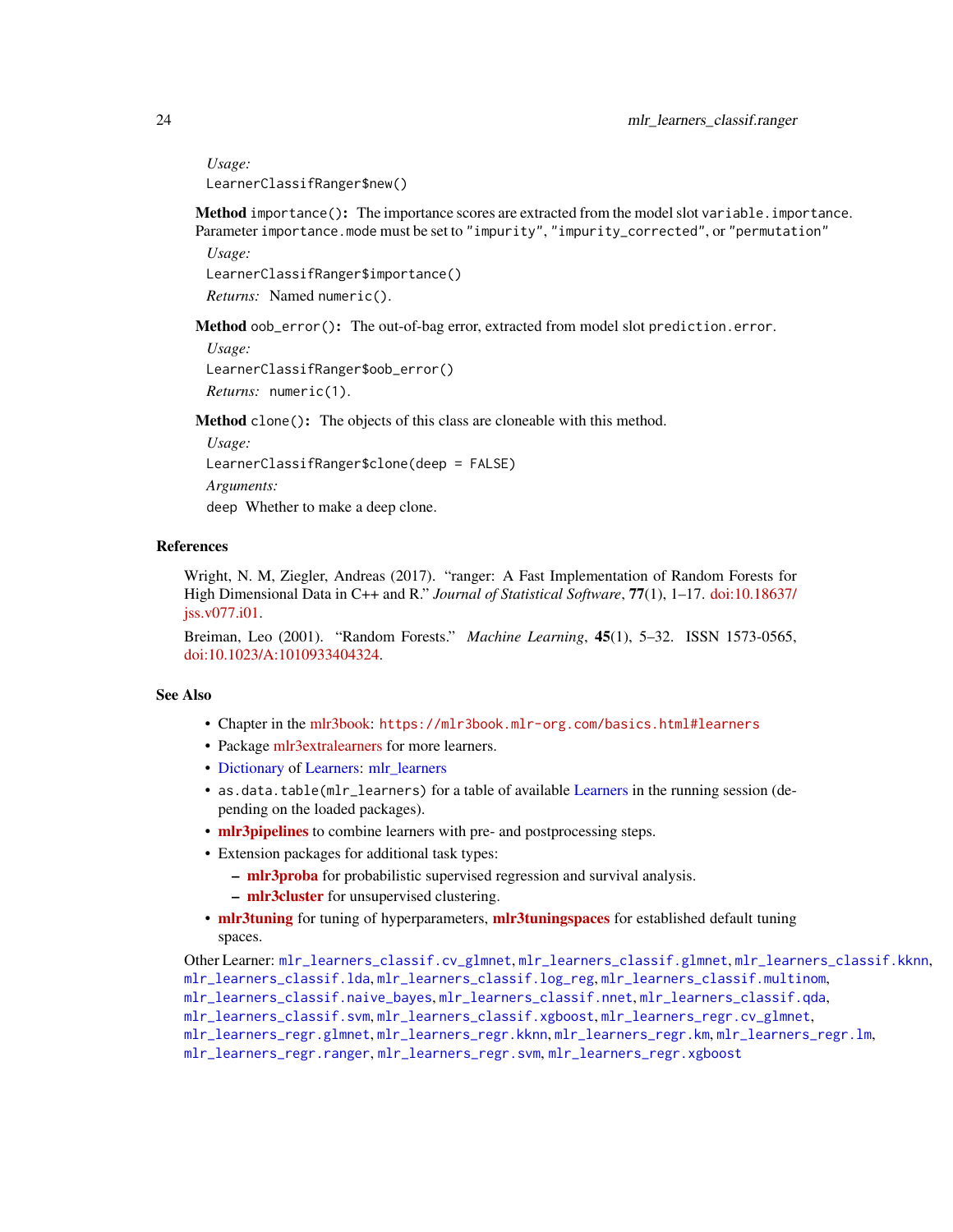# <span id="page-24-0"></span>mlr\_learners\_classif.svm 25

## Examples

```
if (requireNamespace("ranger", quietly = TRUE)) {
 learner = mlr3::lrn("classif.ranger")
 print(learner)
 # available parameters:
learner$param_set$ids()
}
```
<span id="page-24-1"></span>mlr\_learners\_classif.svm

*Support Vector Machine*

# Description

Support vector machine for classification. Calls [e1071::svm\(\)](#page-0-0) from package [e1071](https://CRAN.R-project.org/package=e1071).

# **Dictionary**

This [Learner](#page-0-0) can be instantiated via the [dictionary](#page-0-0) [mlr\\_learners](#page-0-0) or with the associated sugar function [lrn\(\)](#page-0-0):

mlr\_learners\$get("classif.svm") lrn("classif.svm")

## Meta Information

, \* Task type: "classif", \* Predict Types: "response", "prob", \* Feature Types: "logical", "integer", "numeric", \* Required Packages: [mlr3](https://CRAN.R-project.org/package=mlr3), [mlr3learners](https://CRAN.R-project.org/package=mlr3learners), [e1071](https://CRAN.R-project.org/package=e1071)

# Parameters

, |Id |Type |Default |Levels |Range |, |:—————|:———|:—————-|:—————————— —–|:————————————|, |cachesize |numeric |40 | |(−∞, ∞) |, |class.weights |untyped | | |- |, |coef0 |numeric  $|0|$  |  $|(-\infty,\infty)$  |, |cost |numeric  $|1|$  |  $|0,\infty)$  |, |cross |integer  $|0|$  |  $|0,\infty)$  |,  $|decision.values|I| (HALSE | TRUE, FALSE | - |, |degree|)$  |  $|I| (\infty)$  |, |epsilon |numeric |- $| \cdot |[0,\infty) |$ , |fitted |logical |TRUE |TRUE, FALSE |- |, |gamma |numeric |- | | $|0,\infty)$  |, |kernel |character |radial |linear, polynomial, radial, sigmoid |- |, |nu |numeric |0.5 | |(−∞, ∞) |, |scale |untyped |TRUE |  $|-|$ , |shrinking |logical |TRUE |TRUE, FALSE  $|-|$ , |tolerance |numeric  $|0.001|$  |  $|0,\infty\rangle$  |, |type |character |C-classification |C-classification, nu-classification |- |

#### Super classes

[mlr3::Learner](#page-0-0) -> [mlr3::LearnerClassif](#page-0-0) -> LearnerClassifSVM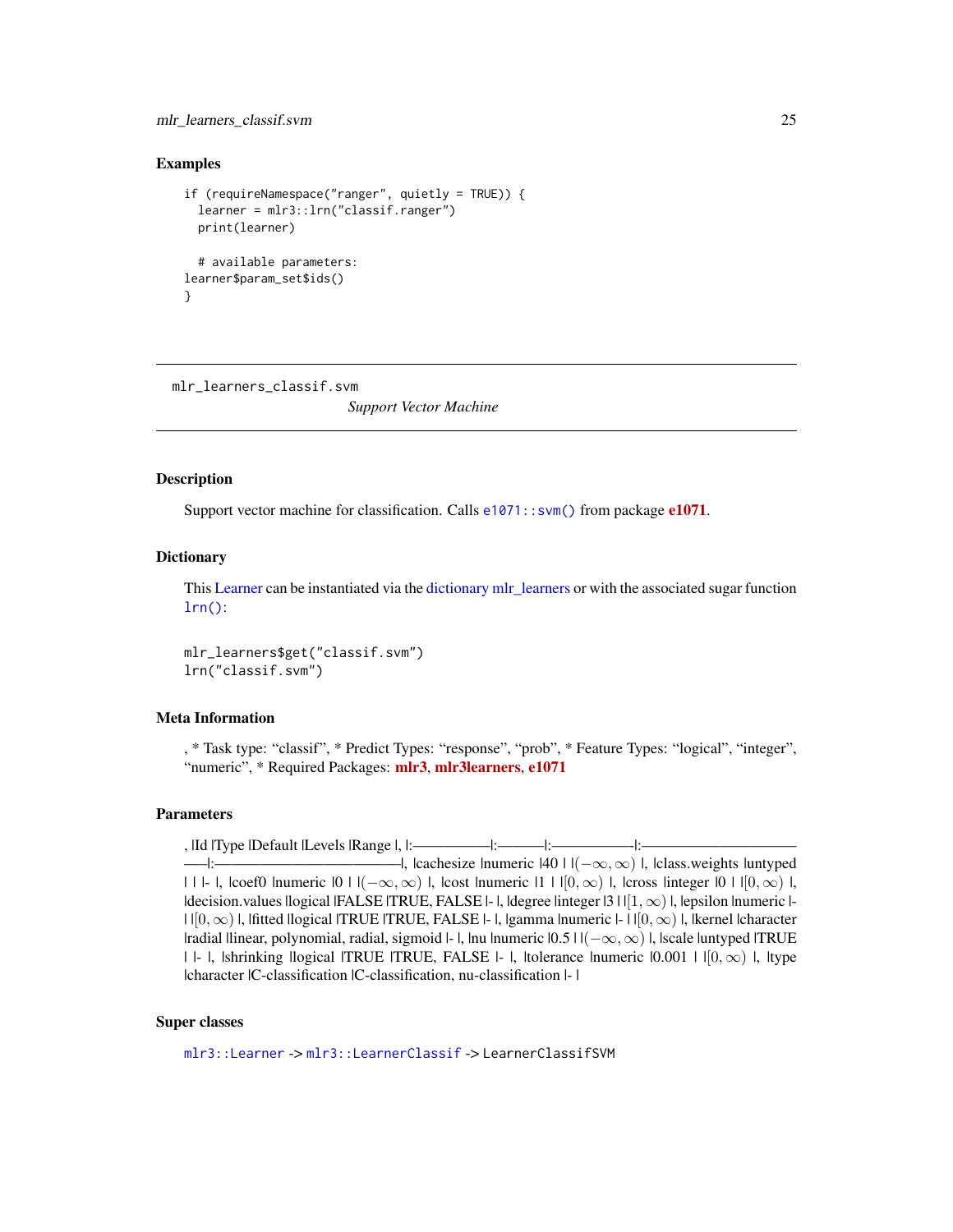# **Methods**

# Public methods:

- [LearnerClassifSVM\\$new\(\)](#page-25-0)
- [LearnerClassifSVM\\$clone\(\)](#page-25-1)

<span id="page-25-0"></span>**Method** new(): Creates a new instance of this  $R6$  class.

*Usage:* LearnerClassifSVM\$new()

<span id="page-25-1"></span>Method clone(): The objects of this class are cloneable with this method.

*Usage:* LearnerClassifSVM\$clone(deep = FALSE)

*Arguments:*

deep Whether to make a deep clone.

## References

Cortes, Corinna, Vapnik, Vladimir (1995). "Support-vector networks." *Machine Learning*, 20(3), 273–297. [doi:10.1007/BF00994018.](https://doi.org/10.1007/BF00994018)

## See Also

- Chapter in the [mlr3book:](https://mlr3book.mlr-org.com/) <https://mlr3book.mlr-org.com/basics.html#learners>
- Package [mlr3extralearners](https://github.com/mlr-org/mlr3extralearners) for more learners.
- [Dictionary](#page-0-0) of [Learners:](#page-0-0) [mlr\\_learners](#page-0-0)
- as.data.table(mlr\_learners) for a table of available [Learners](#page-0-0) in the running session (depending on the loaded packages).
- **[mlr3pipelines](https://CRAN.R-project.org/package=mlr3pipelines)** to combine learners with pre- and postprocessing steps.
- Extension packages for additional task types:
	- [mlr3proba](https://CRAN.R-project.org/package=mlr3proba) for probabilistic supervised regression and survival analysis.
	- [mlr3cluster](https://CRAN.R-project.org/package=mlr3cluster) for unsupervised clustering.
- [mlr3tuning](https://CRAN.R-project.org/package=mlr3tuning) for tuning of hyperparameters, [mlr3tuningspaces](https://CRAN.R-project.org/package=mlr3tuningspaces) for established default tuning spaces.

Other Learner: [mlr\\_learners\\_classif.cv\\_glmnet](#page-2-1), [mlr\\_learners\\_classif.glmnet](#page-4-1), [mlr\\_learners\\_classif.kknn](#page-7-1), [mlr\\_learners\\_classif.lda](#page-9-1), [mlr\\_learners\\_classif.log\\_reg](#page-11-1), [mlr\\_learners\\_classif.multinom](#page-14-1), [mlr\\_learners\\_classif.naive\\_bayes](#page-16-1), [mlr\\_learners\\_classif.nnet](#page-17-1), [mlr\\_learners\\_classif.qda](#page-19-1), [mlr\\_learners\\_classif.ranger](#page-21-1), [mlr\\_learners\\_classif.xgboost](#page-26-1), [mlr\\_learners\\_regr.cv\\_glmnet](#page-29-1), [mlr\\_learners\\_regr.glmnet](#page-31-1), [mlr\\_learners\\_regr.kknn](#page-34-1), [mlr\\_learners\\_regr.km](#page-36-1), [mlr\\_learners\\_regr.lm](#page-38-1), [mlr\\_learners\\_regr.ranger](#page-41-1), [mlr\\_learners\\_regr.svm](#page-43-1), [mlr\\_learners\\_regr.xgboost](#page-45-1)

<span id="page-25-2"></span>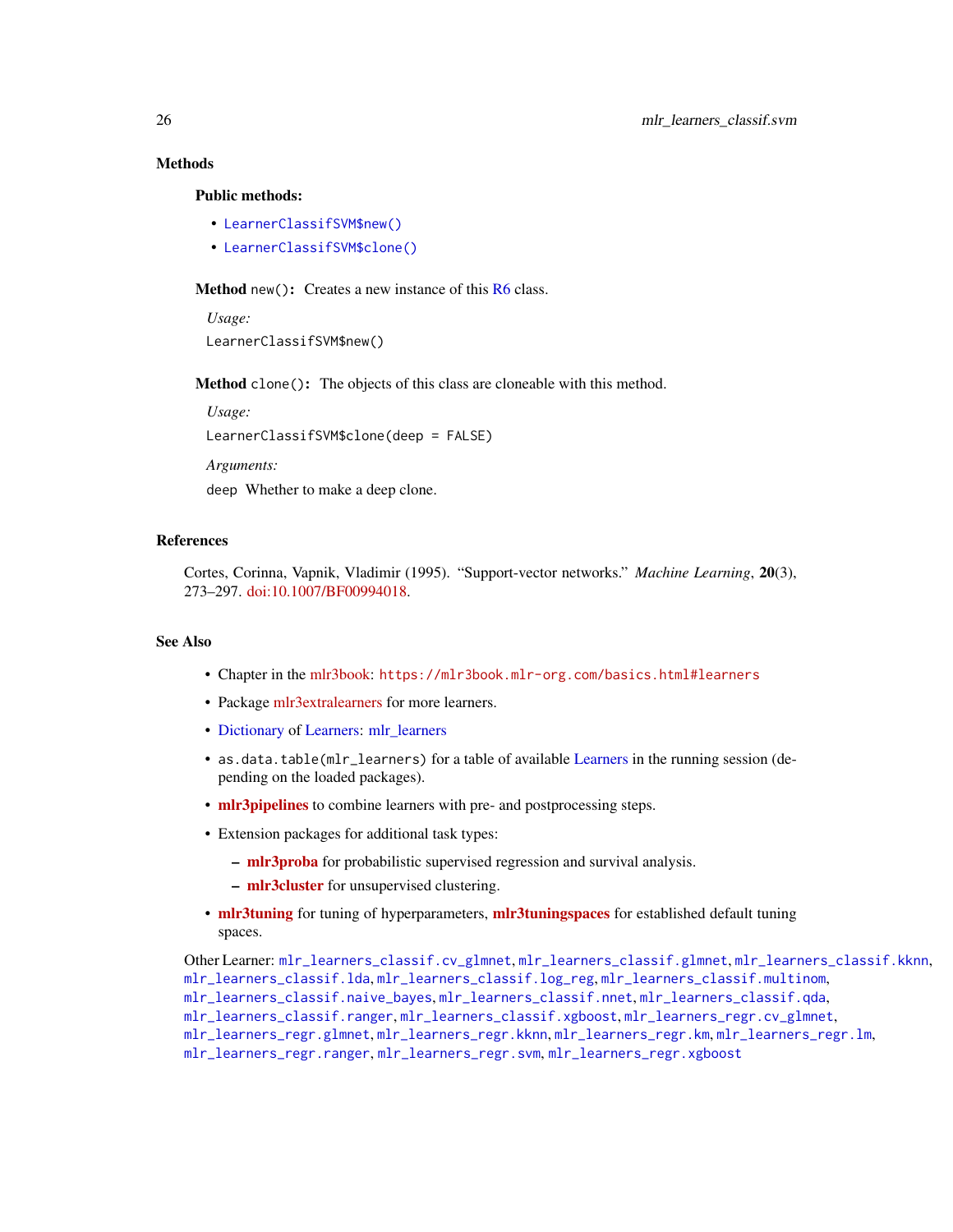# <span id="page-26-0"></span>mlr\_learners\_classif.xgboost 27

## Examples

```
if (requireNamespace("e1071", quietly = TRUE)) {
 learner = mlr3::lrn("classif.svm")
 print(learner)
 # available parameters:
learner$param_set$ids()
}
```
<span id="page-26-1"></span>mlr\_learners\_classif.xgboost

*Extreme Gradient Boosting Classification Learner*

## Description

eXtreme Gradient Boosting classification. Calls [xgboost::xgb.train\(\)](#page-0-0) from package [xgboost](https://CRAN.R-project.org/package=xgboost).

If not specified otherwise, the evaluation metric is set to the default "logloss" for binary classification problems and set to "mlogloss" for multiclass problems. This was necessary to silence a deprecation warning.

## Custom mlr3 defaults

- nrounds:
	- Actual default: no default.
	- Adjusted default: 1.
	- Reason for change: Without a default construction of the learner would error. Just setting a nonsense default to workaround this. nrounds needs to be tuned by the user.
- nthread:
	- Actual value: Undefined, triggering auto-detection of the number of CPUs.
	- Adjusted value: 1.
	- Reason for change: Conflicting with parallelization via [future](https://CRAN.R-project.org/package=future).
- verbose:
	- Actual default: 1.
	- Adjusted default: 0.
	- Reason for change: Reduce verbosity.

#### **Dictionary**

This [Learner](#page-0-0) can be instantiated via the [dictionary](#page-0-0) [mlr\\_learners](#page-0-0) or with the associated sugar function [lrn\(\)](#page-0-0):

```
mlr_learners$get("classif.xgboost")
lrn("classif.xgboost")
```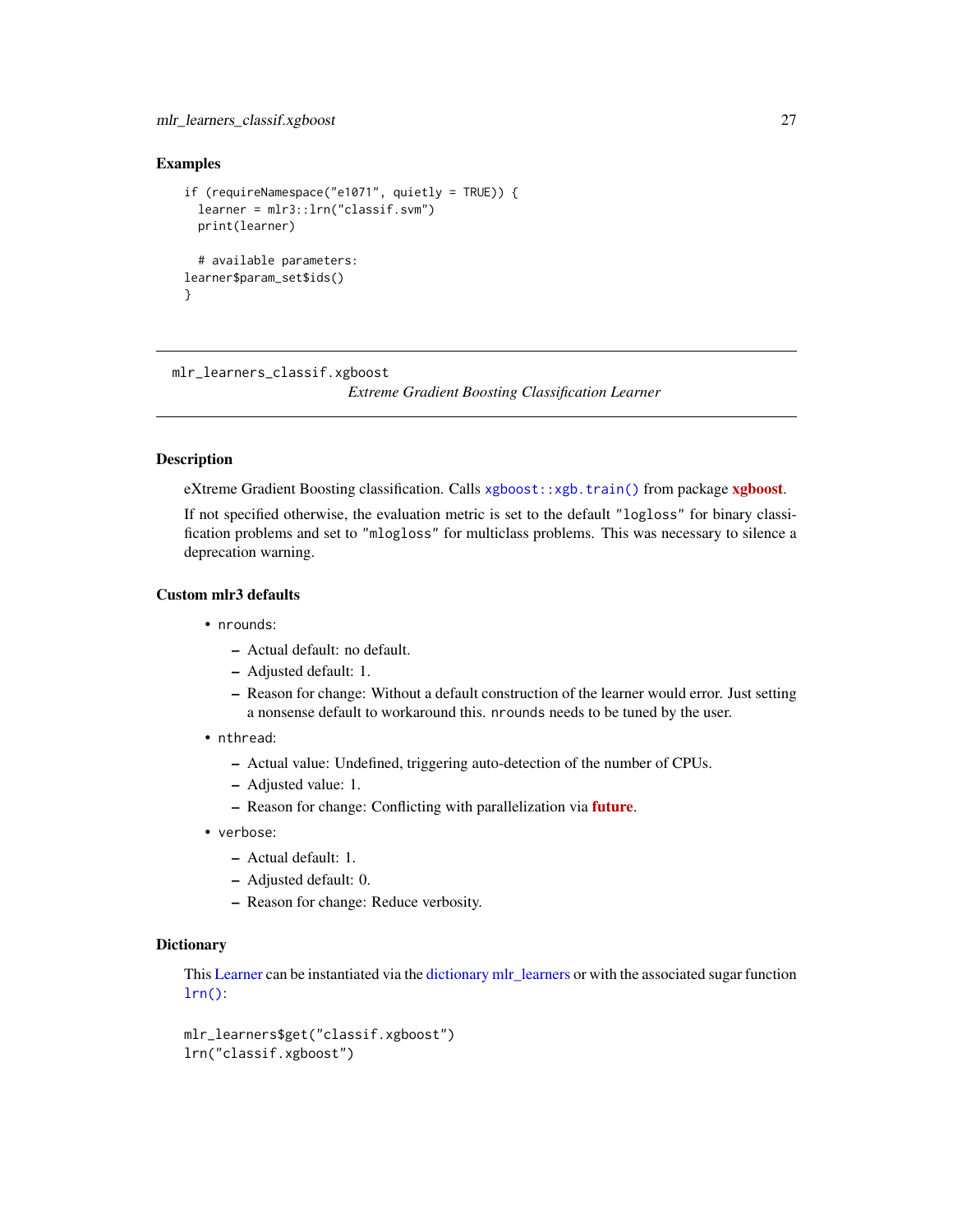## <span id="page-27-1"></span>Meta Information

, \* Task type: "classif", \* Predict Types: "response", "prob", \* Feature Types: "logical", "integer", "numeric", \* Required Packages: [mlr3](https://CRAN.R-project.org/package=mlr3), [mlr3learners](https://CRAN.R-project.org/package=mlr3learners), [xgboost](https://CRAN.R-project.org/package=xgboost)

# Parameters

, |Id |Type |Default |Levels |Range |, |:——————————|:————|:——————|:——————|:————— ————————-|:————————————|, |alpha |numeric |0 | |[0, ∞) |, |approxcontrib |logical |FALSE |TRUE, FALSE |- |, |base\_score |numeric  $|0.5|$  |  $|-\infty, \infty|$  |, |booster |character |gbtree |gbtree, gblinear, dart |- |, |callbacks |untyped |list | |- |, |colsample\_bylevel |numeric |1  $| |[0,1]|$ ,  $|$ colsample\_bynode  $|$ numeric  $|1| |[0,1]|$ ,  $|$ colsample\_bytree  $|$ numeric  $|1| |[0,1]|$ ,  $|$ disable\_default\_eval\_metric |logical |FALSE |TRUE, FALSE |- |, |early\_stopping\_rounds |integer |NULL  $| |[1,\infty)|$ , leta lnumeric  $|0.3| |[0,1]|$ , leval metric luntyped  $|-|$ . Ifeature selector lcharacter |cyclic |cyclic, shuffle, random, greedy, thrifty |- |, |feval |untyped | | |- |, |gamma |numeric |0  $| |[0, \infty) |$ , |grow\_policy |character |depthwise |depthwise, lossguide |- |, |interaction\_constraints |untyped |- | |- |, |iterationrange |untyped |- | |- |, |lambda |numeric |1 | | $[0, \infty)$  |, |lambda bias |numeric  $|0| \cdot |0| \infty$  |, |max\_bin |integer  $|256| \cdot |2 \infty$  |, |max\_delta\_step |numeric  $|0| \cdot |0 \infty$  | |, |max\_depth |integer |6 |  $| [0, \infty) |$ , |max\_leaves |integer  $|0 | | [0, \infty) |$ , |maximize |logical |NULL  $|TRUE$ , FALSE |- |, |min\_child\_weight |numeric  $|1 | [0, \infty) |$ , |missing |numeric  $|NA | |(-\infty, \infty) |$ , |monotone\_constraints |untyped |0 | |- |, |normalize\_type |character |tree |tree, forest |- |, |nrounds |integer  $\vert-\vert\vert1,\infty\rangle\vert$ , |nthread |integer  $\vert1\vert1[\vert1,\infty\rangle\vert$ , |ntreelimit |integer |NULL  $\vert\vert1,\infty\rangle\vert$ , |num\_parallel\_tree  $\lim_{n \to \infty}$  |  $\lim_{n \to \infty}$  |, |objective |untyped |binary:logistic | |- |, |one\_drop |logical |FALSE |TRUE, FALSE |- |, |outputmargin |logical |FALSE |TRUE, FALSE |- |, |predcontrib |logical |FALSE |TRUE, FALSE |- |, |predictor |character |cpu\_predictor |cpu\_predictor, gpu\_predictor |- |, |predinteraction |logical |FALSE |TRUE, FALSE |- |, |predleaf |logical |FALSE |TRUE, FALSE |- |, |print\_every\_n |integer |1 | |[1, ∞) |, |process\_type |character |default |default, update |- |, |rate\_drop |numeric |0 | |[0, 1] |, |refresh\_leaf |logical |TRUE |TRUE, FALSE |- |, |reshape |logical |FALSE |TRUE, FALSE |- |, |seed\_per\_iteration |logical |FALSE |TRUE, FALSE |- |, |sampling\_method |character |uniform |uniform, gradient\_based |- |, |sample\_type |character |uniform |uniform, weighted |- |, |save\_name |untyped | | |- |, |save\_period |integer |NULL |  $| [0, \infty)$  |, |scale\_pos\_weight |numeric |1 |  $| (-\infty, \infty)$  $|$ , |sketch\_eps |numeric  $|0.03 |$  |  $|0, 1|$  |, |skip\_drop |numeric  $|0 |$  |  $|0, 1|$  |, |strict\_shape |logical |FALSE |TRUE, FALSE |- |, |subsample |numeric |1 | |  $[0, 1]$  |, |top\_k |integer |0 | | $[0, \infty)$  |, |training |logical |FALSE |TRUE, FALSE |- |, |tree\_method |character |auto |auto, exact, approx, hist, gpu\_hist |- |, |tweedie\_variance\_power |numeric |1.5 | |[1, 2] |, |updater |untyped |- | |- |, |verbose |integer |1 | |[0, 2] |, |watchlist |untyped | | |- |, |xgb\_model |untyped | | |- |

# Super classes

[mlr3::Learner](#page-0-0) -> [mlr3::LearnerClassif](#page-0-0) -> LearnerClassifXgboost

#### Methods

## Public methods:

- [LearnerClassifXgboost\\$new\(\)](#page-27-0)
- [LearnerClassifXgboost\\$importance\(\)](#page-28-0)
- [LearnerClassifXgboost\\$clone\(\)](#page-28-1)

<span id="page-27-0"></span>**Method** new(): Creates a new instance of this  $R6$  class.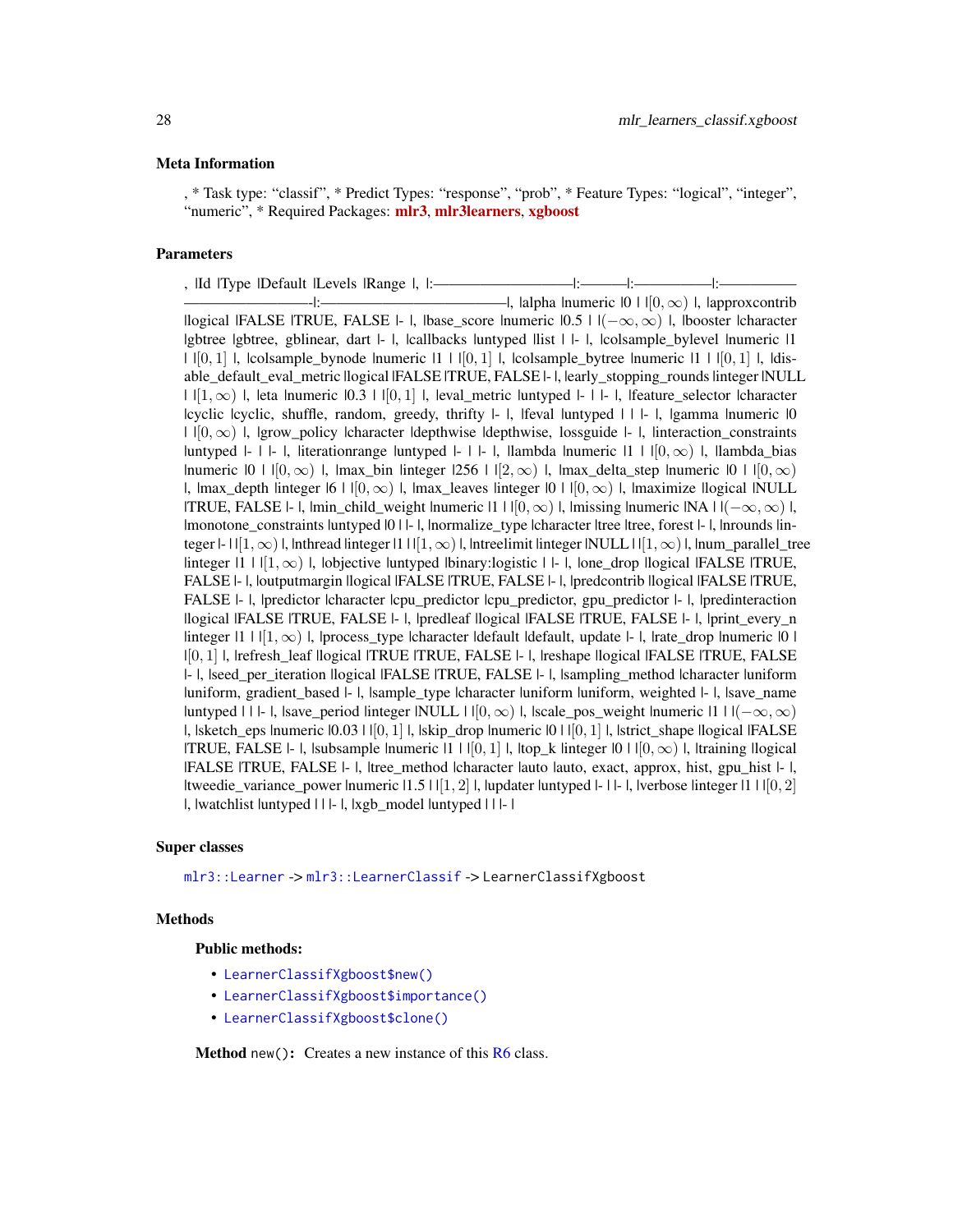## <span id="page-28-2"></span>mlr\_learners\_classif.xgboost 29

*Usage:*

LearnerClassifXgboost\$new()

<span id="page-28-0"></span>**Method** importance(): The importance scores are calculated with  $xgboot::xgb.inportance()$ .

*Usage:*

LearnerClassifXgboost\$importance()

*Returns:* Named numeric().

<span id="page-28-1"></span>Method clone(): The objects of this class are cloneable with this method.

*Usage:* LearnerClassifXgboost\$clone(deep = FALSE) *Arguments:*

deep Whether to make a deep clone.

# Note

To compute on GPUs, you first need to compile [xgboost](https://CRAN.R-project.org/package=xgboost) yourself and link against CUDA. See <https://xgboost.readthedocs.io/en/stable/build.html#building-with-gpu-support>.

## References

Chen, Tianqi, Guestrin, Carlos (2016). "Xgboost: A scalable tree boosting system." In *Proceedings of the 22nd ACM SIGKDD Conference on Knowledge Discovery and Data Mining*, 785–794. ACM. [doi:10.1145/2939672.2939785.](https://doi.org/10.1145/2939672.2939785)

## See Also

- Chapter in the [mlr3book:](https://mlr3book.mlr-org.com/) <https://mlr3book.mlr-org.com/basics.html#learners>
- Package [mlr3extralearners](https://github.com/mlr-org/mlr3extralearners) for more learners.
- [Dictionary](#page-0-0) of [Learners:](#page-0-0) [mlr\\_learners](#page-0-0)
- as.data.table(mlr\_learners) for a table of available [Learners](#page-0-0) in the running session (depending on the loaded packages).
- [mlr3pipelines](https://CRAN.R-project.org/package=mlr3pipelines) to combine learners with pre- and postprocessing steps.
- Extension packages for additional task types:
	- [mlr3proba](https://CRAN.R-project.org/package=mlr3proba) for probabilistic supervised regression and survival analysis.
		- [mlr3cluster](https://CRAN.R-project.org/package=mlr3cluster) for unsupervised clustering.
- [mlr3tuning](https://CRAN.R-project.org/package=mlr3tuning) for tuning of hyperparameters, [mlr3tuningspaces](https://CRAN.R-project.org/package=mlr3tuningspaces) for established default tuning spaces.

Other Learner: [mlr\\_learners\\_classif.cv\\_glmnet](#page-2-1), [mlr\\_learners\\_classif.glmnet](#page-4-1), [mlr\\_learners\\_classif.kknn](#page-7-1), [mlr\\_learners\\_classif.lda](#page-9-1), [mlr\\_learners\\_classif.log\\_reg](#page-11-1), [mlr\\_learners\\_classif.multinom](#page-14-1), [mlr\\_learners\\_classif.naive\\_bayes](#page-16-1), [mlr\\_learners\\_classif.nnet](#page-17-1), [mlr\\_learners\\_classif.qda](#page-19-1), [mlr\\_learners\\_classif.ranger](#page-21-1), [mlr\\_learners\\_classif.svm](#page-24-1), [mlr\\_learners\\_regr.cv\\_glmnet](#page-29-1), [mlr\\_learners\\_regr.glmnet](#page-31-1), [mlr\\_learners\\_regr.kknn](#page-34-1), [mlr\\_learners\\_regr.km](#page-36-1), [mlr\\_learners\\_regr.lm](#page-38-1), [mlr\\_learners\\_regr.ranger](#page-41-1), [mlr\\_learners\\_regr.svm](#page-43-1), [mlr\\_learners\\_regr.xgboost](#page-45-1)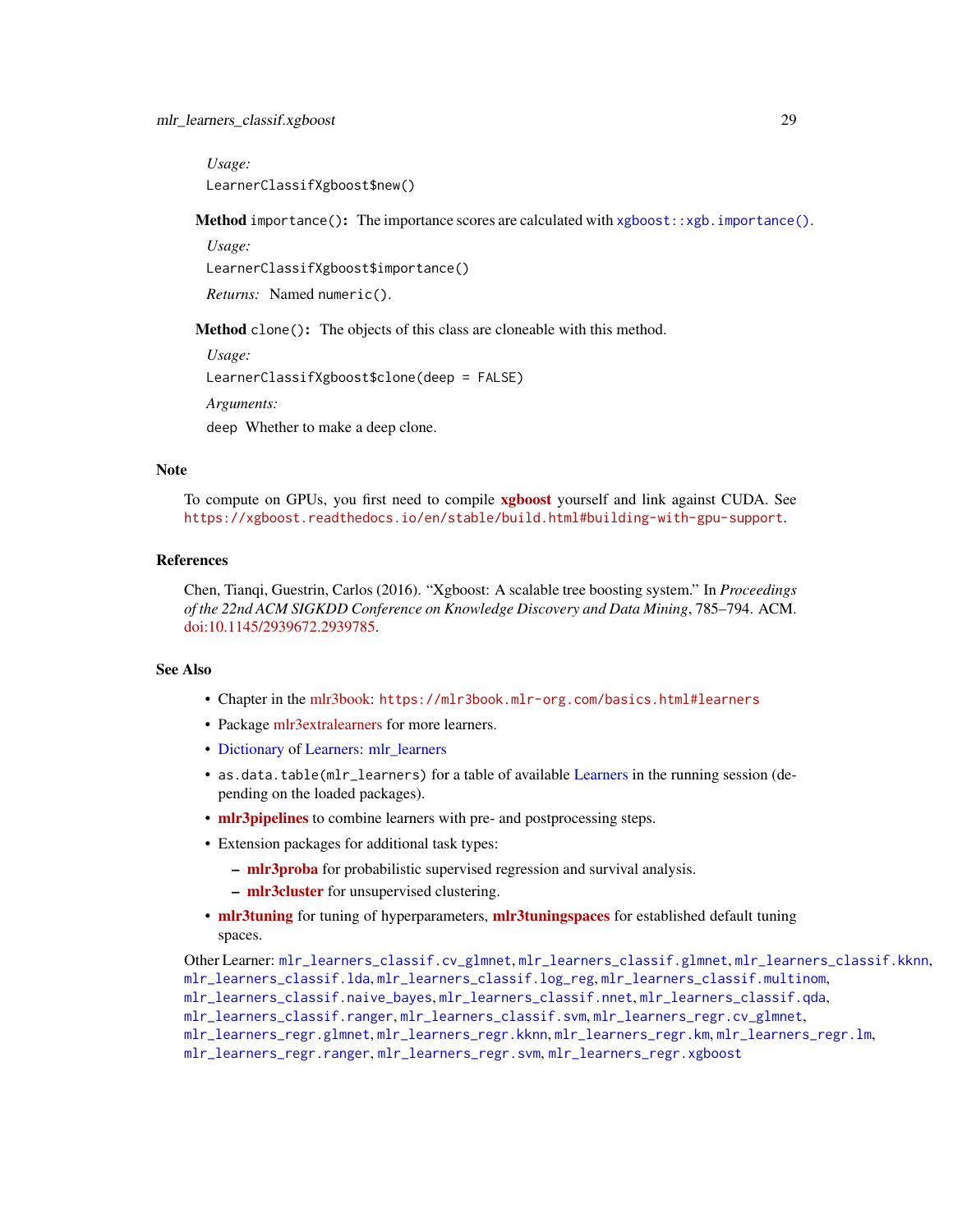# Examples

```
if (requireNamespace("xgboost", quietly = TRUE)) {
 learner = mlr3::lrn("classif.xgboost")
 print(learner)
 # available parameters:
learner$param_set$ids()
}
```
<span id="page-29-1"></span>mlr\_learners\_regr.cv\_glmnet

*GLM with Elastic Net Regularization Regression Learner*

# Description

Generalized linear models with elastic net regularization. Calls [glmnet::cv.glmnet\(\)](#page-0-0) from package [glmnet](https://CRAN.R-project.org/package=glmnet).

The default for hyperparameter family is set to "gaussian".

## **Dictionary**

This [Learner](#page-0-0) can be instantiated via the [dictionary](#page-0-0) [mlr\\_learners](#page-0-0) or with the associated sugar function [lrn\(\)](#page-0-0):

mlr\_learners\$get("regr.cv\_glmnet") lrn("regr.cv\_glmnet")

## Meta Information

, \* Task type: "regr", \* Predict Types: "response", \* Feature Types: "logical", "integer", "numeric", \* Required Packages: [mlr3](https://CRAN.R-project.org/package=mlr3), [mlr3learners](https://CRAN.R-project.org/package=mlr3learners), [glmnet](https://CRAN.R-project.org/package=glmnet)

# Parameters

, |Id |Type |Default |Levels |Range |, |:———————————|:—————|:

<span id="page-29-0"></span>

<sup>|:————————————|, |</sup>alignment |character |lambda |lambda, fraction |- |, |alpha |numeric |1 |  $|[0,1]$  |, |big |numeric  $|9.9e+35|$  |  $|(-\infty,\infty)$  |, |devmax |numeric  $|0.999|$  |  $|[0,1]$  |, |dfmax |integer  $|-| |[0,\infty)|$ , leps lnumeric  $|1e-06| |[0,1]|$ , lepsnr lnumeric  $|1e-08| |[0,1]|$ , lexclude linteger  $| | \cdot |[1,\infty) |$ , lexmx lnumeric  $|250 \cdot | \cdot |(-\infty,\infty) |$ , ifamily lcharacter igaussian igaussian, poisson  $| \cdot |$ , |fdev |numeric |1e-05 | |[0, 1] |, |foldid |untyped | | |- |, |gamma |untyped |- | |- |, |grouped |logical |TRUE |TRUE, FALSE |- |, |intercept |logical |TRUE |TRUE, FALSE |- |, |keep |logical |FALSE |TRUE, FALSE |- |, |lambda |untyped |- | |- |, |lambda.min.ratio |numeric |- | |[0, 1] |, |lower.limits |untyped |- | |- |, |maxit |integer |100000 |  $| [1, \infty)$  |, |mnlam |integer |5 |  $| [1, \infty)$  |, |mxit |integer |100  $| |[1,\infty)|$ , |mxitnr |integer  $|25| |[1,\infty)|$ , |nfolds |integer  $|10| |[3,\infty)|$ , |nlambda |integer |100 |  $|[1,\infty)$  |, |offset |untyped | | |- |, |parallel |logical |FALSE |TRUE, FALSE |- |, |penalty.factor |untyped |- | |- |, |pmax |integer |- | |[0, ∞) |, |pmin |numeric |1e-09 | |[0, 1] |, |prec |numeric |1e-10 | |(−∞, ∞) |, |predict.gamma |numeric |gamma.1se | |(−∞, ∞) |, |relax |logical |FALSE |TRUE,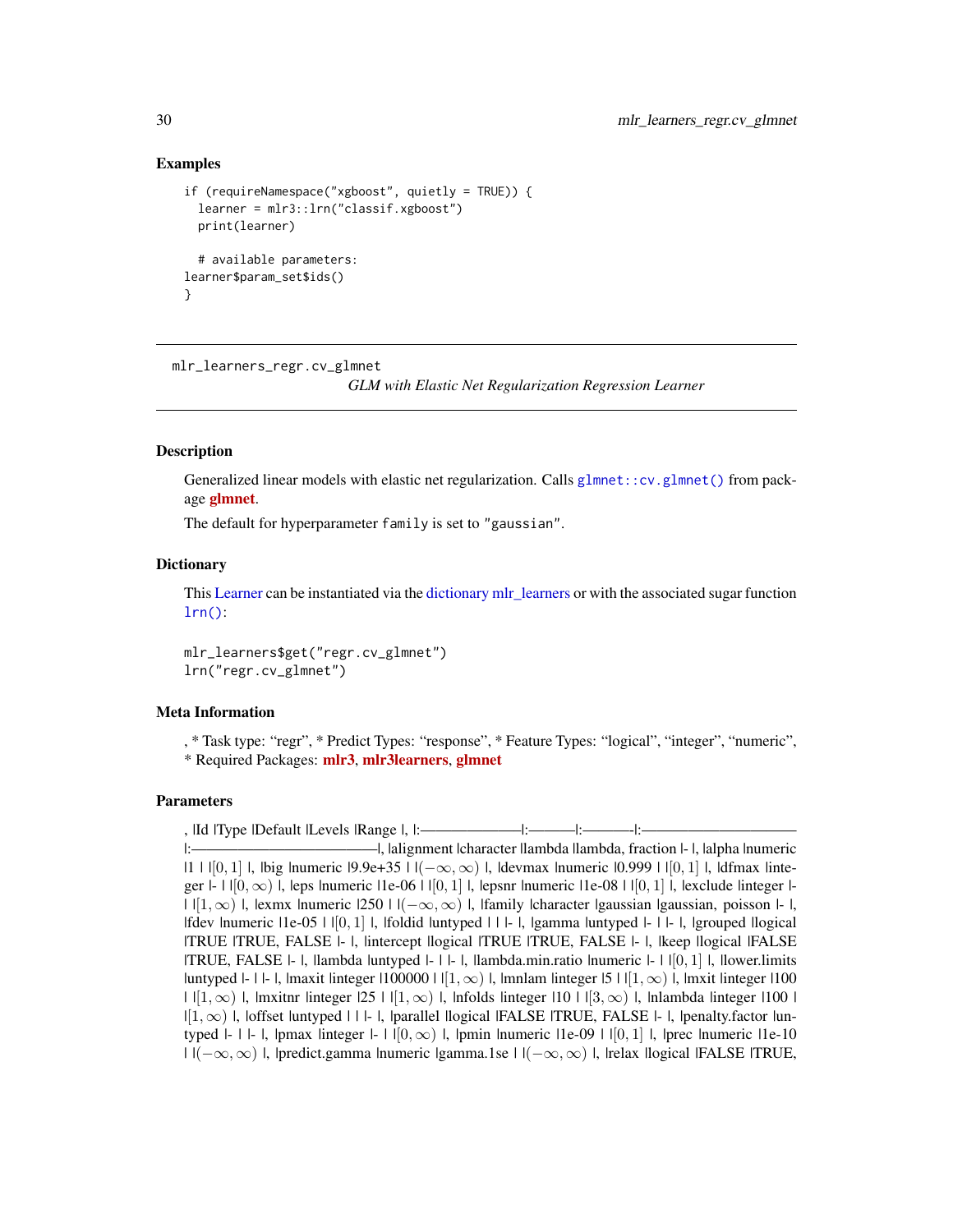<span id="page-30-3"></span>FALSE  $\vdash$  l, ls lnumeric llambda.1se  $\text{I} \mid [0, \infty)$  l, lstandardize llogical  $\text{ITRUE}$  TRUE, FALSE  $\vdash$  l, lstandardize.response |logical |FALSE |TRUE, FALSE  $|-|$ , |thresh |numeric  $|1e-07|$  |  $|0,\infty\rangle$  |, |trace.it  $\lvert$ integer  $\lvert 0 \rvert \lvert 0, 1 \rvert$ , type.gaussian  $\lvert$ character  $\lvert$ -  $\lvert$ covariance, naive  $\lvert$ - $\lvert$ , type.logistic  $\lvert$ character  $\lvert$ -|Newton, modified.Newton |- |, |type.measure |character |deviance |deviance, class, auc, mse, mae |- |, |type.multinomial |character |- |ungrouped, grouped |- |, |upper.limits |untyped |- | |- |

## Super classes

[mlr3::Learner](#page-0-0) -> [mlr3::LearnerRegr](#page-0-0) -> LearnerRegrCVGlmnet

## Methods

## Public methods:

- [LearnerRegrCVGlmnet\\$new\(\)](#page-30-0)
- [LearnerRegrCVGlmnet\\$selected\\_features\(\)](#page-30-1)
- [LearnerRegrCVGlmnet\\$clone\(\)](#page-30-2)

<span id="page-30-0"></span>Method new(): Creates a new instance of this [R6](#page-0-0) class.

*Usage:*

LearnerRegrCVGlmnet\$new()

<span id="page-30-1"></span>Method selected\_features(): Returns the set of selected features as reported by [glmnet::predict.glmnet\(\)](#page-0-0) with type set to "nonzero".

*Usage:*

```
LearnerRegrCVGlmnet$selected_features(lambda = NULL)
```
*Arguments:*

```
lambda (numeric(1))
   Custom lambda, defaults to the active lambda depending on parameter set.
```
*Returns:* (character()) of feature names.

<span id="page-30-2"></span>Method clone(): The objects of this class are cloneable with this method.

*Usage:*

LearnerRegrCVGlmnet\$clone(deep = FALSE)

*Arguments:*

deep Whether to make a deep clone.

## References

Friedman J, Hastie T, Tibshirani R (2010). "Regularization Paths for Generalized Linear Models via Coordinate Descent." *Journal of Statistical Software*, 33(1), 1–22. [doi:10.18637/jss.v033.i01.](https://doi.org/10.18637/jss.v033.i01)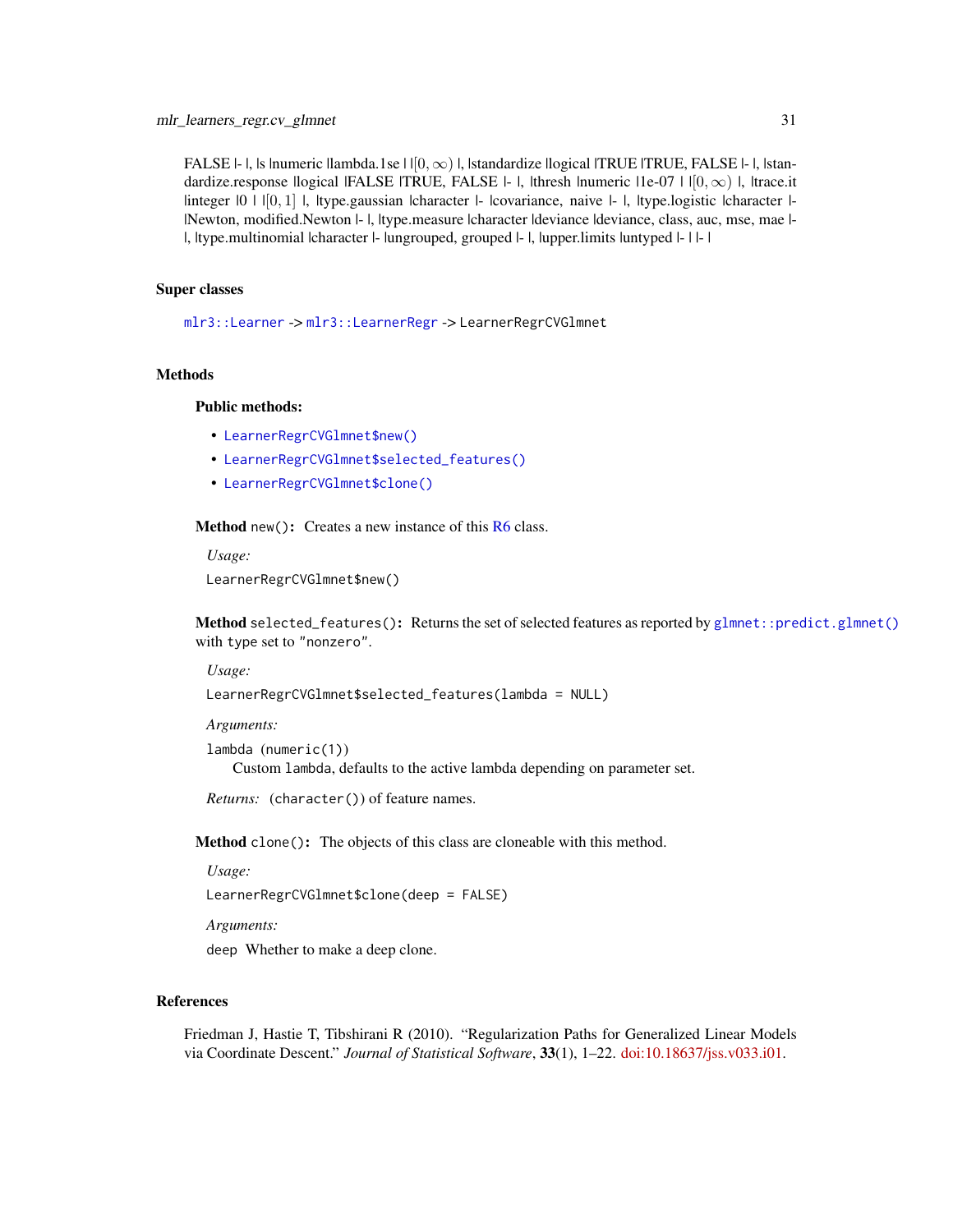# <span id="page-31-0"></span>See Also

- Chapter in the [mlr3book:](https://mlr3book.mlr-org.com/) <https://mlr3book.mlr-org.com/basics.html#learners>
- Package [mlr3extralearners](https://github.com/mlr-org/mlr3extralearners) for more learners.
- [Dictionary](#page-0-0) of [Learners:](#page-0-0) [mlr\\_learners](#page-0-0)
- as.data.table(mlr\_learners) for a table of available [Learners](#page-0-0) in the running session (depending on the loaded packages).
- **[mlr3pipelines](https://CRAN.R-project.org/package=mlr3pipelines)** to combine learners with pre- and postprocessing steps.
- Extension packages for additional task types:
	- [mlr3proba](https://CRAN.R-project.org/package=mlr3proba) for probabilistic supervised regression and survival analysis.
	- [mlr3cluster](https://CRAN.R-project.org/package=mlr3cluster) for unsupervised clustering.
- [mlr3tuning](https://CRAN.R-project.org/package=mlr3tuning) for tuning of hyperparameters, [mlr3tuningspaces](https://CRAN.R-project.org/package=mlr3tuningspaces) for established default tuning spaces.

```
Other Learner: mlr_learners_classif.cv_glmnet, mlr_learners_classif.glmnet, mlr_learners_classif.kknn,
mlr_learners_classif.lda, mlr_learners_classif.log_reg, mlr_learners_classif.multinom,
mlr_learners_classif.naive_bayes, mlr_learners_classif.nnet, mlr_learners_classif.qda,
mlr_learners_classif.ranger, mlr_learners_classif.svm, mlr_learners_classif.xgboost,
mlr_learners_regr.glmnet, mlr_learners_regr.kknn, mlr_learners_regr.km, mlr_learners_regr.lm,
mlr_learners_regr.ranger, mlr_learners_regr.svm, mlr_learners_regr.xgboost
```
# Examples

```
if (requireNamespace("glmnet", quietly = TRUE)) {
 learner = mlr3::lrn("regr.cv_glmnet")
 print(learner)
 # available parameters:
learner$param_set$ids()
}
```
<span id="page-31-1"></span>mlr\_learners\_regr.glmnet

*GLM with Elastic Net Regularization Regression Learner*

# **Description**

Generalized linear models with elastic net regularization. Calls [glmnet::glmnet\(\)](#page-0-0) from package [glmnet](https://CRAN.R-project.org/package=glmnet).

The default for hyperparameter family is set to "gaussian".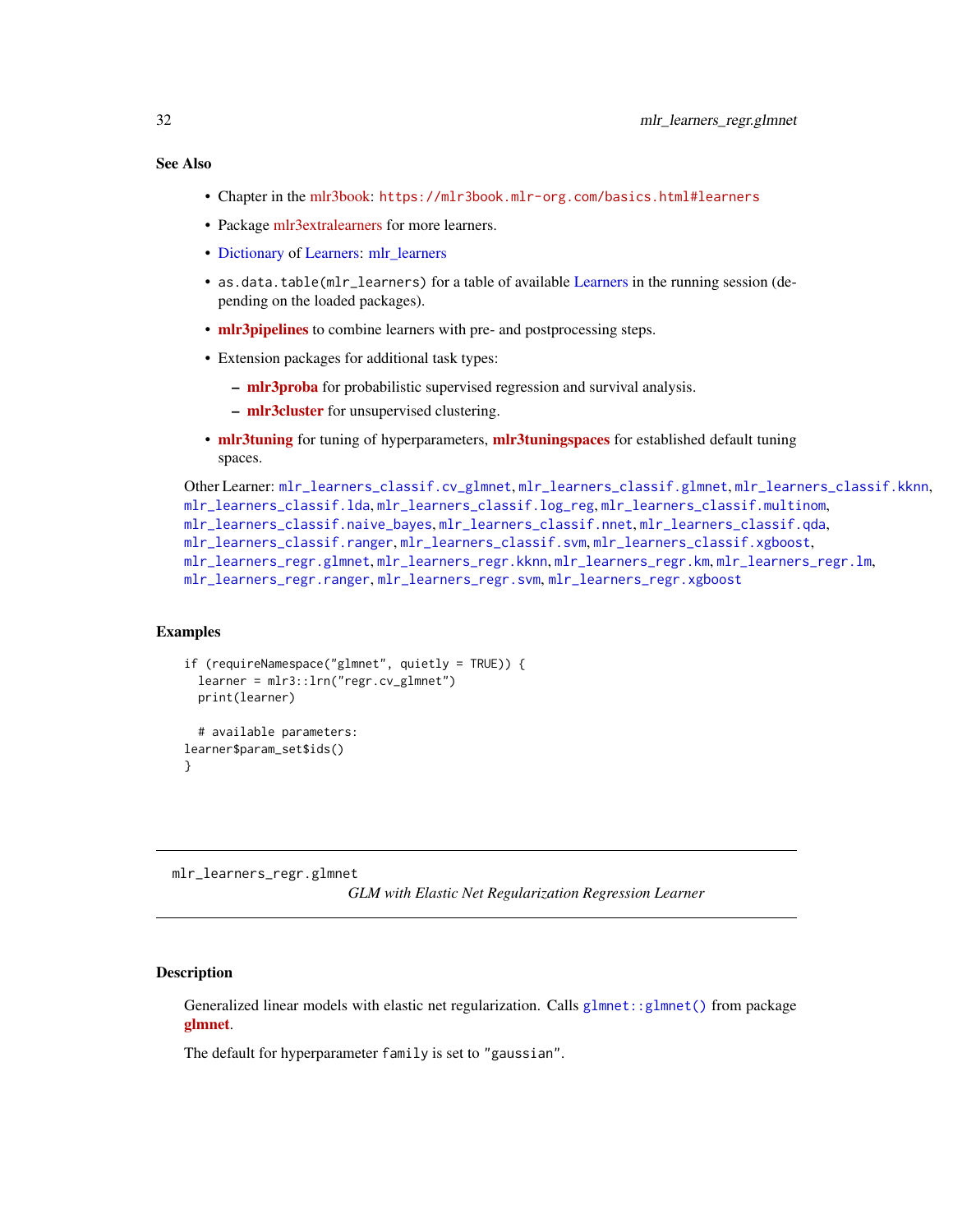#### <span id="page-32-0"></span>Details

Caution: This learner is different to learners calling [glmnet::cv.glmnet\(\)](#page-0-0) in that it does not use the internal optimization of parameter lambda. Instead, lambda needs to be tuned by the user (e.g., via **[mlr3tuning](https://CRAN.R-project.org/package=mlr3tuning)**). When lambda is tuned, the glmnet will be trained for each tuning iteration. While fitting the whole path of lambdas would be more efficient, as is done by default in [glmnet::glmnet\(\)](#page-0-0), tuning/selecting the parameter at prediction time (using parameter s) is currently not supported in **[mlr3](https://CRAN.R-project.org/package=mlr3)** (at least not in efficient manner). Tuning the s parameter is, therefore, currently discouraged.

When the data are i.i.d. and efficiency is key, we recommend using the respective auto-tuning counterparts in [mlr\\_learners\\_classif.cv\\_glmnet\(\)](#page-2-1) or [mlr\\_learners\\_regr.cv\\_glmnet\(\)](#page-29-1). However, in some situations this is not applicable, usually when data are imbalanced or not i.i.d. (longitudinal, time-series) and tuning requires custom resampling strategies (blocked design, stratification).

#### **Dictionary**

This [Learner](#page-0-0) can be instantiated via the [dictionary](#page-0-0) [mlr\\_learners](#page-0-0) or with the associated sugar function  $lrn()$ :

mlr\_learners\$get("regr.glmnet") lrn("regr.glmnet")

# Meta Information

, \* Task type: "regr", \* Predict Types: "response", \* Feature Types: "logical", "integer", "numeric", \* Required Packages: [mlr3](https://CRAN.R-project.org/package=mlr3), [mlr3learners](https://CRAN.R-project.org/package=mlr3learners), [glmnet](https://CRAN.R-project.org/package=glmnet)

# **Parameters**

, |Id |Type |Default |Levels |Range |, |:—————————|:————|:———|:  $-$ l, lalignment lcharacter llambda llambda, fraction  $\vdash$ l, lalpha lnumeric  $\lvert 1 \rvert \lvert 0, 1 \rvert$ |, |big |numeric |9.9e+35 |  $|(-\infty, \infty)$  |, |devmax |numeric |0.999 | |[0, 1] |, |dfmax |integer |- | |[0,  $\infty$ ) |, leps |numeric | 1e-06 |  $|[0,1]$  |, |epsnr |numeric | 1e-08 |  $|[0,1]$  |, |exact | logical |FALSE | TRUE, FALSE |- |, |exclude |integer |- | |[1, ∞) |, |exmx |numeric |250 | |(−∞, ∞) |, |family |character |gaussian |gaussian, poisson |- |, |fdev |numeric |1e-05 | |[0, 1] |, |gamma |numeric |1 | | $(-\infty, \infty)$  |, |grouped |logical |TRUE |TRUE, FALSE |- |, |intercept |logical |TRUE |TRUE, FALSE |- |, |keep |logical |FALSE |TRUE, FALSE  $\vdash$  |, |lambda |untyped  $\vdash$  |  $\vdash$  |, |lambda.min.ratio |numeric  $\vdash$  | | $[0, 1]$  |, |lower.limits |untyped |- | |- |, |maxit |integer |100000 | | $[1,\infty)$  |, |mnlam |integer |5 | | $[1,\infty)$  |, |mxit linteger  $|100|$   $||1, \infty$ ),  $||$  mxitnr linteger  $|25||1, \infty$ ,  $||$ , lnewoffset luntyped  $||$ - $||$ - $||$ , lnlambda linteger  $|100|$   $|11,\infty\rangle$  l, loffset luntyped  $|11-1|$ ,  $|parallel$  logical  $|FALSE|$   $TRUE$ ,  $FALSE$   $|-1$ ,  $|penalty$ . factor |untyped  $|-|$  |- |, |pmax |integer  $|-|$  |  $|0,\infty\rangle$  |, |pmin |numeric |1e-09 |  $|0,1\rangle$  |, |prec |numeric |1e-10  $| \cdot |(-\infty, \infty)|$ , |relax |logical |FALSE |TRUE, FALSE |- |, |s |numeric  $|0.01|$  |  $|0, \infty|$  |, |standardize |logical |TRUE |TRUE, FALSE |- |, |standardize.response |logical |FALSE |TRUE, FALSE |- |, |thresh |numeric | 1e-07 |  $|0, \infty)$  |, |trace.it |integer |0 | | $|0, 1|$  |, |type.gaussian |character |- |covariance, naive  $|-$  |, |type.logistic |character  $|-|Newton,$  modified.Newton  $|-$  |, |type.multinomial |character  $|-$ |ungrouped, grouped |- |, |upper.limits |untyped |- | |- |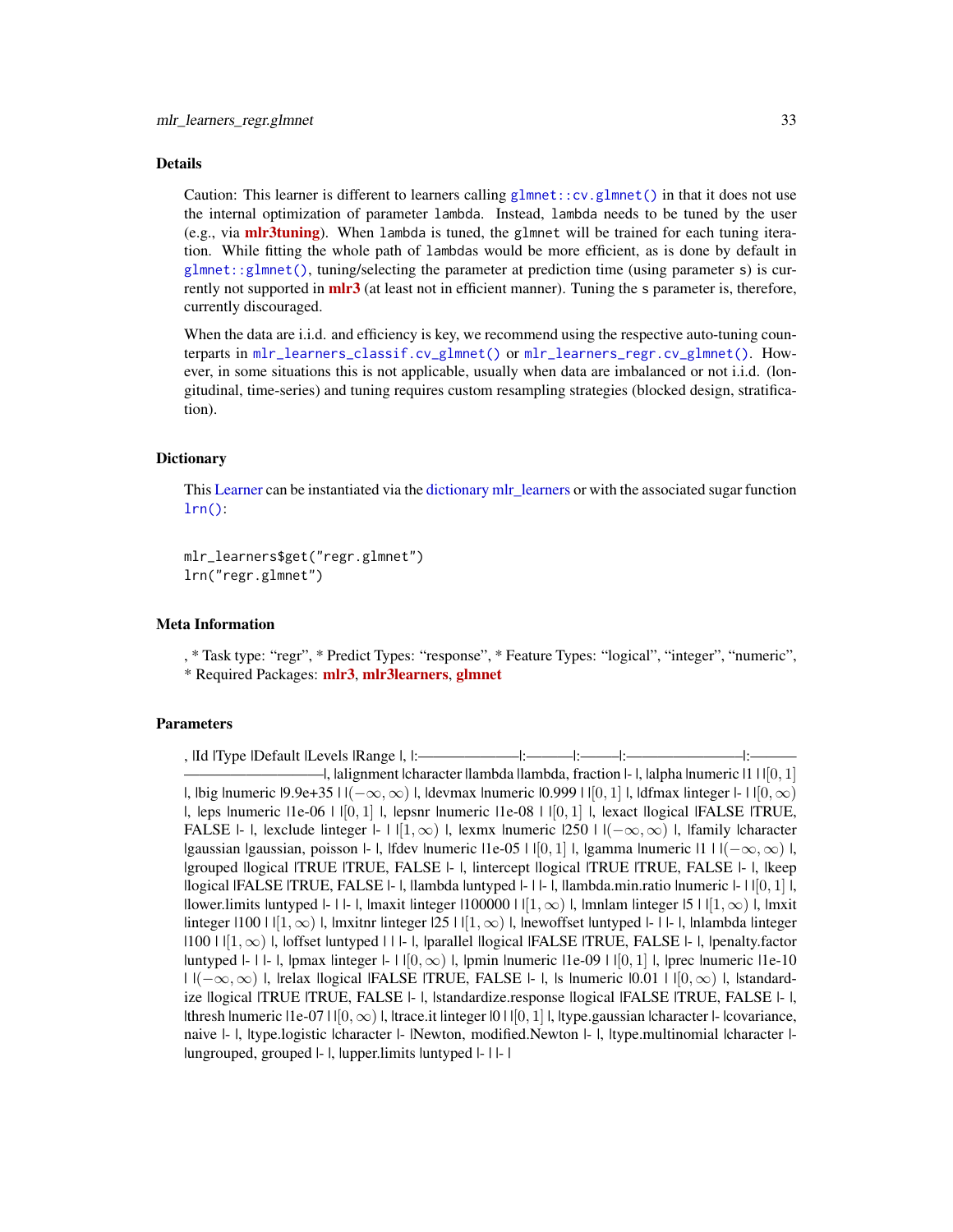#### <span id="page-33-3"></span>Super classes

[mlr3::Learner](#page-0-0) -> [mlr3::LearnerRegr](#page-0-0) -> LearnerRegrGlmnet

#### Methods

#### Public methods:

- [LearnerRegrGlmnet\\$new\(\)](#page-33-0)
- [LearnerRegrGlmnet\\$selected\\_features\(\)](#page-33-1)
- [LearnerRegrGlmnet\\$clone\(\)](#page-33-2)

<span id="page-33-0"></span>Method new(): Creates a new instance of this [R6](#page-0-0) class.

*Usage:*

LearnerRegrGlmnet\$new()

<span id="page-33-1"></span>Method selected\_features(): Returns the set of selected features as reported by [glmnet::predict.glmnet\(\)](#page-0-0) with type set to "nonzero".

*Usage:* LearnerRegrGlmnet\$selected\_features(lambda = NULL)

*Arguments:*

lambda (numeric(1))

Custom lambda, defaults to the active lambda depending on parameter set.

*Returns:* (character()) of feature names.

<span id="page-33-2"></span>Method clone(): The objects of this class are cloneable with this method.

*Usage:*

LearnerRegrGlmnet\$clone(deep = FALSE)

*Arguments:*

deep Whether to make a deep clone.

# References

Friedman J, Hastie T, Tibshirani R (2010). "Regularization Paths for Generalized Linear Models via Coordinate Descent." *Journal of Statistical Software*, 33(1), 1–22. [doi:10.18637/jss.v033.i01.](https://doi.org/10.18637/jss.v033.i01)

## See Also

- Chapter in the [mlr3book:](https://mlr3book.mlr-org.com/) <https://mlr3book.mlr-org.com/basics.html#learners>
- Package [mlr3extralearners](https://github.com/mlr-org/mlr3extralearners) for more learners.
- [Dictionary](#page-0-0) of [Learners:](#page-0-0) [mlr\\_learners](#page-0-0)
- as.data.table(mlr\_learners) for a table of available [Learners](#page-0-0) in the running session (depending on the loaded packages).
- [mlr3pipelines](https://CRAN.R-project.org/package=mlr3pipelines) to combine learners with pre- and postprocessing steps.
- Extension packages for additional task types:
	- [mlr3proba](https://CRAN.R-project.org/package=mlr3proba) for probabilistic supervised regression and survival analysis.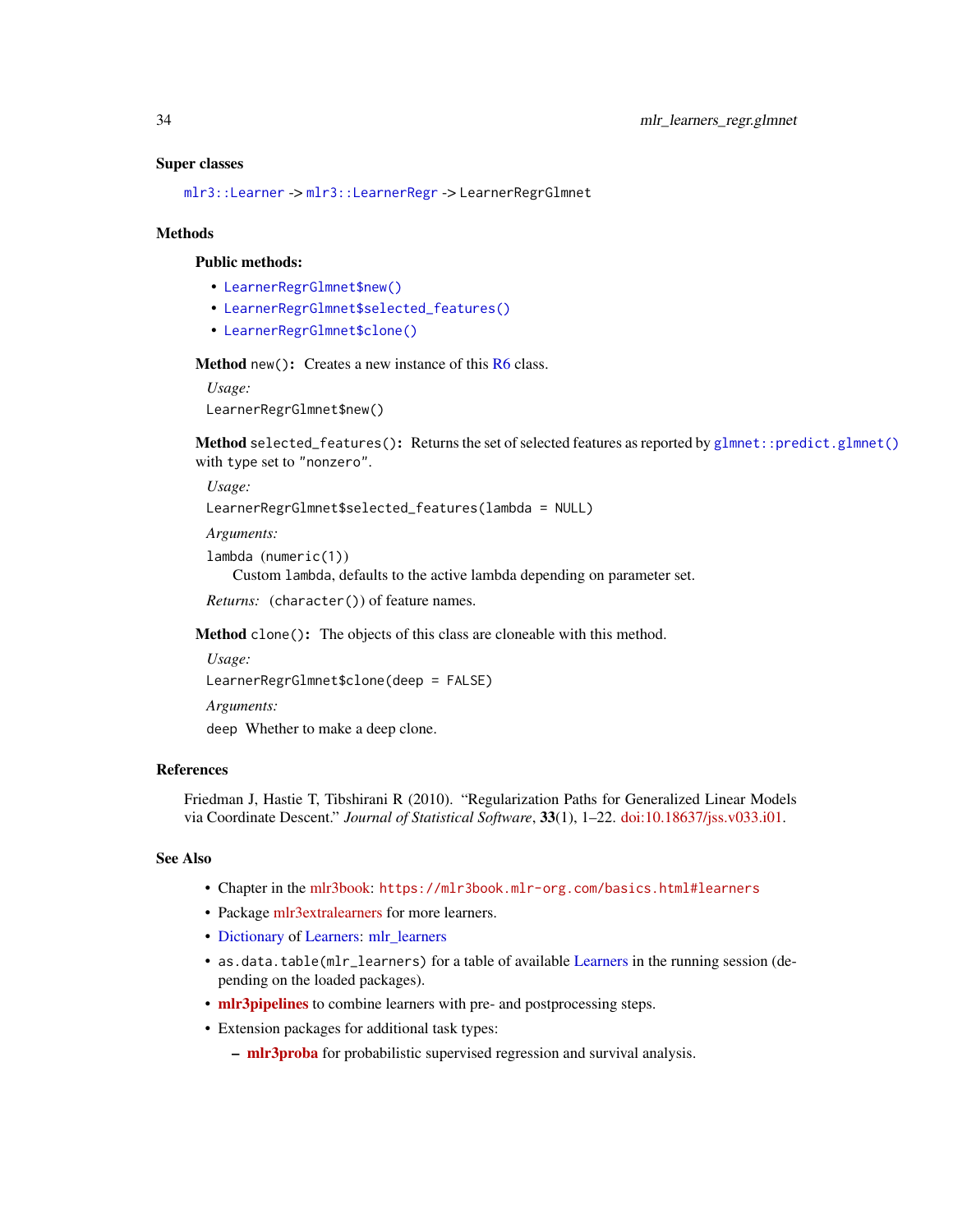- [mlr3cluster](https://CRAN.R-project.org/package=mlr3cluster) for unsupervised clustering.
- <span id="page-34-0"></span>• [mlr3tuning](https://CRAN.R-project.org/package=mlr3tuning) for tuning of hyperparameters, [mlr3tuningspaces](https://CRAN.R-project.org/package=mlr3tuningspaces) for established default tuning spaces.

```
Other Learner: mlr_learners_classif.cv_glmnet, mlr_learners_classif.glmnet, mlr_learners_classif.kknn,
mlr_learners_classif.lda, mlr_learners_classif.log_reg, mlr_learners_classif.multinom,
mlr_learners_classif.naive_bayes, mlr_learners_classif.nnet, mlr_learners_classif.qda,
mlr_learners_classif.ranger, mlr_learners_classif.svm, mlr_learners_classif.xgboost,
mlr_learners_regr.cv_glmnet, mlr_learners_regr.kknn, mlr_learners_regr.km, mlr_learners_regr.lm,
mlr_learners_regr.rangermlr_learners_regr.svmmlr_learners_regr.xgboost
```
## Examples

```
if (requireNamespace("glmnet", quietly = TRUE)) {
 learner = mlr3::lrn("regr.glmnet")
 print(learner)
 # available parameters:
learner$param_set$ids()
}
```
<span id="page-34-1"></span>mlr\_learners\_regr.kknn

*k-Nearest-Neighbor Regression Learner*

# Description

k-Nearest-Neighbor regression. Calls [kknn](https://CRAN.R-project.org/package=kknn):: kknn() from package kknn.

# Custom mlr3 defaults

- store\_model:
	- See note.

#### **Dictionary**

This [Learner](#page-0-0) can be instantiated via the [dictionary](#page-0-0) [mlr\\_learners](#page-0-0) or with the associated sugar function  $lrn()$ :

mlr\_learners\$get("regr.kknn") lrn("regr.kknn")

# Meta Information

, \* Task type: "regr", \* Predict Types: "response", \* Feature Types: "logical", "integer", "numeric", "factor", "ordered", \* Required Packages: [mlr3](https://CRAN.R-project.org/package=mlr3), [mlr3learners](https://CRAN.R-project.org/package=mlr3learners), [kknn](https://CRAN.R-project.org/package=kknn)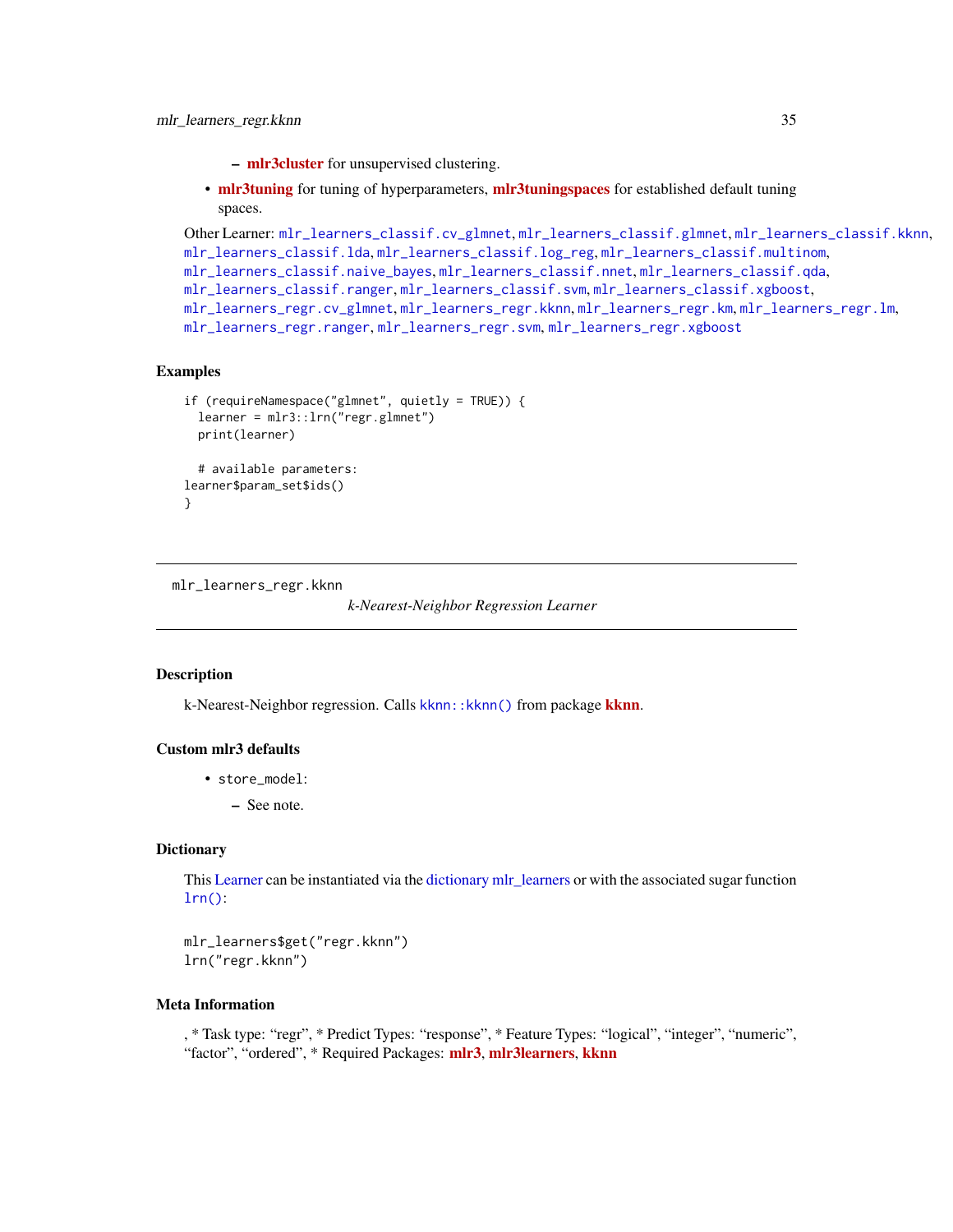# Parameters

, |Id |Type |Default |Levels |Range |, |:———–|:———|:——-|:——————————————

—————————————————|:—————————|, |k |integer |7 | |[1, ∞) |, |distance |numeric  $|2 \mid |0, \infty)$  |, |kernel |character |optimal |rectangular, triangular, epanechnikov, biweight, triweight, cos, inv, gaussian, rank, optimal  $|-|$ , scale llogical ITRUE ITRUE, FALSE  $|-|$ , |ykernel |untyped | | |- |, |store\_model |logical |FALSE |TRUE, FALSE |- |

# Super classes

[mlr3::Learner](#page-0-0) -> [mlr3::LearnerRegr](#page-0-0) -> LearnerRegrKKNN

## Methods

## Public methods:

- [LearnerRegrKKNN\\$new\(\)](#page-35-0)
- [LearnerRegrKKNN\\$clone\(\)](#page-35-1)

<span id="page-35-0"></span>**Method** new(): Creates a new instance of this  $R6$  class.

*Usage:*

LearnerRegrKKNN\$new()

<span id="page-35-1"></span>Method clone(): The objects of this class are cloneable with this method.

*Usage:*

LearnerRegrKKNN\$clone(deep = FALSE)

*Arguments:*

deep Whether to make a deep clone.

#### Note

There is no training step for k-NN models, just storing the training data to process it during the predict step. Therefore, \$model returns a list with the following elements:

- formula: Formula for calling kknn:: kknn() during \$predict().
- data: Training data for calling kknn:: kknn() during \$predict().
- pv: Training parameters for calling kknn:: kknn() during \$predict().
- kknn: Model as returned by [kknn::kknn\(\)](#page-0-0), only available **after** \$predict() has been called. This is not stored by default, you must set hyperparameter store\_model to TRUE.

## References

Hechenbichler, Klaus, Schliep, Klaus (2004). "Weighted k-nearest-neighbor techniques and ordinal classification." Technical Report Discussion Paper 399, SFB 386, Ludwig-Maximilians University Munich. [doi:10.5282/ubm/epub.1769.](https://doi.org/10.5282/ubm/epub.1769)

Samworth, J R (2012). "Optimal weighted nearest neighbour classifiers." *The Annals of Statistics*, 40(5), 2733–2763. [doi:10.1214/12AOS1049.](https://doi.org/10.1214/12-AOS1049)

Cover, Thomas, Hart, Peter (1967). "Nearest neighbor pattern classification." *IEEE transactions on information theory*, 13(1), 21–27. [doi:10.1109/TIT.1967.1053964.](https://doi.org/10.1109/TIT.1967.1053964)

<span id="page-35-2"></span>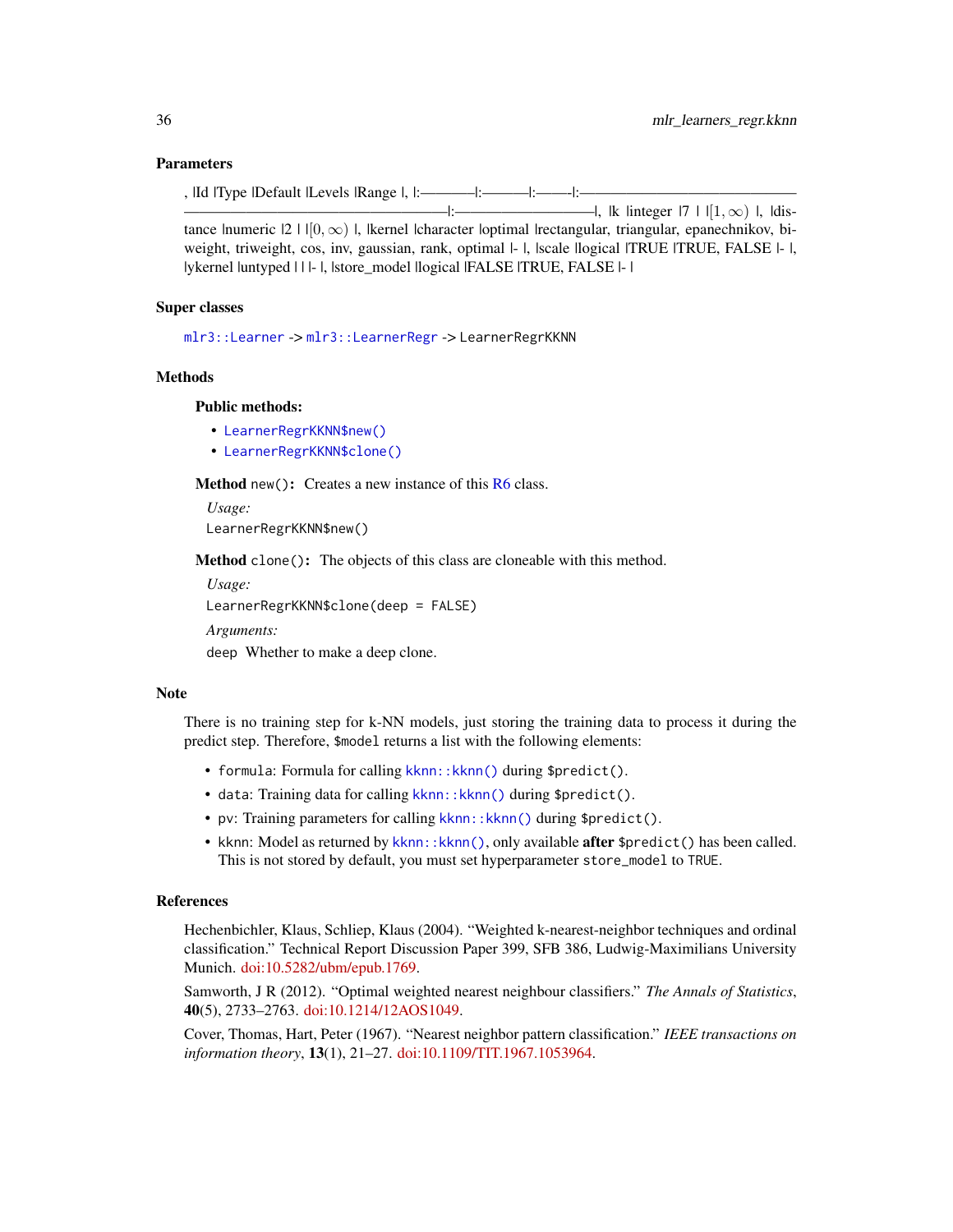## <span id="page-36-0"></span>See Also

- Chapter in the [mlr3book:](https://mlr3book.mlr-org.com/) <https://mlr3book.mlr-org.com/basics.html#learners>
- Package [mlr3extralearners](https://github.com/mlr-org/mlr3extralearners) for more learners.
- [Dictionary](#page-0-0) of [Learners:](#page-0-0) [mlr\\_learners](#page-0-0)
- as.data.table(mlr\_learners) for a table of available [Learners](#page-0-0) in the running session (depending on the loaded packages).
- **[mlr3pipelines](https://CRAN.R-project.org/package=mlr3pipelines)** to combine learners with pre- and postprocessing steps.
- Extension packages for additional task types:
	- [mlr3proba](https://CRAN.R-project.org/package=mlr3proba) for probabilistic supervised regression and survival analysis.
	- [mlr3cluster](https://CRAN.R-project.org/package=mlr3cluster) for unsupervised clustering.
- [mlr3tuning](https://CRAN.R-project.org/package=mlr3tuning) for tuning of hyperparameters, [mlr3tuningspaces](https://CRAN.R-project.org/package=mlr3tuningspaces) for established default tuning spaces.

```
Other Learner: mlr_learners_classif.cv_glmnet, mlr_learners_classif.glmnet, mlr_learners_classif.kknn,
mlr_learners_classif.lda, mlr_learners_classif.log_reg, mlr_learners_classif.multinom,
mlr_learners_classif.naive_bayes, mlr_learners_classif.nnet, mlr_learners_classif.qda,
mlr_learners_classif.ranger, mlr_learners_classif.svm, mlr_learners_classif.xgboost,
mlr_learners_regr.cv_glmnet, mlr_learners_regr.glmnet, mlr_learners_regr.km, mlr_learners_regr.lm,
mlr_learners_regr.rangermlr_learners_regr.svmmlr_learners_regr.xgboost
```
# Examples

```
if (requireNamespace("kknn", quietly = TRUE)) {
 learner = mlr3::lrn("regr.kknn")
 print(learner)
 # available parameters:
learner$param_set$ids()
}
```
<span id="page-36-1"></span>mlr\_learners\_regr.km *Kriging Regression Learner*

# **Description**

Kriging regression. Calls [DiceKriging](https://CRAN.R-project.org/package=DiceKriging):: km() from package DiceKriging.

- The predict type hyperparameter "type" defaults to "sk" (simple kriging).
- The additional hyperparameter nugget. stability is used to overwrite the hyperparameter nugget with nugget. stability  $*$  var(y) before training to improve the numerical stability. We recommend a value of 1e-8.
- The additional hyperparameter jitter can be set to add N(0, [jitter])-distributed noise to the data before prediction to avoid perfect interpolation. We recommend a value of 1e-12.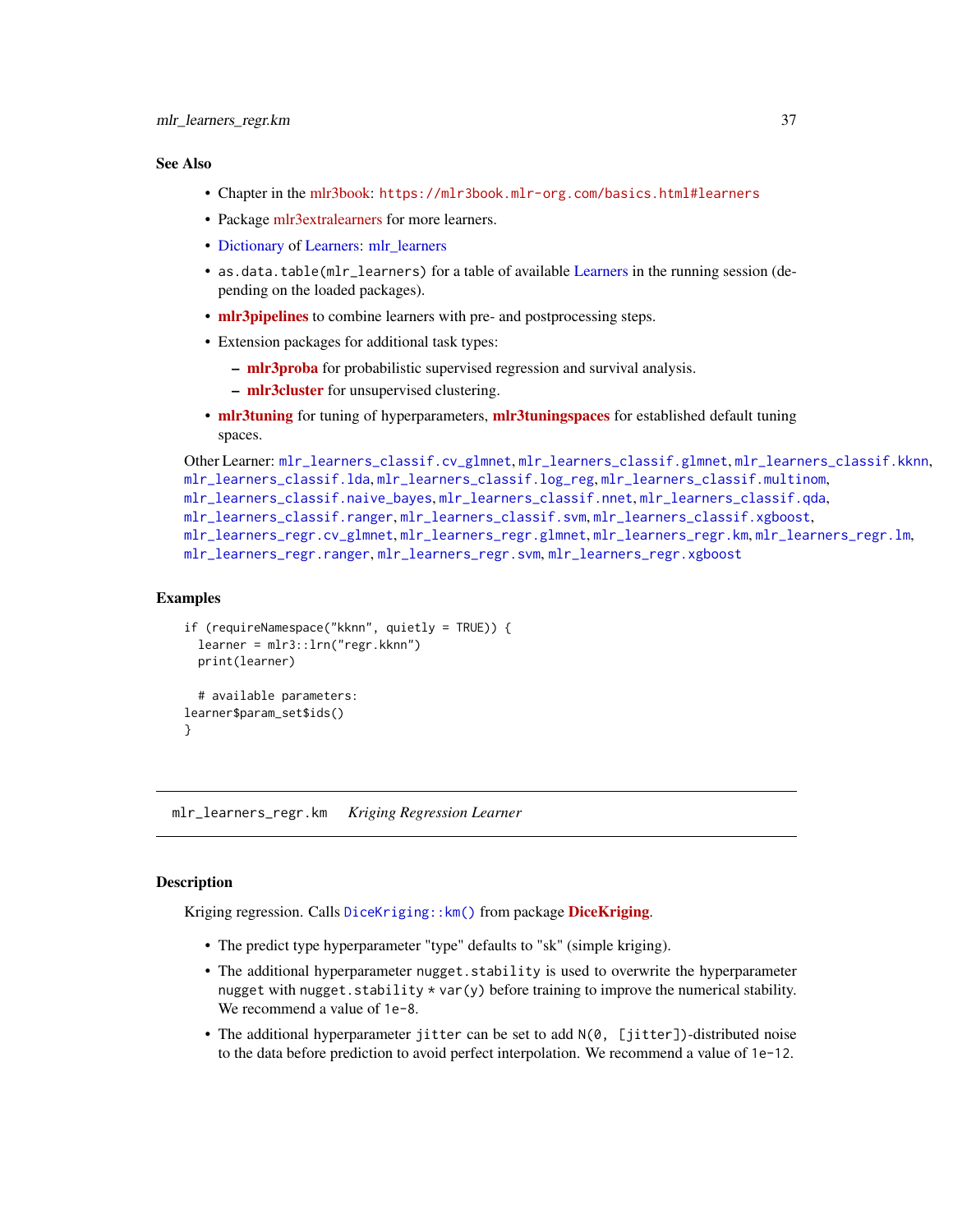# <span id="page-37-2"></span>**Dictionary**

This [Learner](#page-0-0) can be instantiated via the [dictionary](#page-0-0) [mlr\\_learners](#page-0-0) or with the associated sugar function  $lrn()$ :

mlr\_learners\$get("regr.km") lrn("regr.km")

## Meta Information

, \* Task type: "regr", \* Predict Types: "response", "se", \* Feature Types: "logical", "integer", "numeric", \* Required Packages: [mlr3](https://CRAN.R-project.org/package=mlr3), [mlr3learners](https://CRAN.R-project.org/package=mlr3learners), [DiceKriging](https://CRAN.R-project.org/package=DiceKriging)

# Parameters

, |Id |Type |Default |Levels |Range |, |:—————-|:———|:———|:————————————

—-|:————————————|, |bias.correct |logical |FALSE |TRUE, FALSE |- |, |checkNames |logical |TRUE |TRUE, FALSE |- |, |coef.cov |untyped | | |- |, |coef.trend |untyped | | |- |, |coef.var |untyped | | |- |, |control |untyped | | |- |, |cov.compute |logical |TRUE |TRUE, FALSE |- |, |covtype |character |matern5\_2 |gauss, matern5\_2, matern3\_2, exp, powexp |- |, |estim.method |character |MLE |MLE, LOO |- |, |gr |logical |TRUE |TRUE, FALSE |- |, |iso |logical |FALSE |TRUE, FALSE |-  $\vert$ , |jitter |numeric  $\vert 0 \vert \vert [0, \infty) \vert$ , |kernel |untyped | | |- |, |knots |untyped | | |- |, |light.return |logical  $|FALSE | TRUE, FALSE | - |$ , llower luntyped | | |- |, |multistart linteger |1 | |(−∞, ∞) |, |noise.var |untyped | | |- |, |nugget |numeric  $|-| \cdot | \cdot |(-\infty, \infty)$  |, |nugget.estim |logical |FALSE |TRUE, FALSE |-|, |nugget.stability |numeric  $|0| + |0| \infty$  | |, |optim.method |character |BFGS |BFGS, gen |- |, |parinit |untyped | | |- |, |penalty |untyped | | |- |, |scaling |logical |FALSE |TRUE, FALSE |- |, |se.compute |logical |TRUE |TRUE, FALSE |- |, |type |character |SK |SK, UK |- |, |upper |untyped | | |- |

# Super classes

[mlr3::Learner](#page-0-0) -> [mlr3::LearnerRegr](#page-0-0) -> LearnerRegrKM

#### Methods

#### Public methods:

- [LearnerRegrKM\\$new\(\)](#page-37-0)
- [LearnerRegrKM\\$clone\(\)](#page-37-1)

<span id="page-37-0"></span>Method new(): Creates a new instance of this [R6](#page-0-0) class.

*Usage:* LearnerRegrKM\$new()

<span id="page-37-1"></span>Method clone(): The objects of this class are cloneable with this method.

*Usage:*

LearnerRegrKM\$clone(deep = FALSE)

*Arguments:*

deep Whether to make a deep clone.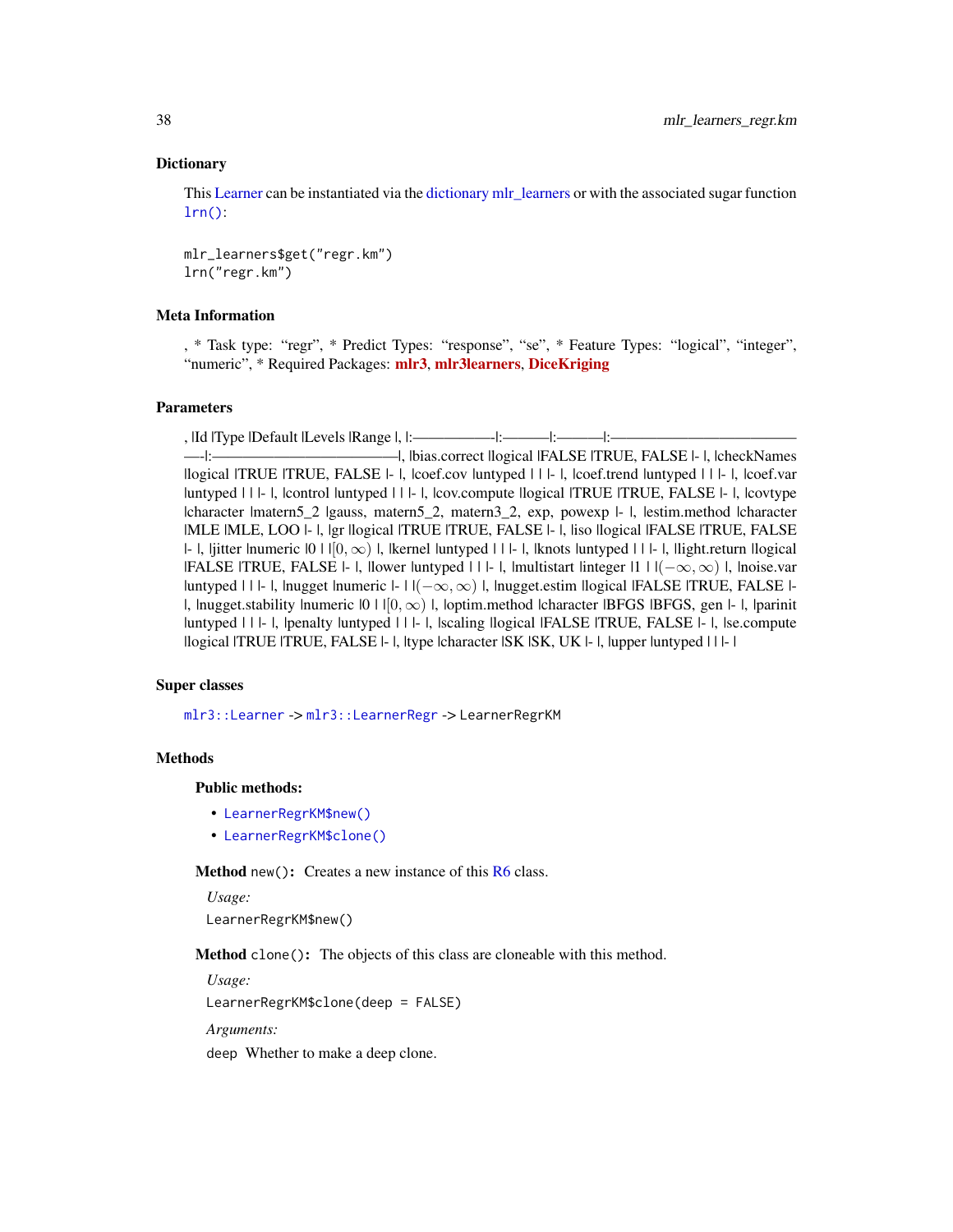## <span id="page-38-0"></span>References

Roustant O, Ginsbourger D, Deville Y (2012). "DiceKriging, DiceOptim: Two R Packages for the Analysis of Computer Experiments by Kriging-Based Metamodeling and Optimization." *Journal of Statistical Software*, 51(1), 1–55. [doi:10.18637/jss.v051.i01.](https://doi.org/10.18637/jss.v051.i01)

## See Also

- Chapter in the [mlr3book:](https://mlr3book.mlr-org.com/) <https://mlr3book.mlr-org.com/basics.html#learners>
- Package [mlr3extralearners](https://github.com/mlr-org/mlr3extralearners) for more learners.
- [Dictionary](#page-0-0) of [Learners:](#page-0-0) [mlr\\_learners](#page-0-0)
- as.data.table(mlr\_learners) for a table of available [Learners](#page-0-0) in the running session (depending on the loaded packages).
- [mlr3pipelines](https://CRAN.R-project.org/package=mlr3pipelines) to combine learners with pre- and postprocessing steps.
- Extension packages for additional task types:
	- [mlr3proba](https://CRAN.R-project.org/package=mlr3proba) for probabilistic supervised regression and survival analysis.
	- [mlr3cluster](https://CRAN.R-project.org/package=mlr3cluster) for unsupervised clustering.
- [mlr3tuning](https://CRAN.R-project.org/package=mlr3tuning) for tuning of hyperparameters, [mlr3tuningspaces](https://CRAN.R-project.org/package=mlr3tuningspaces) for established default tuning spaces.

```
Other Learner: mlr_learners_classif.cv_glmnet, mlr_learners_classif.glmnet, mlr_learners_classif.kknn,
mlr_learners_classif.lda, mlr_learners_classif.log_reg, mlr_learners_classif.multinom,
mlr_learners_classif.naive_bayes, mlr_learners_classif.nnet, mlr_learners_classif.qda,
mlr_learners_classif.ranger, mlr_learners_classif.svm, mlr_learners_classif.xgboost,
mlr_learners_regr.cv_glmnet, mlr_learners_regr.glmnet, mlr_learners_regr.kknn, mlr_learners_regr.lm,
mlr_learners_regr.ranger, mlr_learners_regr.svm, mlr_learners_regr.xgboost
```
# Examples

```
if (requireNamespace("DiceKriging", quietly = TRUE)) {
 learner = mlr3::lrn("regr.km")
 print(learner)
 # available parameters:
learner$param_set$ids()
}
```
<span id="page-38-1"></span>mlr\_learners\_regr.lm *Linear Model Regression Learner*

# **Description**

Ordinary linear regression. Calls [stats::lm\(\)](#page-0-0).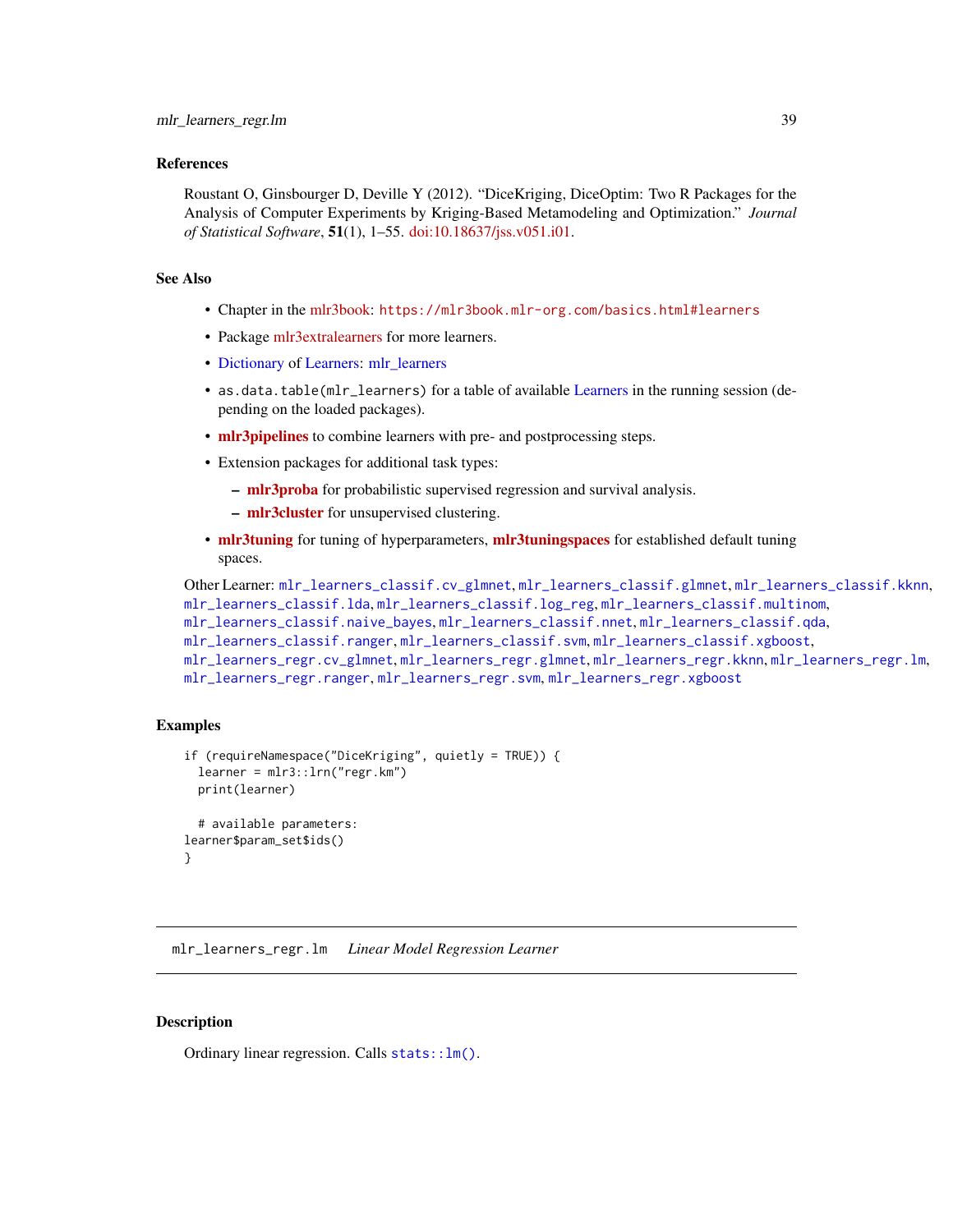## **Dictionary**

This [Learner](#page-0-0) can be instantiated via the [dictionary](#page-0-0) [mlr\\_learners](#page-0-0) or with the associated sugar function  $lrn()$ :

mlr\_learners\$get("regr.lm") lrn("regr.lm")

# Meta Information

, \* Task type: "regr", \* Predict Types: "response", "se", \* Feature Types: "logical", "integer", "numeric", "factor", "character", \* Required Packages: [mlr3](https://CRAN.R-project.org/package=mlr3), [mlr3learners](https://CRAN.R-project.org/package=mlr3learners), 'stats'

# Parameters

, |Id |Type |Default |Levels |Range |, |:———–|:———|:——-|:—————————-|:———— —I, ldf Inumeric IInf  $\vert$   $\vert$   $(-\infty, \infty)$  I, linterval lcharacter l- Inone, confidence, prediction  $|-|$ , llevel lnumeric  $|0.95| | (-\infty, \infty) |$ , lmodel llogical lTRUE  $|TRUE$ , FALSE  $|-|$ , loffset |logical |- |TRUE, FALSE |- |, |pred.var |untyped |- | |- |, |qr |logical |TRUE |TRUE, FALSE |- |, |scale |numeric |NULL |  $|(-\infty, \infty)$  |, |singular.ok |logical |TRUE | TRUE, FALSE |- |, |x |logical |FALSE |TRUE, FALSE |- |, |y |logical |FALSE |TRUE, FALSE |- |

## **Contrasts**

To ensure reproducibility, this learner always uses the default contrasts:

- [contr.treatment\(\)](#page-0-0) for unordered factors, and
- [contr.poly\(\)](#page-0-0) for ordered factors.

Setting the option "contrasts" does not have any effect. Instead, set the respective hyperparameter or use **[mlr3pipelines](https://CRAN.R-project.org/package=mlr3pipelines)** to create dummy features.

## Super classes

[mlr3::Learner](#page-0-0) -> [mlr3::LearnerRegr](#page-0-0) -> LearnerRegrLM

# Methods

## Public methods:

- [LearnerRegrLM\\$new\(\)](#page-39-0)
- [LearnerRegrLM\\$loglik\(\)](#page-39-1)
- [LearnerRegrLM\\$clone\(\)](#page-40-0)

<span id="page-39-0"></span>Method new(): Creates a new instance of this [R6](#page-0-0) class.

*Usage:*

LearnerRegrLM\$new()

<span id="page-39-1"></span>Method loglik(): Extract the log-likelihood (e.g., via [stats::logLik\(\)](#page-0-0) from the fitted model. *Usage:*

<span id="page-39-2"></span>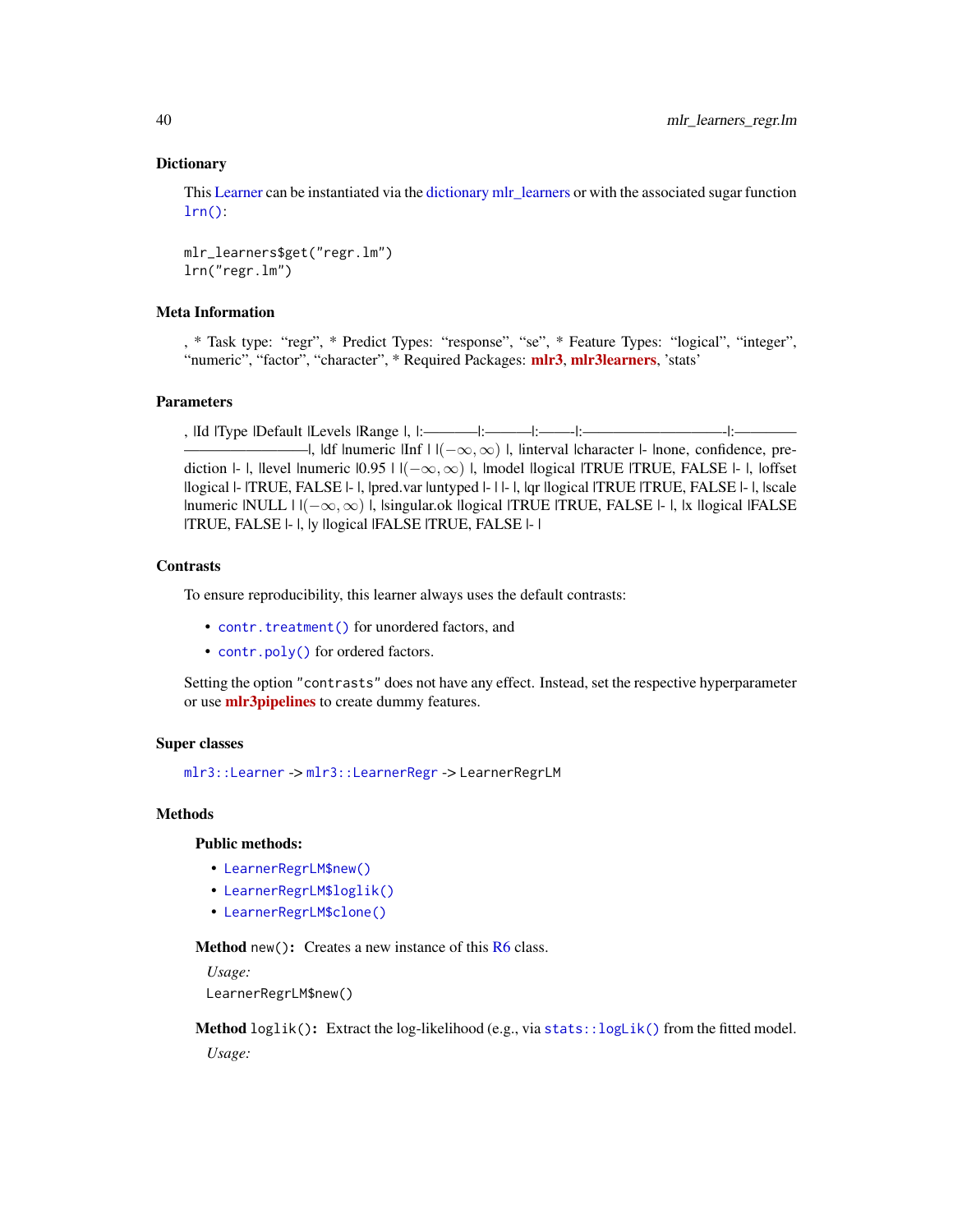```
LearnerRegrLM$loglik()
```
<span id="page-40-0"></span>Method clone(): The objects of this class are cloneable with this method.

*Usage:*

LearnerRegrLM\$clone(deep = FALSE)

*Arguments:*

deep Whether to make a deep clone.

## See Also

- Chapter in the [mlr3book:](https://mlr3book.mlr-org.com/) <https://mlr3book.mlr-org.com/basics.html#learners>
- Package [mlr3extralearners](https://github.com/mlr-org/mlr3extralearners) for more learners.
- [Dictionary](#page-0-0) of [Learners:](#page-0-0) [mlr\\_learners](#page-0-0)
- as.data.table(mlr\_learners) for a table of available [Learners](#page-0-0) in the running session (depending on the loaded packages).
- **[mlr3pipelines](https://CRAN.R-project.org/package=mlr3pipelines)** to combine learners with pre- and postprocessing steps.
- Extension packages for additional task types:
	- [mlr3proba](https://CRAN.R-project.org/package=mlr3proba) for probabilistic supervised regression and survival analysis.
	- [mlr3cluster](https://CRAN.R-project.org/package=mlr3cluster) for unsupervised clustering.
- [mlr3tuning](https://CRAN.R-project.org/package=mlr3tuning) for tuning of hyperparameters, [mlr3tuningspaces](https://CRAN.R-project.org/package=mlr3tuningspaces) for established default tuning spaces.

```
Other Learner: mlr_learners_classif.cv_glmnet, mlr_learners_classif.glmnet, mlr_learners_classif.kknn,
mlr_learners_classif.lda, mlr_learners_classif.log_reg, mlr_learners_classif.multinom,
mlr_learners_classif.naive_bayes, mlr_learners_classif.nnet, mlr_learners_classif.qda,
mlr_learners_classif.ranger, mlr_learners_classif.svm, mlr_learners_classif.xgboost,
mlr_learners_regr.cv_glmnet, mlr_learners_regr.glmnet, mlr_learners_regr.kknn, mlr_learners_regr.km,
mlr_learners_regr.ranger, mlr_learners_regr.svm, mlr_learners_regr.xgboost
```
## Examples

```
if (requireNamespace("stats", quietly = TRUE)) {
 learner = mlr3::lrn("regr.lm")
 print(learner)
 # available parameters:
learner$param_set$ids()
```

```
}
```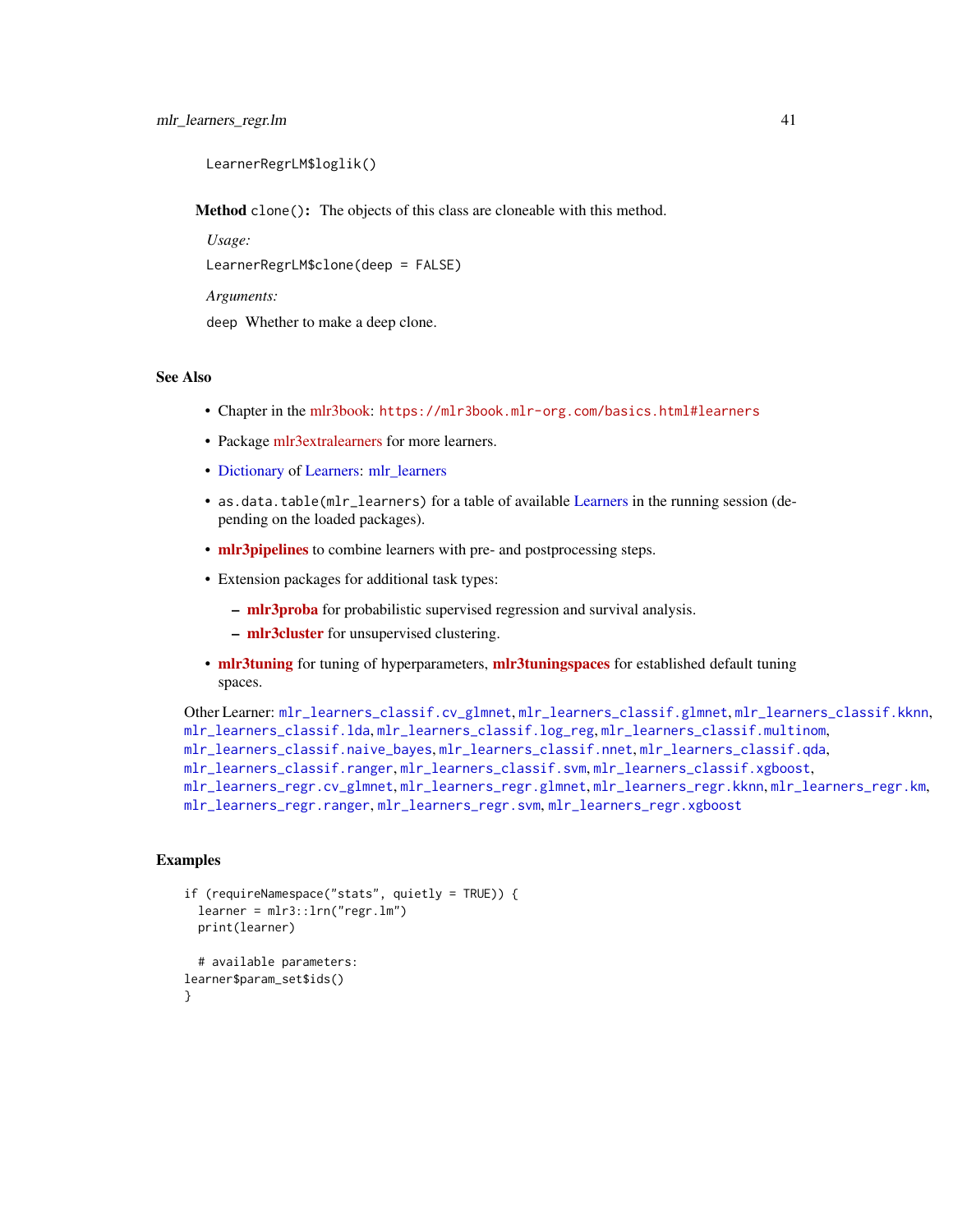<span id="page-41-1"></span><span id="page-41-0"></span>mlr\_learners\_regr.ranger

*Ranger Regression Learner*

#### Description

Random regression forest. Calls [ranger::ranger\(\)](#page-0-0) from package [ranger](https://CRAN.R-project.org/package=ranger).

## Dictionary

This [Learner](#page-0-0) can be instantiated via the [dictionary](#page-0-0) [mlr\\_learners](#page-0-0) or with the associated sugar function  $lrn()$ :

mlr\_learners\$get("regr.ranger") lrn("regr.ranger")

## Meta Information

, \* Task type: "regr", \* Predict Types: "response", "se", \* Feature Types: "logical", "integer", "numeric", "character", "factor", "ordered", \* Required Packages: [mlr3](https://CRAN.R-project.org/package=mlr3), [mlr3learners](https://CRAN.R-project.org/package=mlr3learners), [ranger](https://CRAN.R-project.org/package=ranger)

# Parameters

, |Id |Type |Default |Levels |Range |, |:—————————-|:———|:——–|:———————— ———————–|:————————————|, |alpha |numeric |0.5 | |(−∞, ∞)|, |always.split.variables |untyped |- | |- |, |holdout |logical |FALSE |TRUE, FALSE |- |, |importance |character |- |none, impurity, impurity\_corrected, permutation |- |, |keep.inbag |logical |FALSE |TRUE, FALSE |- |,  $|\text{max.depth}$  linteger  $|\text{NULL}|\cdot|[0,\infty)|$ ,  $|\text{min.node.size}$  linteger  $|5| \cdot |[1,\infty)|$ ,  $|\text{min.prop}$  lnumeric  $|0,1|$  $|(-\infty,\infty)|$ , |minprop |numeric  $|0.1|$  |  $|(-\infty,\infty)|$ , |mtry |integer  $|-\|11,\infty)|$ , |mtry.ratio |numeric  $|-\|$  $|[0, 1]|$ , lnum.random.splits linteger  $|1|1|1, \infty)$ , l, lnum.threads linteger  $|1|1|1, \infty)$ , l, lnum.trees linteger  $|500|$   $|$ [ $|1,\infty$ )  $|$ ,  $|$ oob.error  $|logical|$   $|TRUE|$   $|TRUE|$ ,  $|TRUE|$ .  $|FALSE|$   $|TRUE|$ FALSE |- |, |regularization.factor |untyped |1 | |- |, |regularization.usedepth |logical |FALSE |TRUE, FALSE |- |, |replace |logical |TRUE |TRUE, FALSE |- |, |respect.unordered.factors |character |ignore  $lignore$ , order, partition  $l-l$ ,  $lasmple$ . fraction  $lnumeric$   $l-l$   $l[0, 1]$ ,  $l$ ,  $lssve$ . memory  $llogical$  IFALSE |TRUE, FALSE |- |, |scale.permutation.importance |logical |FALSE |TRUE, FALSE |- |, |se.method |character |infjack |jack, infjack |- |, |seed |integer |NULL |  $|(-\infty, \infty)$  |, |split.select.weights |untyped | | |- |, |splitrule |character |variance |variance, extratrees, maxstat |- |, |verbose |logical |TRUE |TRUE, FALSE |- |, |write.forest |logical |TRUE |TRUE, FALSE |- |

#### Custom mlr3 defaults

- num.threads:
	- Actual default: NULL, triggering auto-detection of the number of CPUs.
	- Adjusted value: 1.
	- Reason for change: Conflicting with parallelization via **[future](https://CRAN.R-project.org/package=future)**.
- mtry: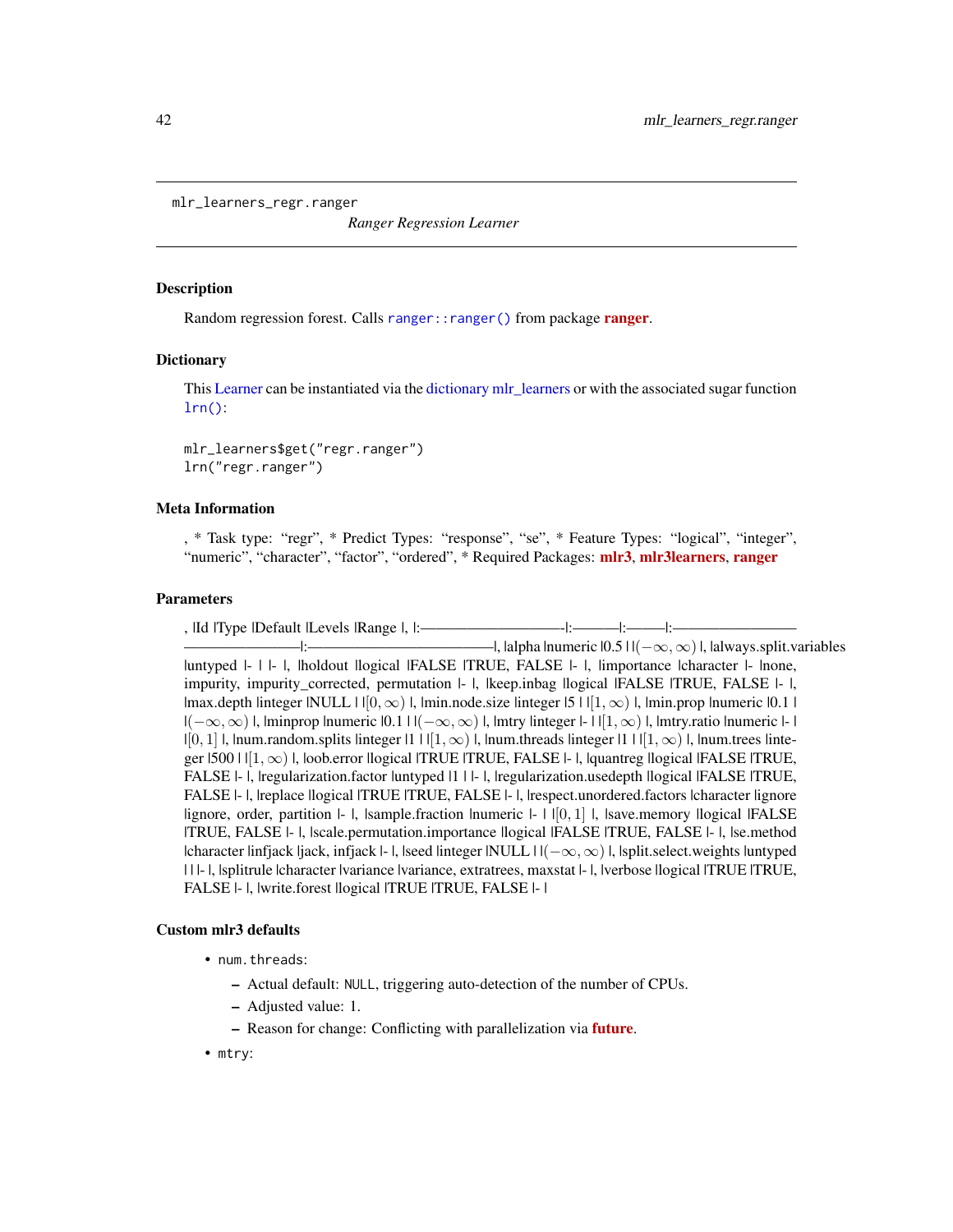# <span id="page-42-4"></span>mlr\_learners\_regr.ranger 43

– This hyperparameter can alternatively be set via our hyperparameter mtry.ratio as mtry = max(ceiling(mtry.ratio \* n\_features), 1). Note that mtry and mtry.ratio are mutually exclusive.

# Super classes

[mlr3::Learner](#page-0-0) -> [mlr3::LearnerRegr](#page-0-0) -> LearnerRegrRanger

# **Methods**

# Public methods:

- [LearnerRegrRanger\\$new\(\)](#page-42-0)
- [LearnerRegrRanger\\$importance\(\)](#page-42-1)
- [LearnerRegrRanger\\$oob\\_error\(\)](#page-42-2)
- [LearnerRegrRanger\\$clone\(\)](#page-42-3)

<span id="page-42-0"></span>**Method** new(): Creates a new instance of this  $R6$  class.

*Usage:*

LearnerRegrRanger\$new()

<span id="page-42-1"></span>Method importance(): The importance scores are extracted from the model slot variable.importance. Parameter importance.mode must be set to "impurity", "impurity\_corrected", or "permutation"

*Usage:*

LearnerRegrRanger\$importance()

*Returns:* Named numeric().

<span id="page-42-2"></span>Method oob\_error(): The out-of-bag error, extracted from model slot prediction.error.

*Usage:*

LearnerRegrRanger\$oob\_error()

*Returns:* numeric(1).

<span id="page-42-3"></span>Method clone(): The objects of this class are cloneable with this method.

*Usage:*

LearnerRegrRanger\$clone(deep = FALSE)

*Arguments:*

deep Whether to make a deep clone.

# References

Wright, N. M, Ziegler, Andreas (2017). "ranger: A Fast Implementation of Random Forests for High Dimensional Data in C++ and R." *Journal of Statistical Software*, 77(1), 1–17. [doi:10.18637/](https://doi.org/10.18637/jss.v077.i01) [jss.v077.i01.](https://doi.org/10.18637/jss.v077.i01)

Breiman, Leo (2001). "Random Forests." *Machine Learning*, 45(1), 5–32. ISSN 1573-0565, [doi:10.1023/A:1010933404324.](https://doi.org/10.1023/A%3A1010933404324)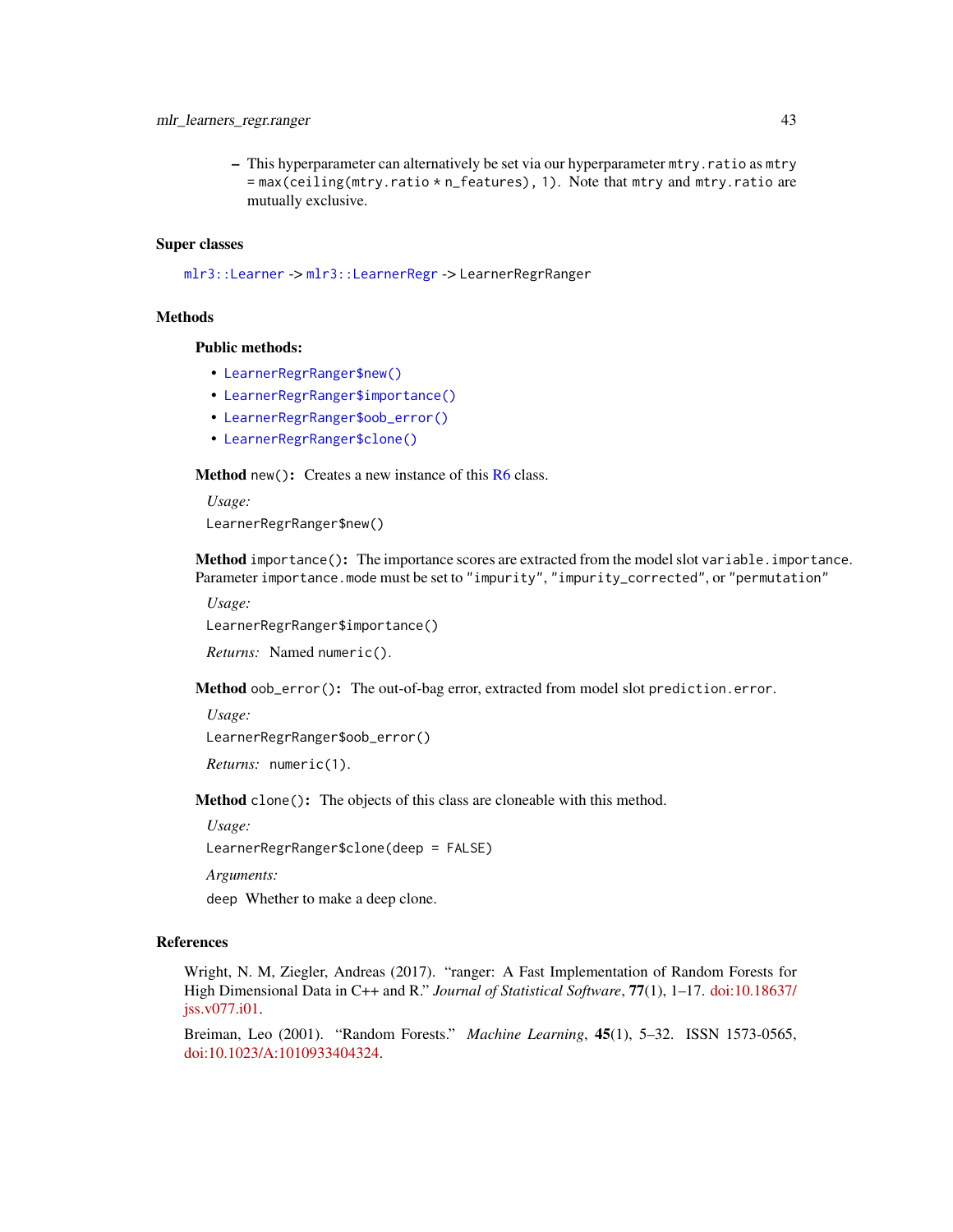# <span id="page-43-0"></span>See Also

- Chapter in the [mlr3book:](https://mlr3book.mlr-org.com/) <https://mlr3book.mlr-org.com/basics.html#learners>
- Package [mlr3extralearners](https://github.com/mlr-org/mlr3extralearners) for more learners.
- [Dictionary](#page-0-0) of [Learners:](#page-0-0) [mlr\\_learners](#page-0-0)
- as.data.table(mlr\_learners) for a table of available [Learners](#page-0-0) in the running session (depending on the loaded packages).
- **[mlr3pipelines](https://CRAN.R-project.org/package=mlr3pipelines)** to combine learners with pre- and postprocessing steps.
- Extension packages for additional task types:
	- [mlr3proba](https://CRAN.R-project.org/package=mlr3proba) for probabilistic supervised regression and survival analysis.
	- [mlr3cluster](https://CRAN.R-project.org/package=mlr3cluster) for unsupervised clustering.
- [mlr3tuning](https://CRAN.R-project.org/package=mlr3tuning) for tuning of hyperparameters, [mlr3tuningspaces](https://CRAN.R-project.org/package=mlr3tuningspaces) for established default tuning spaces.

```
Other Learner: mlr_learners_classif.cv_glmnet, mlr_learners_classif.glmnet, mlr_learners_classif.kknn,
mlr_learners_classif.lda, mlr_learners_classif.log_reg, mlr_learners_classif.multinom,
mlr_learners_classif.naive_bayes, mlr_learners_classif.nnet, mlr_learners_classif.qda,
mlr_learners_classif.ranger, mlr_learners_classif.svm, mlr_learners_classif.xgboost,
mlr_learners_regr.cv_glmnet, mlr_learners_regr.glmnet, mlr_learners_regr.kknn, mlr_learners_regr.km,
mlr_learners_regr.lm, mlr_learners_regr.svm, mlr_learners_regr.xgboost
```
## Examples

```
if (requireNamespace("ranger", quietly = TRUE)) {
 learner = mlr3::lrn("regr.ranger")
 print(learner)
 # available parameters:
learner$param_set$ids()
}
```
<span id="page-43-1"></span>mlr\_learners\_regr.svm *Support Vector Machine*

# **Description**

Support vector machine for regression. Calls  $e1071$ :: svm() from package  $e1071$ .

#### **Dictionary**

This [Learner](#page-0-0) can be instantiated via the [dictionary](#page-0-0) [mlr\\_learners](#page-0-0) or with the associated sugar function  $lrn()$ :

```
mlr_learners$get("regr.svm")
lrn("regr.svm")
```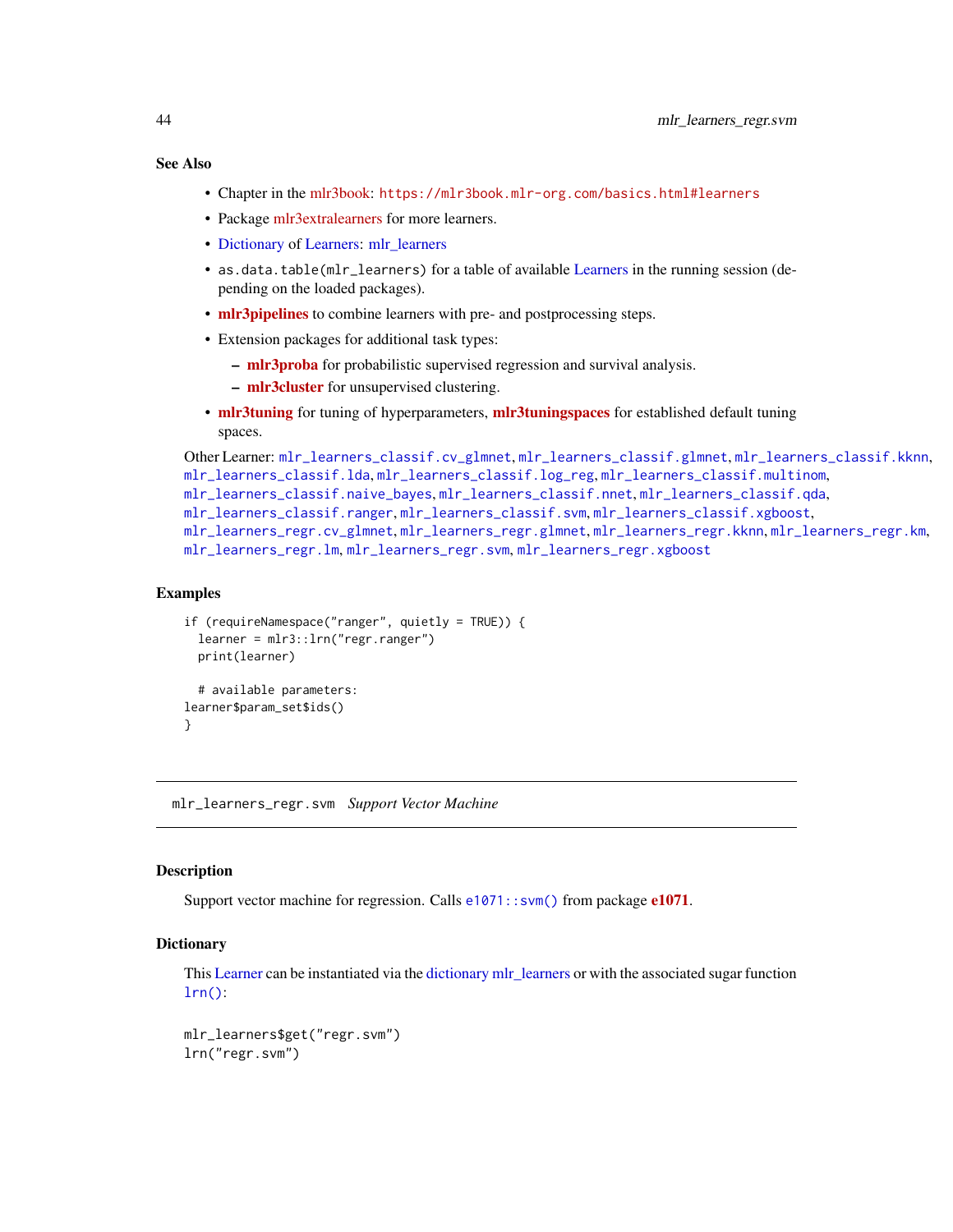## <span id="page-44-2"></span>Meta Information

, \* Task type: "regr", \* Predict Types: "response", \* Feature Types: "logical", "integer", "numeric", \* Required Packages: [mlr3](https://CRAN.R-project.org/package=mlr3), [mlr3learners](https://CRAN.R-project.org/package=mlr3learners), [e1071](https://CRAN.R-project.org/package=e1071)

# Parameters

, |Id |Type |Default |Levels |Range |, |:———|:———|:————–|:———————————–|:— —I, lcachesize lnumeric  $|40|$  |  $|(-\infty, \infty)$  |, lcoef0 |numeric  $|0|$  |  $|(-\infty, \infty)$ |, |cost |numeric |1 |  $|[0,\infty)$  |, |cross |integer |0 |  $|[0,\infty)$  |, |degree |integer |3 |  $|[1,\infty)$  |, |epsilon |numeric  $|-1|[0,\infty)$  |, |fitted |logical |TRUE |TRUE, FALSE  $|-1|$ , |gamma |numeric  $|-1|[0,\infty)$  |, |kernel |character |radial |linear, polynomial, radial, sigmoid |- |, |nu |numeric  $|0.5|$  |  $|(-\infty, \infty)$  |, |scale |untyped |TRUE | |- |, |shrinking |logical |TRUE |TRUE, FALSE |- |, |tolerance |numeric |0.001  $||[0, \infty)||$ , ltype lcharacter leps-regression leps-regression, nu-regression |- |

# Super classes

```
mlr3::Learner -> mlr3::LearnerRegr -> LearnerRegrSVM
```
# Methods

Public methods:

- [LearnerRegrSVM\\$new\(\)](#page-44-0)
- [LearnerRegrSVM\\$clone\(\)](#page-44-1)

<span id="page-44-0"></span>**Method** new(): Creates a new instance of this  $R6$  class.

*Usage:* LearnerRegrSVM\$new()

<span id="page-44-1"></span>Method clone(): The objects of this class are cloneable with this method.

*Usage:* LearnerRegrSVM\$clone(deep = FALSE)

*Arguments:*

deep Whether to make a deep clone.

# References

Cortes, Corinna, Vapnik, Vladimir (1995). "Support-vector networks." *Machine Learning*, 20(3), 273–297. [doi:10.1007/BF00994018.](https://doi.org/10.1007/BF00994018)

# See Also

- Chapter in the [mlr3book:](https://mlr3book.mlr-org.com/) <https://mlr3book.mlr-org.com/basics.html#learners>
- Package [mlr3extralearners](https://github.com/mlr-org/mlr3extralearners) for more learners.
- [Dictionary](#page-0-0) of [Learners:](#page-0-0) [mlr\\_learners](#page-0-0)
- as.data.table(mlr\_learners) for a table of available [Learners](#page-0-0) in the running session (depending on the loaded packages).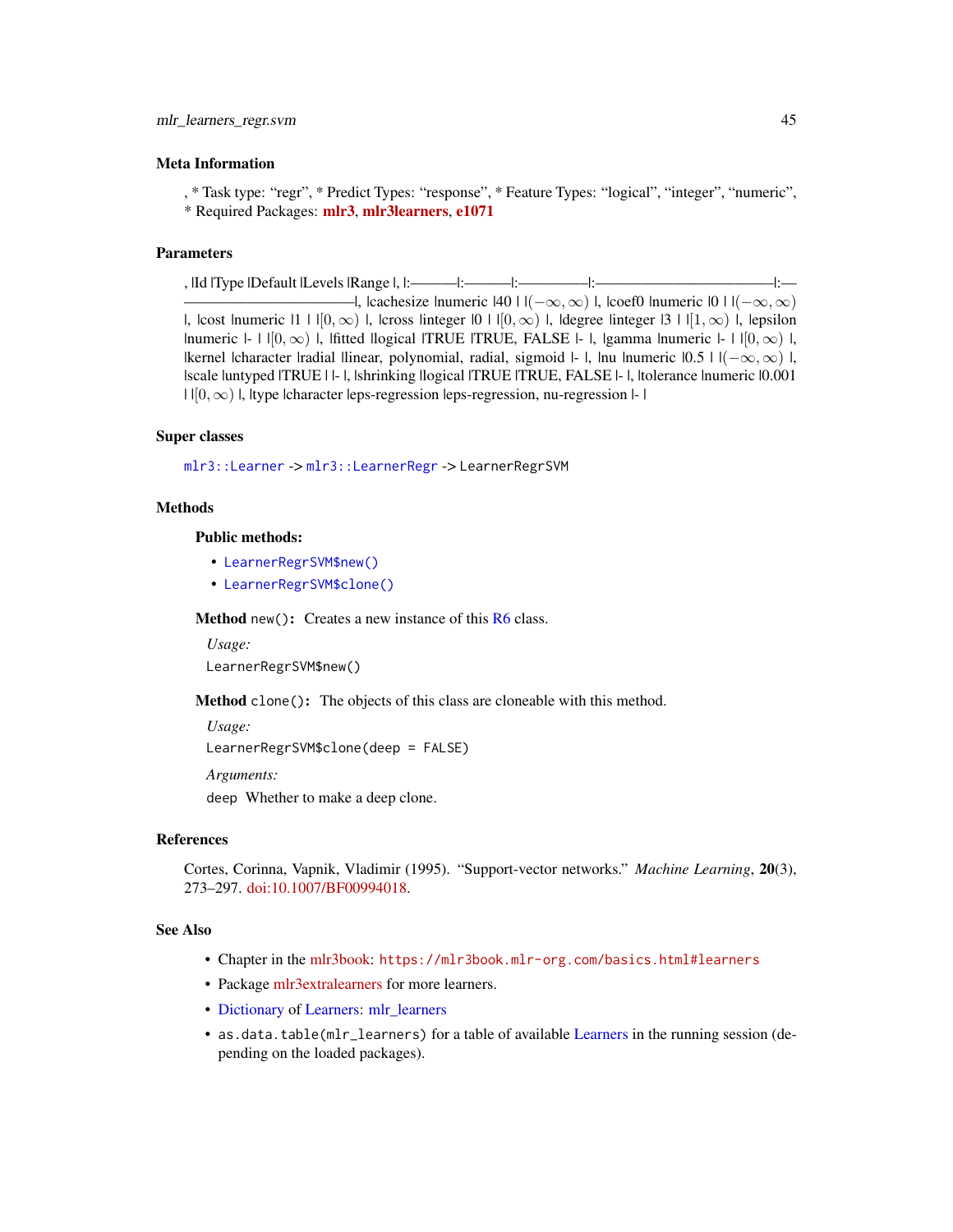- **[mlr3pipelines](https://CRAN.R-project.org/package=mlr3pipelines)** to combine learners with pre- and postprocessing steps.
- Extension packages for additional task types:
	- [mlr3proba](https://CRAN.R-project.org/package=mlr3proba) for probabilistic supervised regression and survival analysis.
	- [mlr3cluster](https://CRAN.R-project.org/package=mlr3cluster) for unsupervised clustering.
- [mlr3tuning](https://CRAN.R-project.org/package=mlr3tuning) for tuning of hyperparameters, [mlr3tuningspaces](https://CRAN.R-project.org/package=mlr3tuningspaces) for established default tuning spaces.

```
Other Learner: mlr_learners_classif.cv_glmnet, mlr_learners_classif.glmnet, mlr_learners_classif.kknn,
mlr_learners_classif.lda, mlr_learners_classif.log_reg, mlr_learners_classif.multinom,
mlr_learners_classif.naive_bayes, mlr_learners_classif.nnet, mlr_learners_classif.qda,
mlr_learners_classif.ranger, mlr_learners_classif.svm, mlr_learners_classif.xgboost,
mlr_learners_regr.cv_glmnet, mlr_learners_regr.glmnet, mlr_learners_regr.kknn, mlr_learners_regr.km,
mlr_learners_regr.lm, mlr_learners_regr.ranger, mlr_learners_regr.xgboost
```
# Examples

```
if (requireNamespace("e1071", quietly = TRUE)) {
 learner = mlr3::lrn("regr.svm")
 print(learner)
 # available parameters:
learner$param_set$ids()
}
```

```
mlr_learners_regr.xgboost
```
*Extreme Gradient Boosting Regression Learner*

# **Description**

eXtreme Gradient Boosting regression. Calls [xgboost::xgb.train\(\)](#page-0-0) from package [xgboost](https://CRAN.R-project.org/package=xgboost).

To compute on GPUs, you first need to compile **[xgboost](https://CRAN.R-project.org/package=xgboost)** yourself and link against CUDA. See <https://xgboost.readthedocs.io/en/stable/build.html#building-with-gpu-support>.

## **Dictionary**

This [Learner](#page-0-0) can be instantiated via the [dictionary](#page-0-0) [mlr\\_learners](#page-0-0) or with the associated sugar function  $lrn()$ :

mlr\_learners\$get("regr.xgboost") lrn("regr.xgboost")

## Meta Information

, \* Task type: "regr", \* Predict Types: "response", \* Feature Types: "logical", "integer", "numeric",

\* Required Packages: [mlr3](https://CRAN.R-project.org/package=mlr3), [mlr3learners](https://CRAN.R-project.org/package=mlr3learners), [xgboost](https://CRAN.R-project.org/package=xgboost)

<span id="page-45-0"></span>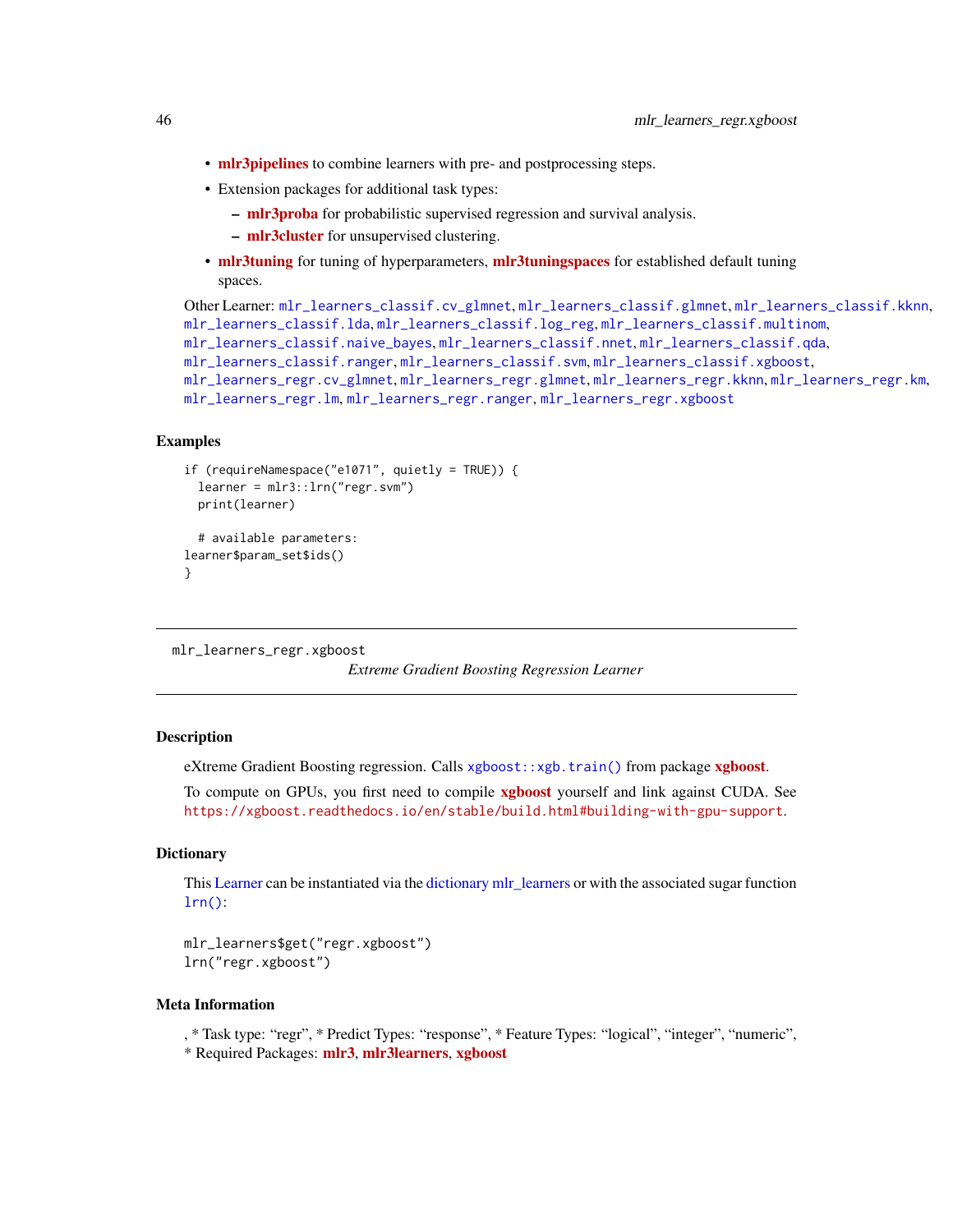# Parameters

| , IId lType IDefault ILevels  Range  ,  :- |  |  |
|--------------------------------------------|--|--|
|                                            |  |  |

————————-|:————————————|, |alpha |numeric |0 | |[0, ∞) |, |approxcontrib |logical |FALSE |TRUE, FALSE |- |, |base\_score |numeric  $|0.5|$  |  $|-\infty, \infty|$  |, |booster |character |gbtree |gbtree, gblinear, dart |- |, |callbacks |untyped |list | |- |, |colsample\_bylevel |numeric |1  $| |[0,1] |$ ,  $|$ colsample bynode  $|$ numeric  $|1 | [0,1] |$ ,  $|$ colsample bytree  $|$ numeric  $|1 | [0,1] |$ ,  $|$ disable\_default\_eval\_metric llogical |FALSE |TRUE, FALSE |- |, |early\_stopping\_rounds |integer |NULL  $| |[1, \infty) |$ , leta lnumeric  $|0.3 | |[0, 1] |$ , leval\_metric luntyped lrmse  $| \cdot |$ , lfeature\_selector lcharacter lcyclic lcyclic, shuffle, random, greedy, thrifty  $l-1$ , lfeval luntyped  $l+1$ . I, lgamma lnumeric  $l0$  $| |[0, \infty)|$ , |grow\_policy |character |depthwise |depthwise, lossguide |- |, |interaction\_constraints |untyped  $|-|$  |- |, |iterationrange |untyped  $|-|$  |- |, |lambda |numeric  $|1|$  |  $|0,\infty\rangle$  |, |lambda\_bias |numeric  $|0| \cdot |0| \infty$  |, |max\_bin |integer  $|256| \cdot |2, \infty$  |, |max\_delta\_step |numeric  $|0| \cdot |0, \infty$ |,  $\lim_{\alpha \to \infty}$  depth linteger  $|6 \mid |[0, \infty) \rangle$  |,  $\lim_{\alpha \to \infty}$  |  $\lim_{\alpha \to \infty}$  |  $\lim_{\alpha \to \infty}$  |  $\lim_{\alpha \to \infty}$  |  $\lim_{\alpha \to \infty}$  |  $\lim_{\alpha \to \infty}$  |  $\lim_{\alpha \to \infty}$  |  $\lim_{\alpha \to \infty}$  |  $\lim_{\alpha \to \infty}$  |  $\lim_{\alpha \to \infty}$  |  $\lim_{\alpha \to \$ |TRUE, FALSE |- |, |min\_child\_weight |numeric |1 | | $[0, \infty)$  |, |missing |numeric |NA |  $|(-\infty, \infty)$  |, |monotone\_constraints |untyped |0 | |- |, |normalize\_type |character |tree |tree, forest |- |, |nrounds |integer  $|-1| [1,\infty)$  l, lnthread linteger  $|1| 1 | [1,\infty)$  l, lntreelimit linteger  $|NULL| 1 | 1,\infty)$  l, lnum\_parallel\_tree  $\lim_{n \to \infty}$  |  $\lim_{n \to \infty}$  |,  $\lim_{n \to \infty}$  | lobjective |untyped |reg: squarederror | |- |, |one\_drop |logical |FALSE |TRUE, FALSE |- |, |outputmargin |logical |FALSE |TRUE, FALSE |- |, |predcontrib |logical |FALSE |TRUE, FALSE |- |, |predictor |character |cpu\_predictor |cpu\_predictor, gpu\_predictor |- |, |predinteraction |logical |FALSE |TRUE, FALSE |- |, |predleaf |logical |FALSE |TRUE, FALSE |- |, |print\_every\_n  $\lim_{\epsilon \to 0}$  |  $\lim_{n \to \infty}$  |,  $\lim_{n \to \infty}$  |  $\lim_{n \to \infty}$  |  $\lim_{n \to \infty}$  |  $\lim_{n \to \infty}$  |  $\lim_{n \to \infty}$  |  $\lim_{n \to \infty}$  |  $\lim_{n \to \infty}$  |  $\lim_{n \to \infty}$  |  $\lim_{n \to \infty}$  |  $\lim_{n \to \infty}$  |  $\lim_{n \to \infty}$  |  $\lim_{n \to \infty}$  |  $\lim_{n \to \infty$ |[0, 1] |, |refresh\_leaf |logical |TRUE |TRUE, FALSE |- |, |reshape |logical |FALSE |TRUE, FALSE |- |, |sampling\_method |character |uniform |uniform, gradient\_based |- |, |sample\_type |character |uniform |uniform, weighted  $|-|$ , |save\_name |untyped | | |- |, |save\_period |integer |NULL |  $|[0, \infty)|$ , |scale\_pos\_weight |numeric  $|1 | |(-\infty, \infty) |$ , |seed\_per\_iteration |logical |FALSE |TRUE, FALSE |- $|$ , |sketch\_eps |numeric  $|0.03|$  |  $|0,1|$  |, |skip\_drop |numeric  $|0|$  |  $|0,1|$  |, |strict\_shape |logical |FALSE |TRUE, FALSE  $\vdash$  l, |subsample |numeric  $\lvert 1 \rvert [0, 1] \rvert$ , |top\_k |integer  $\lvert 0 \rvert \rvert [0, \infty) \rvert$ , |training |logical |FALSE |TRUE, FALSE |- |, |tree\_method |character |auto |auto, exact, approx, hist, gpu\_hist |- |, |tweedie\_variance\_power |numeric  $|1.5|$  |  $|1, 2|$  |, |updater |untyped |- | |- |, |verbose |integer |1 | |  $|0, 2|$ |, |watchlist |untyped | | |- |, |xgb\_model |untyped | | |- |

#### Custom mlr3 defaults

- nrounds:
	- Actual default: no default.
	- Adjusted default: 1.
	- Reason for change: Without a default construction of the learner would error. Just setting a nonsense default to workaround this. nrounds needs to be tuned by the user.
- nthread:
	- Actual value: Undefined, triggering auto-detection of the number of CPUs.
	- Adjusted value: 1.
	- Reason for change: Conflicting with parallelization via **[future](https://CRAN.R-project.org/package=future)**.
- verbose:
	- Actual default: 1.
	- Adjusted default: 0.
	- Reason for change: Reduce verbosity.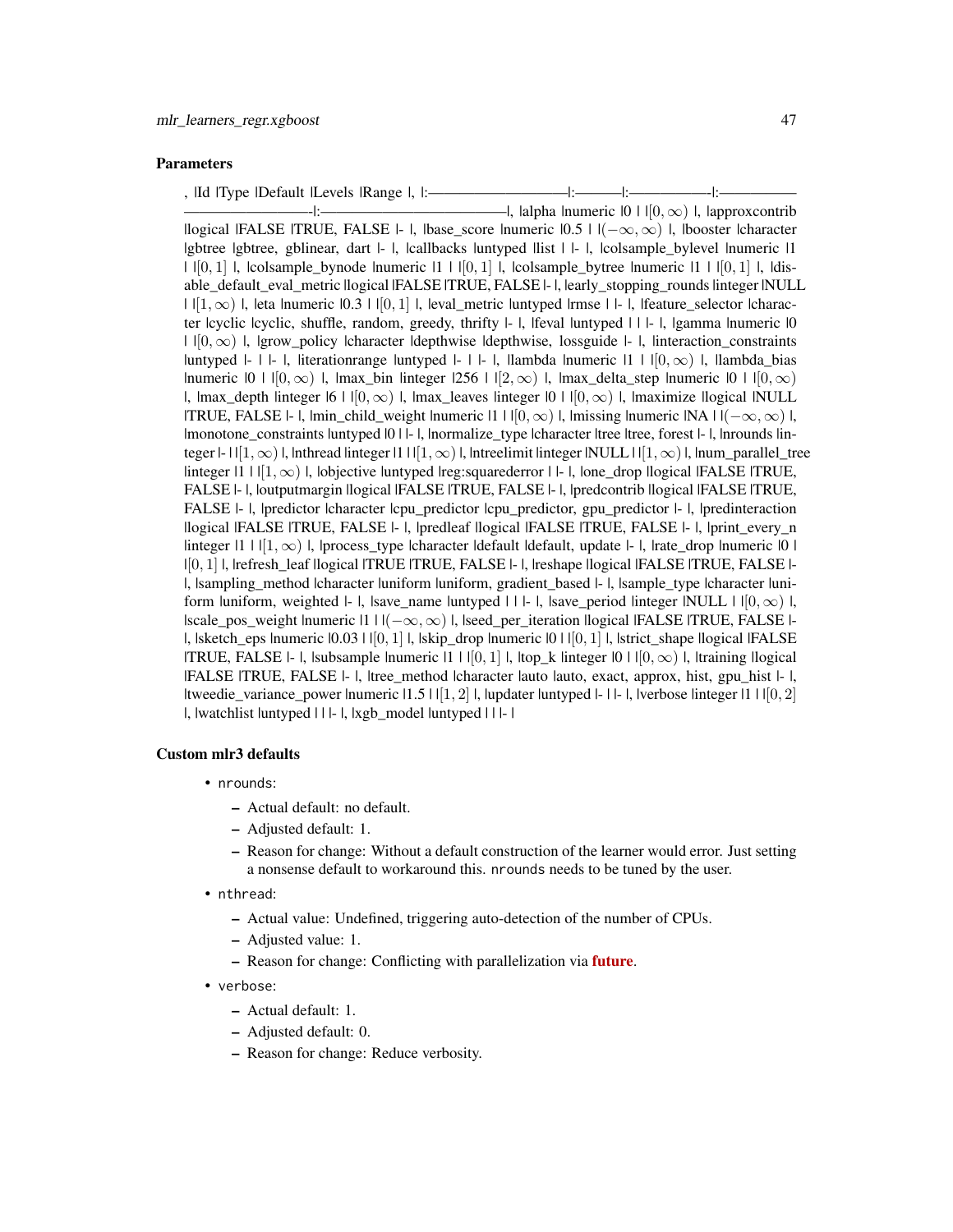#### <span id="page-47-3"></span>Super classes

[mlr3::Learner](#page-0-0) -> [mlr3::LearnerRegr](#page-0-0) -> LearnerRegrXgboost

#### Methods

#### Public methods:

- [LearnerRegrXgboost\\$new\(\)](#page-47-0)
- [LearnerRegrXgboost\\$importance\(\)](#page-47-1)
- [LearnerRegrXgboost\\$clone\(\)](#page-47-2)

<span id="page-47-0"></span>Method new(): Creates a new instance of this [R6](#page-0-0) class.

*Usage:*

LearnerRegrXgboost\$new()

<span id="page-47-1"></span>Method importance(): The importance scores are calculated with [xgboost::xgb.importance\(\)](#page-0-0).

*Usage:*

LearnerRegrXgboost\$importance()

*Returns:* Named numeric().

<span id="page-47-2"></span>Method clone(): The objects of this class are cloneable with this method.

*Usage:*

LearnerRegrXgboost\$clone(deep = FALSE)

*Arguments:*

deep Whether to make a deep clone.

# **Note**

To compute on GPUs, you first need to compile [xgboost](https://CRAN.R-project.org/package=xgboost) yourself and link against CUDA. See <https://xgboost.readthedocs.io/en/stable/build.html#building-with-gpu-support>.

#### References

Chen, Tianqi, Guestrin, Carlos (2016). "Xgboost: A scalable tree boosting system." In *Proceedings of the 22nd ACM SIGKDD Conference on Knowledge Discovery and Data Mining*, 785–794. ACM. [doi:10.1145/2939672.2939785.](https://doi.org/10.1145/2939672.2939785)

# See Also

- Chapter in the [mlr3book:](https://mlr3book.mlr-org.com/) <https://mlr3book.mlr-org.com/basics.html#learners>
- Package [mlr3extralearners](https://github.com/mlr-org/mlr3extralearners) for more learners.
- [Dictionary](#page-0-0) of [Learners:](#page-0-0) [mlr\\_learners](#page-0-0)
- as.data.table(mlr\_learners) for a table of available [Learners](#page-0-0) in the running session (depending on the loaded packages).
- [mlr3pipelines](https://CRAN.R-project.org/package=mlr3pipelines) to combine learners with pre- and postprocessing steps.
- Extension packages for additional task types: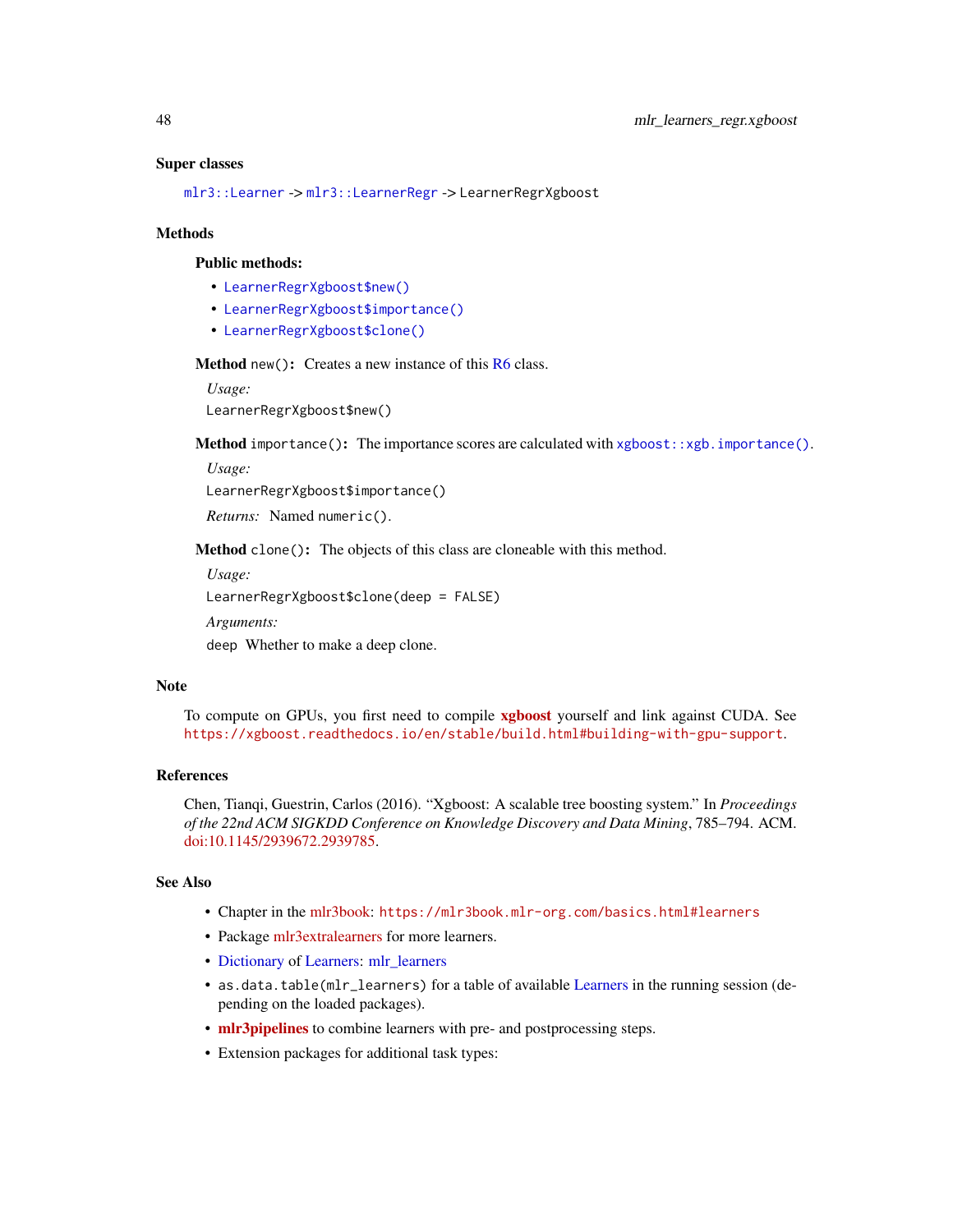- <span id="page-48-0"></span>– [mlr3proba](https://CRAN.R-project.org/package=mlr3proba) for probabilistic supervised regression and survival analysis.
- [mlr3cluster](https://CRAN.R-project.org/package=mlr3cluster) for unsupervised clustering.
- [mlr3tuning](https://CRAN.R-project.org/package=mlr3tuning) for tuning of hyperparameters, [mlr3tuningspaces](https://CRAN.R-project.org/package=mlr3tuningspaces) for established default tuning spaces.

```
Other Learner: mlr_learners_classif.cv_glmnet, mlr_learners_classif.glmnet, mlr_learners_classif.kknn,
mlr_learners_classif.lda, mlr_learners_classif.log_reg, mlr_learners_classif.multinom,
mlr_learners_classif.naive_bayes, mlr_learners_classif.nnet, mlr_learners_classif.qda,
mlr_learners_classif.ranger, mlr_learners_classif.svm, mlr_learners_classif.xgboost,
mlr_learners_regr.cv_glmnet, mlr_learners_regr.glmnet, mlr_learners_regr.kknn, mlr_learners_regr.km,
mlr_learners_regr.lm, mlr_learners_regr.ranger, mlr_learners_regr.svm
```
# Examples

```
if (requireNamespace("xgboost", quietly = TRUE)) {
 learner = mlr3::lrn("regr.xgboost")
 print(learner)
 # available parameters:
learner$param_set$ids()
}
```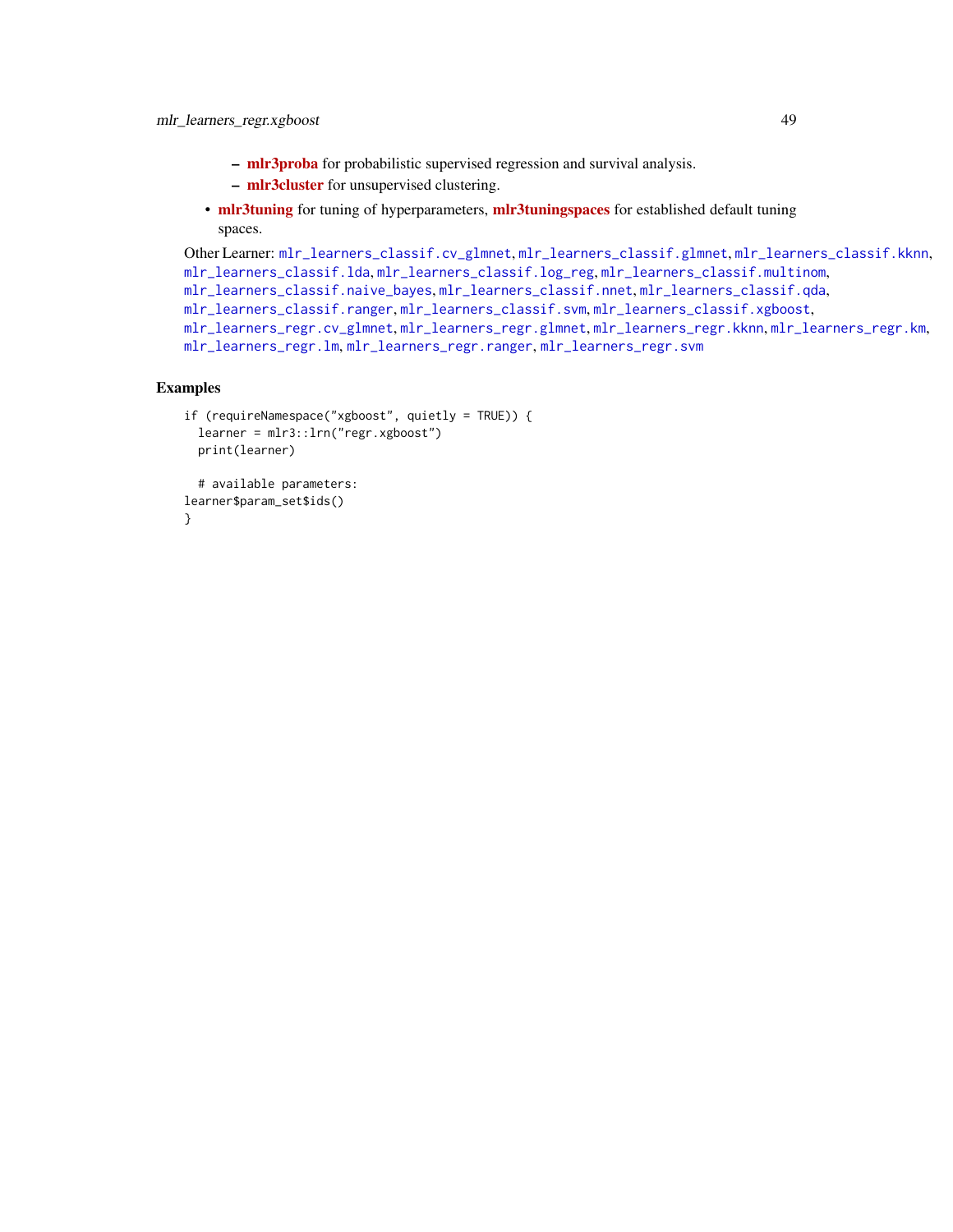# <span id="page-49-0"></span>**Index**

∗ Learner mlr\_learners\_classif.cv\_glmnet, [3](#page-2-0) mlr\_learners\_classif.glmnet, [5](#page-4-0) mlr\_learners\_classif.kknn, [8](#page-7-0) mlr\_learners\_classif.lda, [10](#page-9-0) mlr\_learners\_classif.log\_reg, [12](#page-11-0) mlr\_learners\_classif.multinom, [15](#page-14-0) mlr\_learners\_classif.naive\_bayes, [17](#page-16-0) mlr\_learners\_classif.nnet, [18](#page-17-0) mlr\_learners\_classif.qda, [20](#page-19-0) mlr\_learners\_classif.ranger, [22](#page-21-0) mlr\_learners\_classif.svm, [25](#page-24-0) mlr\_learners\_classif.xgboost, [27](#page-26-0) mlr\_learners\_regr.cv\_glmnet, [30](#page-29-0) mlr\_learners\_regr.glmnet, [32](#page-31-0) mlr\_learners\_regr.kknn, [35](#page-34-0) mlr\_learners\_regr.km, [37](#page-36-0) mlr\_learners\_regr.lm, [39](#page-38-0) mlr\_learners\_regr.ranger, [42](#page-41-0) mlr\_learners\_regr.svm, [44](#page-43-0) mlr\_learners\_regr.xgboost, [46](#page-45-0) contr.poly(), *[13](#page-12-1)*, *[40](#page-39-2)* contr.treatment(), *[13](#page-12-1)*, *[40](#page-39-2)* DiceKriging::km(), *[37](#page-36-0)* Dictionary, *[5](#page-4-0)*, *[7](#page-6-3)*, *[10](#page-9-0)*, *[12](#page-11-0)*, *[14](#page-13-2)*, *[16](#page-15-1)*, *[18](#page-17-0)*, *[20](#page-19-0)*, *[22](#page-21-0)*, *[24](#page-23-3)*, *[26](#page-25-2)*, *[29](#page-28-2)*, *[32](#page-31-0)*, *[34](#page-33-3)*, *[37](#page-36-0)*, *[39](#page-38-0)*, *[41](#page-40-1)*, *[44,](#page-43-0) [45](#page-44-2)*, *[48](#page-47-3)* dictionary, *[3](#page-2-0)*, *[6](#page-5-0)*, *[8](#page-7-0)*, *[11](#page-10-2)*, *[13](#page-12-1)*, *[15](#page-14-0)*, *[17,](#page-16-0) [18](#page-17-0)*, *[21](#page-20-2)*, *[23](#page-22-1)*, *[25](#page-24-0)*, *[27](#page-26-0)*, *[30](#page-29-0)*, *[33](#page-32-0)*, *[35](#page-34-0)*, *[38](#page-37-2)*, *[40](#page-39-2)*, *[42](#page-41-0)*, *[44](#page-43-0)*, *[46](#page-45-0)* e1071::naiveBayes(), *[17](#page-16-0)* e1071::svm(), *[25](#page-24-0)*, *[44](#page-43-0)* glmnet::cv.glmnet(), *[3](#page-2-0)*, *[5](#page-4-0)*, *[30](#page-29-0)*, *[33](#page-32-0)* glmnet::glmnet(), *[5,](#page-4-0) [6](#page-5-0)*, *[32,](#page-31-0) [33](#page-32-0)* glmnet::predict.glmnet(), *[4](#page-3-3)*, *[7](#page-6-3)*, *[31](#page-30-3)*, *[34](#page-33-3)* kknn::kknn(), *[8,](#page-7-0) [9](#page-8-2)*, *[35,](#page-34-0) [36](#page-35-2)*

Learner, *[3](#page-2-0)*, *[6](#page-5-0)*, *[8](#page-7-0)*, *[11](#page-10-2)*, *[13](#page-12-1)*, *[15](#page-14-0)*, *[17,](#page-16-0) [18](#page-17-0)*, *[21](#page-20-2)*, *[23](#page-22-1)*, *[25](#page-24-0)*, *[27](#page-26-0)*, *[30](#page-29-0)*, *[33](#page-32-0)*, *[35](#page-34-0)*, *[38](#page-37-2)*, *[40](#page-39-2)*, *[42](#page-41-0)*, *[44](#page-43-0)*, *[46](#page-45-0)* LearnerClassifCVGlmnet *(*mlr\_learners\_classif.cv\_glmnet*)*, [3](#page-2-0) LearnerClassifGlmnet *(*mlr\_learners\_classif.glmnet*)*, [5](#page-4-0) LearnerClassifKKNN *(*mlr\_learners\_classif.kknn*)*, [8](#page-7-0) LearnerClassifLDA *(*mlr\_learners\_classif.lda*)*, [10](#page-9-0) LearnerClassifLogReg *(*mlr\_learners\_classif.log\_reg*)*, [12](#page-11-0) LearnerClassifMultinom *(*mlr\_learners\_classif.multinom*)*, [15](#page-14-0) LearnerClassifNaiveBayes *(*mlr\_learners\_classif.naive\_bayes*)*, [17](#page-16-0) LearnerClassifNnet *(*mlr\_learners\_classif.nnet*)*, [18](#page-17-0) LearnerClassifQDA *(*mlr\_learners\_classif.qda*)*, [20](#page-19-0) LearnerClassifRanger *(*mlr\_learners\_classif.ranger*)*, [22](#page-21-0) LearnerClassifSVM *(*mlr\_learners\_classif.svm*)*, [25](#page-24-0) LearnerClassifXgboost *(*mlr\_learners\_classif.xgboost*)*, [27](#page-26-0) LearnerRegrCVGlmnet *(*mlr\_learners\_regr.cv\_glmnet*)*, [30](#page-29-0) LearnerRegrGlmnet *(*mlr\_learners\_regr.glmnet*)*, [32](#page-31-0) LearnerRegrKKNN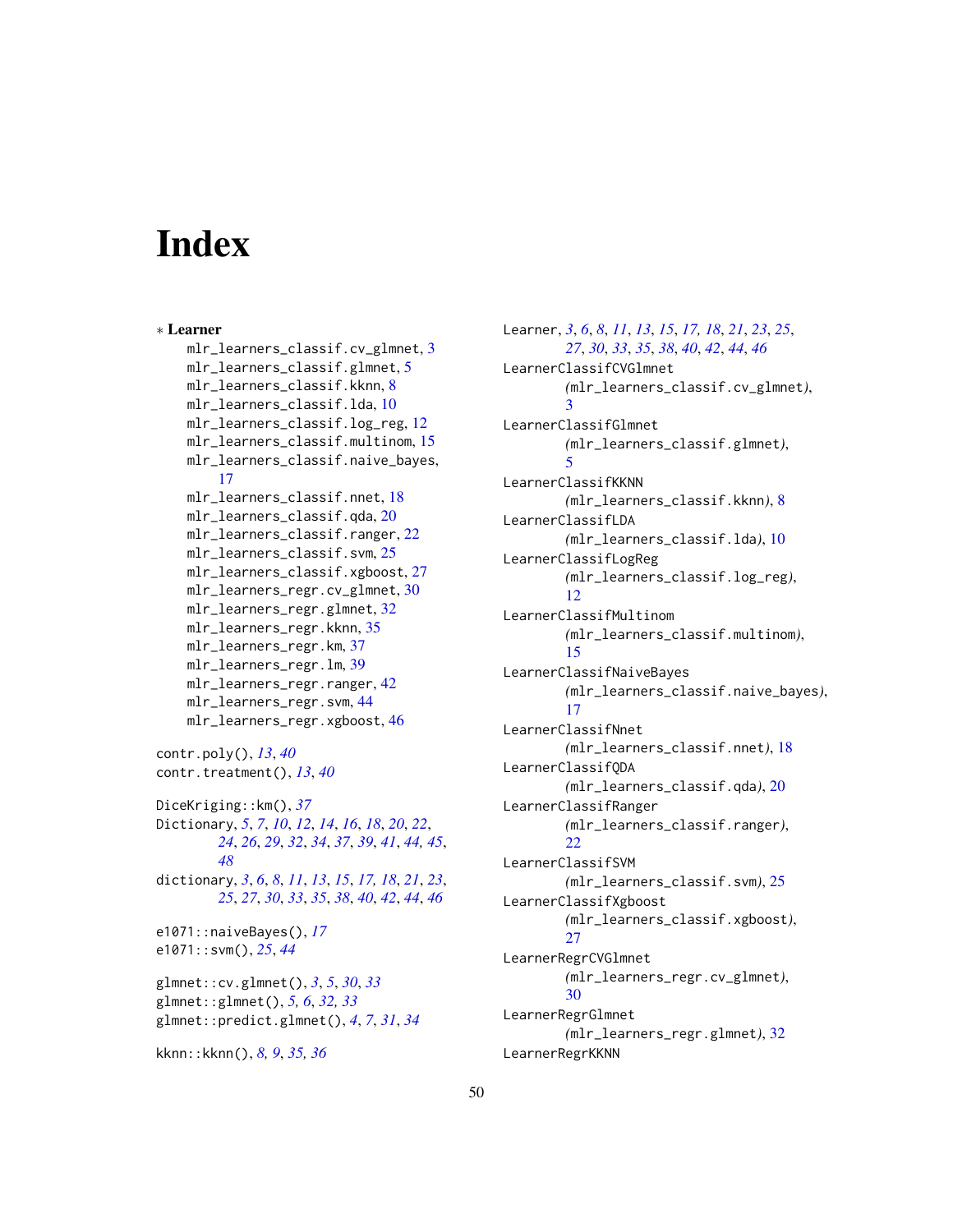## $I<sub>N</sub>$  in  $I<sub>N</sub>$  is  $I<sub>N</sub>$  in  $I<sub>N</sub>$  in  $I<sub>N</sub>$  in  $I<sub>N</sub>$  in  $I<sub>N</sub>$  in  $I<sub>N</sub>$  in  $I<sub>N</sub>$  in  $I<sub>N</sub>$  in  $I<sub>N</sub>$  in  $I<sub>N</sub>$  in  $I<sub>N</sub>$  in  $I<sub>N</sub>$  in  $I<sub>N</sub>$  in  $I<sub>N</sub>$  in  $I<sub>N</sub>$  in

*(*mlr\_learners\_regr.kknn*)*, [35](#page-34-0) LearnerRegrKM *(*mlr\_learners\_regr.km*)*, [37](#page-36-0) LearnerRegrLM *(*mlr\_learners\_regr.lm*)*, [39](#page-38-0) LearnerRegrRanger *(*mlr\_learners\_regr.ranger*)*, [42](#page-41-0) LearnerRegrSVM *(*mlr\_learners\_regr.svm*)*, [44](#page-43-0) LearnerRegrXgboost *(*mlr\_learners\_regr.xgboost*)*, [46](#page-45-0) Learners, *[5](#page-4-0)*, *[7](#page-6-3)*, *[10](#page-9-0)*, *[12](#page-11-0)*, *[14](#page-13-2)*, *[16](#page-15-1)*, *[18](#page-17-0)*, *[20](#page-19-0)*, *[22](#page-21-0)*, *[24](#page-23-3)*, *[26](#page-25-2)*, *[29](#page-28-2)*, *[32](#page-31-0)*, *[34](#page-33-3)*, *[37](#page-36-0)*, *[39](#page-38-0)*, *[41](#page-40-1)*, *[44,](#page-43-0) [45](#page-44-2)*, *[48](#page-47-3)* lrn(), *[3](#page-2-0)*, *[6](#page-5-0)*, *[8](#page-7-0)*, *[11](#page-10-2)*, *[13](#page-12-1)*, *[15](#page-14-0)*, *[17,](#page-16-0) [18](#page-17-0)*, *[21](#page-20-2)*, *[23](#page-22-1)*, *[25](#page-24-0)*, *[27](#page-26-0)*, *[30](#page-29-0)*, *[33](#page-32-0)*, *[35](#page-34-0)*, *[38](#page-37-2)*, *[40](#page-39-2)*, *[42](#page-41-0)*, *[44](#page-43-0)*, *[46](#page-45-0)* MASS::lda(), *[10](#page-9-0)* MASS::qda(), *[20](#page-19-0)* mlr3::Learner, *[4](#page-3-3)*, *[6](#page-5-0)*, *[9](#page-8-2)*, *[11](#page-10-2)*, *[13](#page-12-1)*, *[15](#page-14-0)*, *[17](#page-16-0)*, *[19](#page-18-2)*, *[21](#page-20-2)*, *[23](#page-22-1)*, *[25](#page-24-0)*, *[28](#page-27-1)*, *[31](#page-30-3)*, *[34](#page-33-3)*, *[36](#page-35-2)*, *[38](#page-37-2)*, *[40](#page-39-2)*, *[43](#page-42-4)*, *[45](#page-44-2)*, *[48](#page-47-3)* mlr3::LearnerClassif, *[4](#page-3-3)*, *[6](#page-5-0)*, *[9](#page-8-2)*, *[11](#page-10-2)*, *[13](#page-12-1)*, *[15](#page-14-0)*, *[17](#page-16-0)*, *[19](#page-18-2)*, *[21](#page-20-2)*, *[23](#page-22-1)*, *[25](#page-24-0)*, *[28](#page-27-1)* mlr3::LearnerRegr, *[31](#page-30-3)*, *[34](#page-33-3)*, *[36](#page-35-2)*, *[38](#page-37-2)*, *[40](#page-39-2)*, *[43](#page-42-4)*, *[45](#page-44-2)*, *[48](#page-47-3)* mlr3learners *(*mlr3learners-package*)*, [2](#page-1-0) mlr3learners-package, [2](#page-1-0) mlr\_learners, *[3](#page-2-0)*, *[5](#page-4-0)[–8](#page-7-0)*, *[10–](#page-9-0)[18](#page-17-0)*, *[20–](#page-19-0)[27](#page-26-0)*, *[29,](#page-28-2) [30](#page-29-0)*, *[32](#page-31-0)[–35](#page-34-0)*, *[37](#page-36-0)[–42](#page-41-0)*, *[44–](#page-43-0)[46](#page-45-0)*, *[48](#page-47-3)* mlr\_learners\_classif.cv\_glmnet, [3,](#page-2-0) *[8](#page-7-0)*, *[10](#page-9-0)*, *[12](#page-11-0)*, *[14](#page-13-2)*, *[16](#page-15-1)*, *[18](#page-17-0)*, *[20](#page-19-0)*, *[22](#page-21-0)*, *[24](#page-23-3)*, *[26](#page-25-2)*, *[29](#page-28-2)*, *[32](#page-31-0)*, *[35](#page-34-0)*, *[37](#page-36-0)*, *[39](#page-38-0)*, *[41](#page-40-1)*, *[44](#page-43-0)*, *[46](#page-45-0)*, *[49](#page-48-0)* mlr\_learners\_classif.cv\_glmnet(), *[6](#page-5-0)*, *[33](#page-32-0)* mlr\_learners\_classif.glmnet, *[5](#page-4-0)*, [5,](#page-4-0) *[10](#page-9-0)*, *[12](#page-11-0)*, *[14](#page-13-2)*, *[16](#page-15-1)*, *[18](#page-17-0)*, *[20](#page-19-0)*, *[22](#page-21-0)*, *[24](#page-23-3)*, *[26](#page-25-2)*, *[29](#page-28-2)*, *[32](#page-31-0)*, *[35](#page-34-0)*, *[37](#page-36-0)*, *[39](#page-38-0)*, *[41](#page-40-1)*, *[44](#page-43-0)*, *[46](#page-45-0)*, *[49](#page-48-0)* mlr\_learners\_classif.kknn, *[5](#page-4-0)*, *[8](#page-7-0)*, [8,](#page-7-0) *[12](#page-11-0)*, *[14](#page-13-2)*, *[16](#page-15-1)*, *[18](#page-17-0)*, *[20](#page-19-0)*, *[22](#page-21-0)*, *[24](#page-23-3)*, *[26](#page-25-2)*, *[29](#page-28-2)*, *[32](#page-31-0)*, *[35](#page-34-0)*, *[37](#page-36-0)*, *[39](#page-38-0)*, *[41](#page-40-1)*, *[44](#page-43-0)*, *[46](#page-45-0)*, *[49](#page-48-0)* mlr\_learners\_classif.lda, *[5](#page-4-0)*, *[8](#page-7-0)*, *[10](#page-9-0)*, [10,](#page-9-0) *[14](#page-13-2)*, *[16](#page-15-1)*, *[18](#page-17-0)*, *[20](#page-19-0)*, *[22](#page-21-0)*, *[24](#page-23-3)*, *[26](#page-25-2)*, *[29](#page-28-2)*, *[32](#page-31-0)*, *[35](#page-34-0)*, *[37](#page-36-0)*, *[39](#page-38-0)*, *[41](#page-40-1)*, *[44](#page-43-0)*, *[46](#page-45-0)*, *[49](#page-48-0)* mlr\_learners\_classif.log\_reg, *[5](#page-4-0)*, *[8](#page-7-0)*, *[10](#page-9-0)*, *[12](#page-11-0)*, [12,](#page-11-0) *[16](#page-15-1)*, *[18](#page-17-0)*, *[20](#page-19-0)*, *[22](#page-21-0)*, *[24](#page-23-3)*, *[26](#page-25-2)*, *[29](#page-28-2)*, *[32](#page-31-0)*, *[35](#page-34-0)*, *[37](#page-36-0)*, *[39](#page-38-0)*, *[41](#page-40-1)*, *[44](#page-43-0)*, *[46](#page-45-0)*, *[49](#page-48-0)* mlr\_learners\_classif.multinom, *[5](#page-4-0)*, *[8](#page-7-0)*, *[10](#page-9-0)*, *[12](#page-11-0)*, *[14](#page-13-2)*, [15,](#page-14-0) *[18](#page-17-0)*, *[20](#page-19-0)*, *[22](#page-21-0)*, *[24](#page-23-3)*, *[26](#page-25-2)*, *[29](#page-28-2)*, *[32](#page-31-0)*, *[35](#page-34-0)*, *[37](#page-36-0)*, *[39](#page-38-0)*, *[41](#page-40-1)*, *[44](#page-43-0)*, *[46](#page-45-0)*, *[49](#page-48-0)* mlr\_learners\_classif.naive\_bayes, *[5](#page-4-0)*, *[8](#page-7-0)*, *[10](#page-9-0)*, *[12](#page-11-0)*, *[14](#page-13-2)*, *[16](#page-15-1)*, [17,](#page-16-0) *[20](#page-19-0)*, *[22](#page-21-0)*, *[24](#page-23-3)*, *[26](#page-25-2)*, *[29](#page-28-2)*, *[32](#page-31-0)*, *[35](#page-34-0)*, *[37](#page-36-0)*, *[39](#page-38-0)*, *[41](#page-40-1)*, *[44](#page-43-0)*, *[46](#page-45-0)*, *[49](#page-48-0)*

mlr\_learners\_classif.nnet, *[5](#page-4-0)*, *[8](#page-7-0)*, *[10](#page-9-0)*, *[12](#page-11-0)*, *[14](#page-13-2)*, *[16](#page-15-1)*, *[18](#page-17-0)*, [18,](#page-17-0) *[22](#page-21-0)*, *[24](#page-23-3)*, *[26](#page-25-2)*, *[29](#page-28-2)*, *[32](#page-31-0)*, *[35](#page-34-0)*, *[37](#page-36-0)*, *[39](#page-38-0)*, *[41](#page-40-1)*, *[44](#page-43-0)*, *[46](#page-45-0)*, *[49](#page-48-0)* mlr\_learners\_classif.qda, *[5](#page-4-0)*, *[8](#page-7-0)*, *[10](#page-9-0)*, *[12](#page-11-0)*, *[14](#page-13-2)*, *[16](#page-15-1)*, *[18](#page-17-0)*, *[20](#page-19-0)*, [20,](#page-19-0) *[24](#page-23-3)*, *[26](#page-25-2)*, *[29](#page-28-2)*, *[32](#page-31-0)*, *[35](#page-34-0)*, *[37](#page-36-0)*, *[39](#page-38-0)*, *[41](#page-40-1)*, *[44](#page-43-0)*, *[46](#page-45-0)*, *[49](#page-48-0)* mlr\_learners\_classif.ranger, *[5](#page-4-0)*, *[8](#page-7-0)*, *[10](#page-9-0)*, *[12](#page-11-0)*, *[14](#page-13-2)*, *[16](#page-15-1)*, *[18](#page-17-0)*, *[20](#page-19-0)*, *[22](#page-21-0)*, [22,](#page-21-0) *[26](#page-25-2)*, *[29](#page-28-2)*, *[32](#page-31-0)*, *[35](#page-34-0)*, *[37](#page-36-0)*, *[39](#page-38-0)*, *[41](#page-40-1)*, *[44](#page-43-0)*, *[46](#page-45-0)*, *[49](#page-48-0)* mlr\_learners\_classif.svm, *[5](#page-4-0)*, *[8](#page-7-0)*, *[10](#page-9-0)*, *[12](#page-11-0)*, *[14](#page-13-2)*, *[16](#page-15-1)*, *[18](#page-17-0)*, *[20](#page-19-0)*, *[22](#page-21-0)*, *[24](#page-23-3)*, [25,](#page-24-0) *[29](#page-28-2)*, *[32](#page-31-0)*, *[35](#page-34-0)*, *[37](#page-36-0)*, *[39](#page-38-0)*, *[41](#page-40-1)*, *[44](#page-43-0)*, *[46](#page-45-0)*, *[49](#page-48-0)* mlr\_learners\_classif.xgboost, *[5](#page-4-0)*, *[8](#page-7-0)*, *[10](#page-9-0)*, *[12](#page-11-0)*, *[14](#page-13-2)*, *[16](#page-15-1)*, *[18](#page-17-0)*, *[20](#page-19-0)*, *[22](#page-21-0)*, *[24](#page-23-3)*, *[26](#page-25-2)*, [27,](#page-26-0) *[32](#page-31-0)*, *[35](#page-34-0)*, *[37](#page-36-0)*, *[39](#page-38-0)*, *[41](#page-40-1)*, *[44](#page-43-0)*, *[46](#page-45-0)*, *[49](#page-48-0)* mlr\_learners\_regr.cv\_glmnet, *[5](#page-4-0)*, *[8](#page-7-0)*, *[10](#page-9-0)*, *[12](#page-11-0)*, *[14](#page-13-2)*, *[16](#page-15-1)*, *[18](#page-17-0)*, *[20](#page-19-0)*, *[22](#page-21-0)*, *[24](#page-23-3)*, *[26](#page-25-2)*, *[29](#page-28-2)*, [30,](#page-29-0) *[35](#page-34-0)*, *[37](#page-36-0)*, *[39](#page-38-0)*, *[41](#page-40-1)*, *[44](#page-43-0)*, *[46](#page-45-0)*, *[49](#page-48-0)* mlr\_learners\_regr.cv\_glmnet(), *[6](#page-5-0)*, *[33](#page-32-0)* mlr\_learners\_regr.glmnet, *[5](#page-4-0)*, *[8](#page-7-0)*, *[10](#page-9-0)*, *[12](#page-11-0)*, *[14](#page-13-2)*, *[16](#page-15-1)*, *[18](#page-17-0)*, *[20](#page-19-0)*, *[22](#page-21-0)*, *[24](#page-23-3)*, *[26](#page-25-2)*, *[29](#page-28-2)*, *[32](#page-31-0)*, [32,](#page-31-0) *[37](#page-36-0)*, *[39](#page-38-0)*, *[41](#page-40-1)*, *[44](#page-43-0)*, *[46](#page-45-0)*, *[49](#page-48-0)* mlr\_learners\_regr.kknn, *[5](#page-4-0)*, *[8](#page-7-0)*, *[10](#page-9-0)*, *[12](#page-11-0)*, *[14](#page-13-2)*, *[16](#page-15-1)*, *[18](#page-17-0)*, *[20](#page-19-0)*, *[22](#page-21-0)*, *[24](#page-23-3)*, *[26](#page-25-2)*, *[29](#page-28-2)*, *[32](#page-31-0)*, *[35](#page-34-0)*, [35,](#page-34-0) *[39](#page-38-0)*, *[41](#page-40-1)*, *[44](#page-43-0)*, *[46](#page-45-0)*, *[49](#page-48-0)* mlr\_learners\_regr.km, *[5](#page-4-0)*, *[8](#page-7-0)*, *[10](#page-9-0)*, *[12](#page-11-0)*, *[14](#page-13-2)*, *[16](#page-15-1)*, *[18](#page-17-0)*, *[20](#page-19-0)*, *[22](#page-21-0)*, *[24](#page-23-3)*, *[26](#page-25-2)*, *[29](#page-28-2)*, *[32](#page-31-0)*, *[35](#page-34-0)*, *[37](#page-36-0)*, [37,](#page-36-0) *[41](#page-40-1)*, *[44](#page-43-0)*, *[46](#page-45-0)*, *[49](#page-48-0)* mlr\_learners\_regr.lm, *[5](#page-4-0)*, *[8](#page-7-0)*, *[10](#page-9-0)*, *[12](#page-11-0)*, *[14](#page-13-2)*, *[16](#page-15-1)*, *[18](#page-17-0)*, *[20](#page-19-0)*, *[22](#page-21-0)*, *[24](#page-23-3)*, *[26](#page-25-2)*, *[29](#page-28-2)*, *[32](#page-31-0)*, *[35](#page-34-0)*, *[37](#page-36-0)*, *[39](#page-38-0)*, [39,](#page-38-0) *[44](#page-43-0)*, *[46](#page-45-0)*, *[49](#page-48-0)* mlr\_learners\_regr.ranger, *[5](#page-4-0)*, *[8](#page-7-0)*, *[10](#page-9-0)*, *[12](#page-11-0)*, *[14](#page-13-2)*, *[16](#page-15-1)*, *[18](#page-17-0)*, *[20](#page-19-0)*, *[22](#page-21-0)*, *[24](#page-23-3)*, *[26](#page-25-2)*, *[29](#page-28-2)*, *[32](#page-31-0)*, *[35](#page-34-0)*, *[37](#page-36-0)*, *[39](#page-38-0)*, *[41](#page-40-1)*, [42,](#page-41-0) *[46](#page-45-0)*, *[49](#page-48-0)* mlr\_learners\_regr.svm, *[5](#page-4-0)*, *[8](#page-7-0)*, *[10](#page-9-0)*, *[12](#page-11-0)*, *[14](#page-13-2)*, *[16](#page-15-1)*, *[18](#page-17-0)*, *[20](#page-19-0)*, *[22](#page-21-0)*, *[24](#page-23-3)*, *[26](#page-25-2)*, *[29](#page-28-2)*, *[32](#page-31-0)*, *[35](#page-34-0)*, *[37](#page-36-0)*, *[39](#page-38-0)*, *[41](#page-40-1)*, *[44](#page-43-0)*, [44,](#page-43-0) *[49](#page-48-0)* mlr\_learners\_regr.xgboost, *[5](#page-4-0)*, *[8](#page-7-0)*, *[10](#page-9-0)*, *[12](#page-11-0)*, *[14](#page-13-2)*, *[16](#page-15-1)*, *[18](#page-17-0)*, *[20](#page-19-0)*, *[22](#page-21-0)*, *[24](#page-23-3)*, *[26](#page-25-2)*, *[29](#page-28-2)*, *[32](#page-31-0)*, *[35](#page-34-0)*, *[37](#page-36-0)*, *[39](#page-38-0)*, *[41](#page-40-1)*, *[44](#page-43-0)*, *[46](#page-45-0)*, [46](#page-45-0) nnet::multinom(), *[15](#page-14-0)* nnet::nnet.formula(), *[18](#page-17-0)*

R6, *[4](#page-3-3)*, *[7](#page-6-3)*, *[9](#page-8-2)*, *[11](#page-10-2)*, *[14,](#page-13-2) [15](#page-14-0)*, *[17](#page-16-0)*, *[19](#page-18-2)*, *[21](#page-20-2)*, *[23](#page-22-1)*, *[26](#page-25-2)*, *[28](#page-27-1)*, *[31](#page-30-3)*, *[34](#page-33-3)*, *[36](#page-35-2)*, *[38](#page-37-2)*, *[40](#page-39-2)*, *[43](#page-42-4)*, *[45](#page-44-2)*, *[48](#page-47-3)* ranger::ranger(), *[22](#page-21-0)*, *[42](#page-41-0)*

stats::glm(), *[4](#page-3-3)*, *[6](#page-5-0)*, *[12](#page-11-0)*